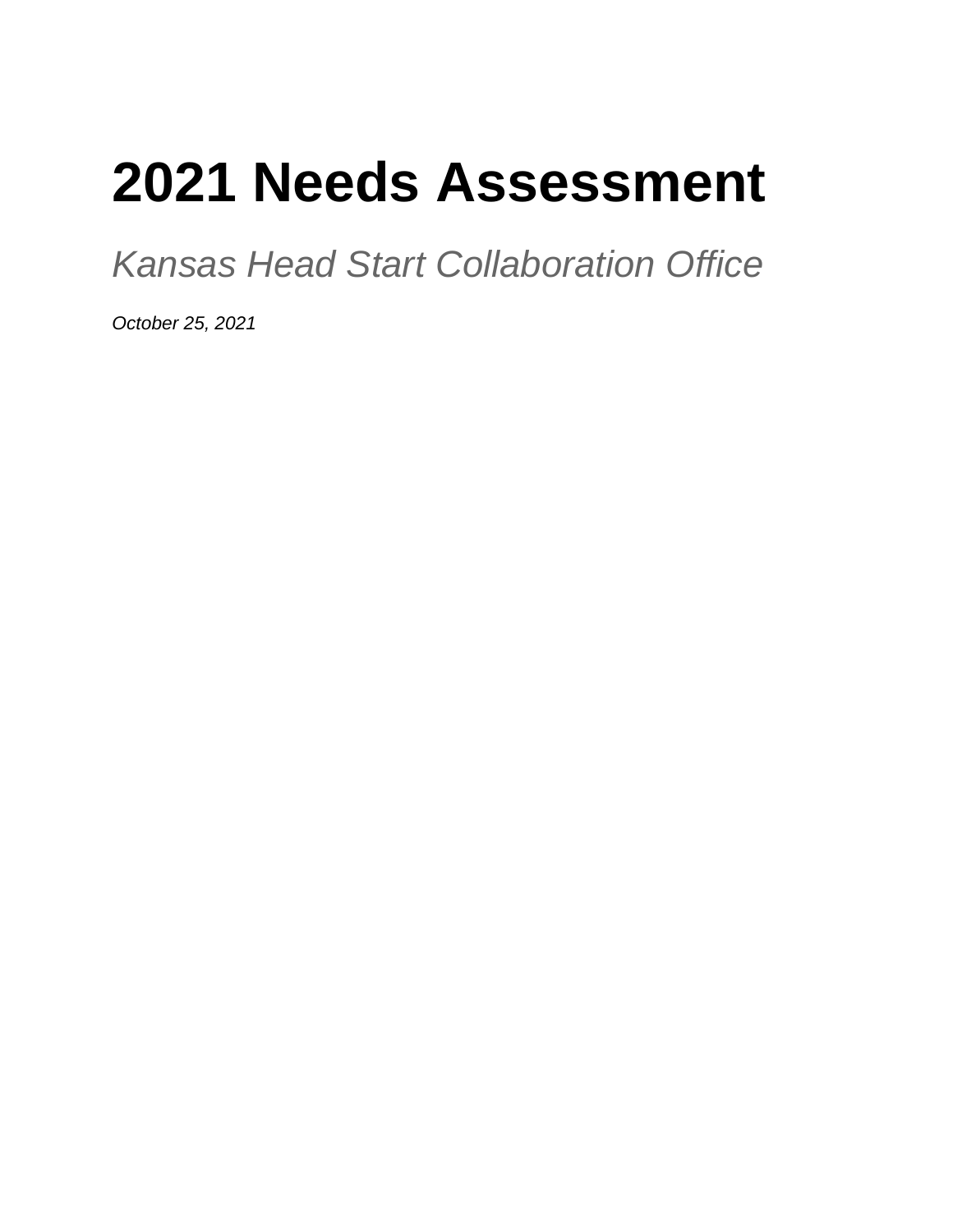# **Kansas Head Start Collaboration Office**

### **Kimberly Kennedy**

**Director** Kansas Department for Children and Families Kimberly.Kennedy@ks.gov 555 S. Kansas Avenue Topeka, KS 66603 Phone: (785) 368-6354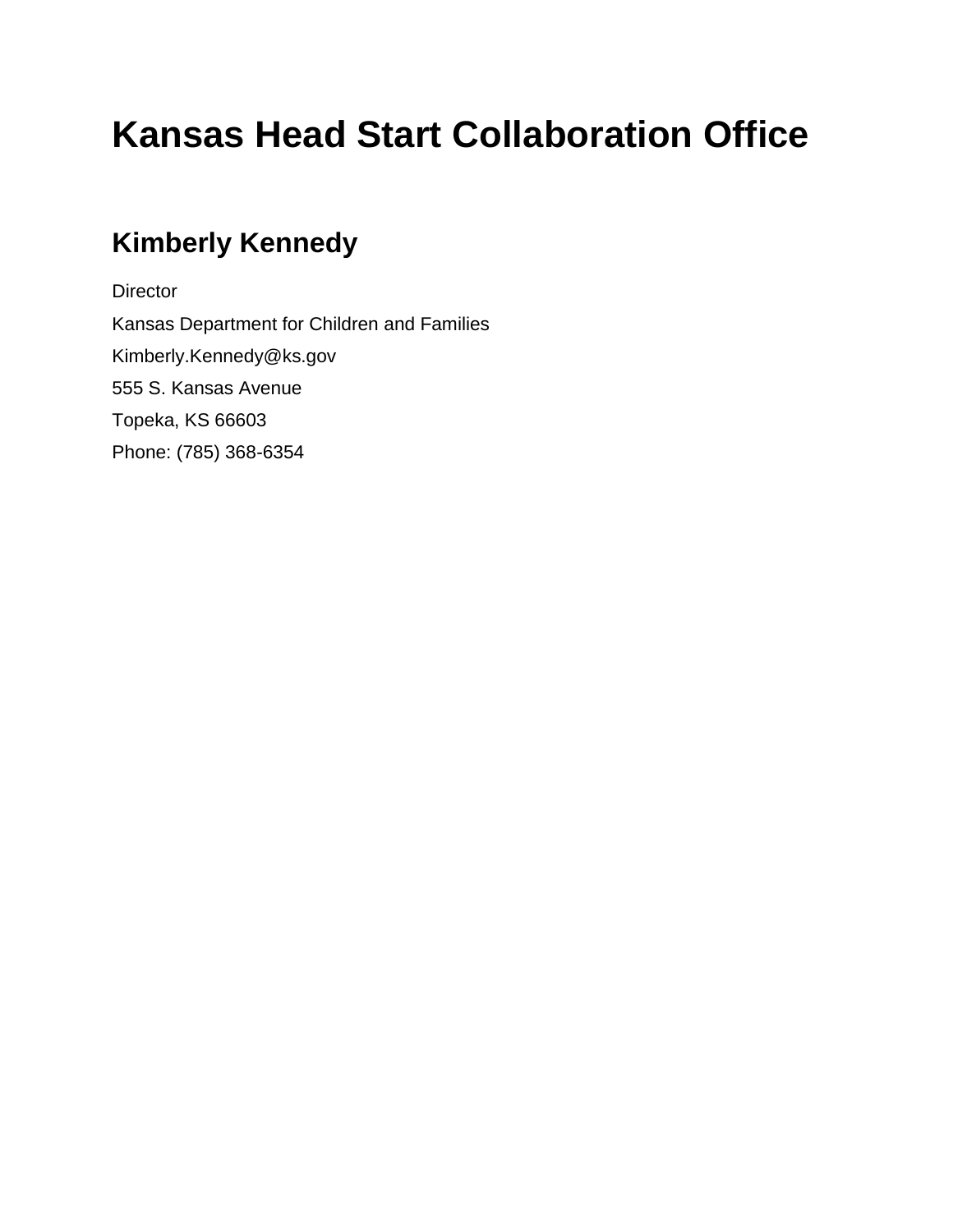## **Table of Contents**

| <b>Executive Summary</b>                                 | 2                        |
|----------------------------------------------------------|--------------------------|
| Purpose<br>Methodology<br><b>Findings</b>                | 2<br>$\overline{2}$<br>3 |
| <b>Background</b>                                        | 5                        |
| <b>Head Start in Kansas</b>                              | 5                        |
| Kansas Head Start Collaboration Office                   | 5                        |
| Role of the Kansas Head Start Collaboration Office       | 6                        |
| Priorities of the Kansas Head Start Collaboration Office | 8                        |
| <b>2021 Needs Assessment</b>                             | 9                        |
| 2021 Findings                                            | 9                        |
| <b>Focus Groups</b>                                      | 11                       |
| Survey of Programs                                       | 37                       |
| Alignment with 2021-2026 Annual Strategic Plan           | 53                       |
| <b>Strategic Plan Goals</b>                              | 53                       |
| Alignment with 2021 Needs Assessment                     | 54                       |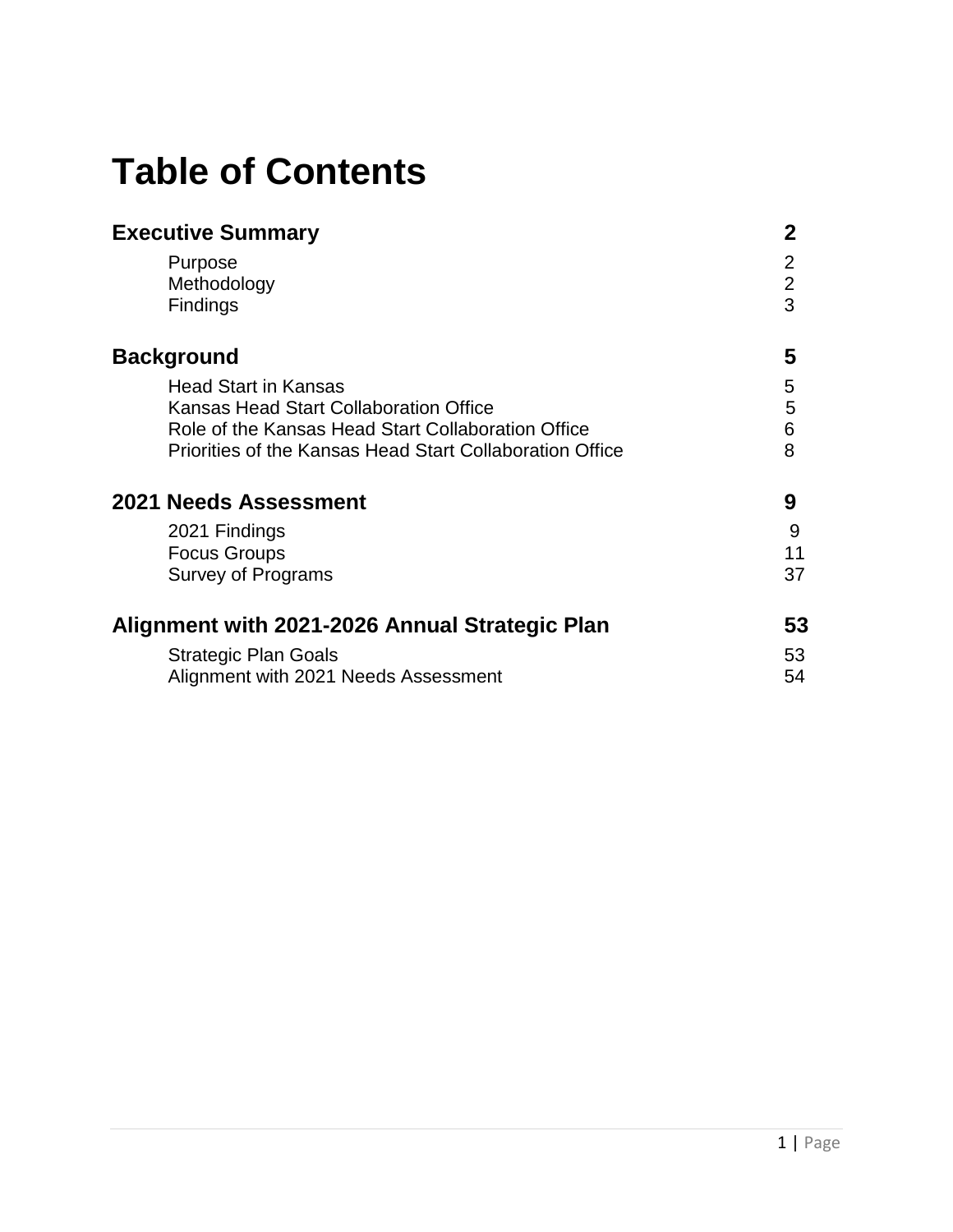### **Executive Summary**

### **Purpose**

The Kansas Head Start Collaboration Office (HSCO), funded through a grant from the Department for Health and Human Services/Administration of Children and Families (DHHS/ACF), conducts a required annual needs assessment to identify gaps in collaboration amongst Kansas Head Start (HS) and Early Head Start (EHS) grantees, their partners, and other service providers. The Kansas HSCO conducted the 2021 Needs Assessment through a contract with the University of Kansas Center for Public Partnerships and Research (KU-CPPR).

### **Methodology**

The Kansas Head Start Collaboration Office (HSCO) utilized two methods for gathering information from Kansas Head Start (HS) and Early Head Start (EHS) grantees during the 2021 Needs Assessment process: virtual focus group sessions and an electronic survey. The Kansas HSCO invited all Kansas HS/EHS grantees to participate in the needs assessment through one or both methods. Prior to 2019, the Kansas Head Start Collaboration Office (HSCO) collected data for the annual needs assessment primarily through online surveys with a range of open-ended questions. In 2019, the Kansas HSCO invited program directors to participate in a series of virtual focus groups. Due to the success of both methods of data collection, and the desire to gather information from as many Kansas HS/EHS grantees as possible, the Kansas HSCO utilized both the online survey and virtual focus groups, via Zoom, in 2020 and again this year in 2021.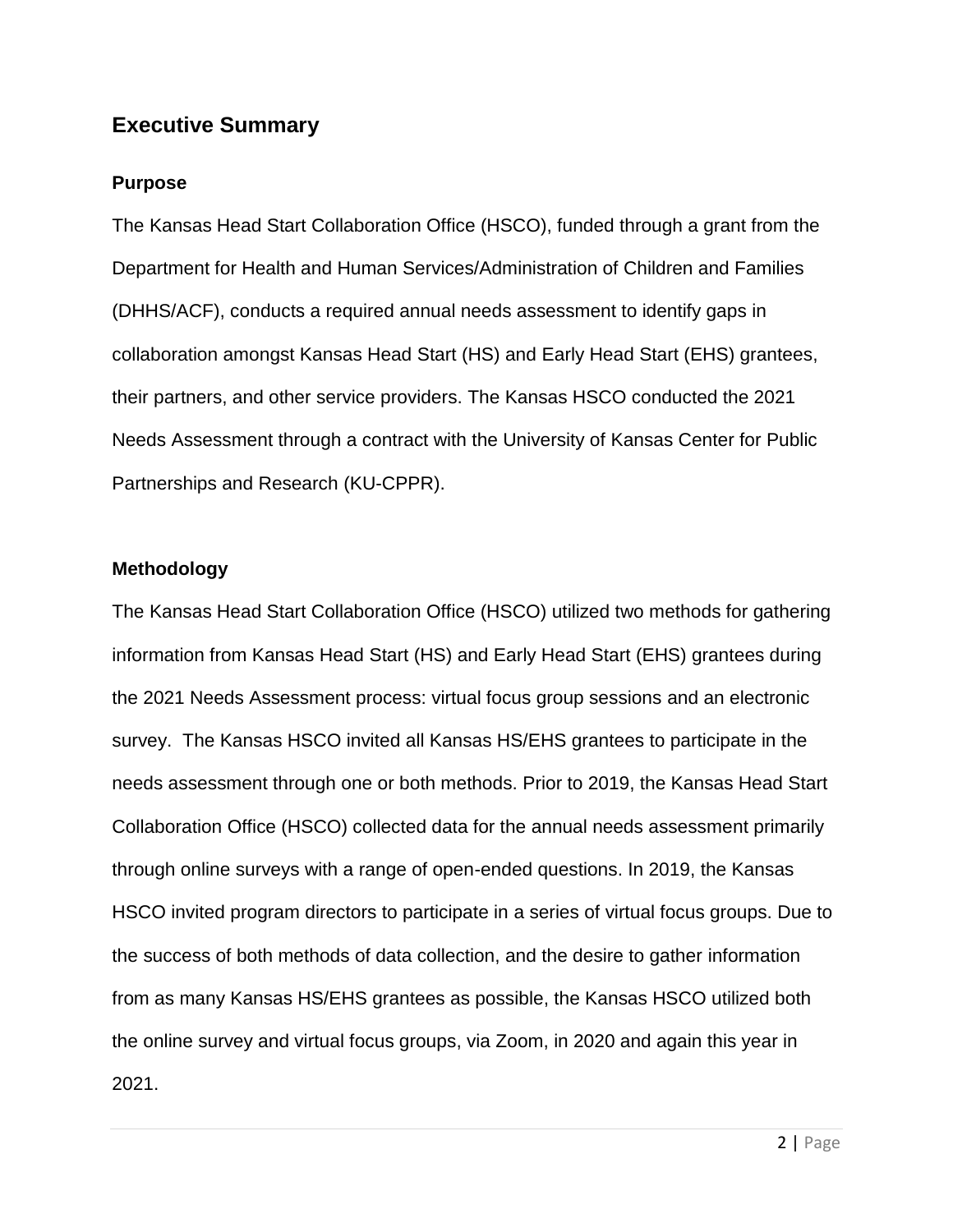The online survey and two focus group sessions for the 2021 Needs Assessment occurred in September 2021. The discussion questions for each focus group were the same. Twenty-nine (29) participants in one or both activities represented 21 Kansas HS/EHS grantees. The Kansas HSCO Needs Assessment team analyzed the online survey results and the focus group discussion transcripts to identify and compile key themes and trends for this 2021 Needs Assessment report.

### **Findings**

The Kansas HSCO recognizes the impact of the COVID-19 pandemic on Kansas HS/EHS grantees, staff, families, children, and communities. While most HS/EHS programs across Kansas have returned to pre-pandemic service levels, they continue to balance and address traditional HS/EHS programming and partnership challenges with emerging and exacerbated challenges resulting from the pandemic. Two prevalent findings emerged during the 2021 Needs Assessment:

- **Child care access** is a significant challenge for Head Start and Early Head Start families.
- **Head Start and Early Head Start programs** are experiencing heightened workforce and staffing challenges.

Additionally, Kansas HS/EHS grantees described the following common experiences:

● A range of pandemic related impacts for both HS/EHS families and staff members contribute to the current child care access and workforce challenges. The challenges are interconnected.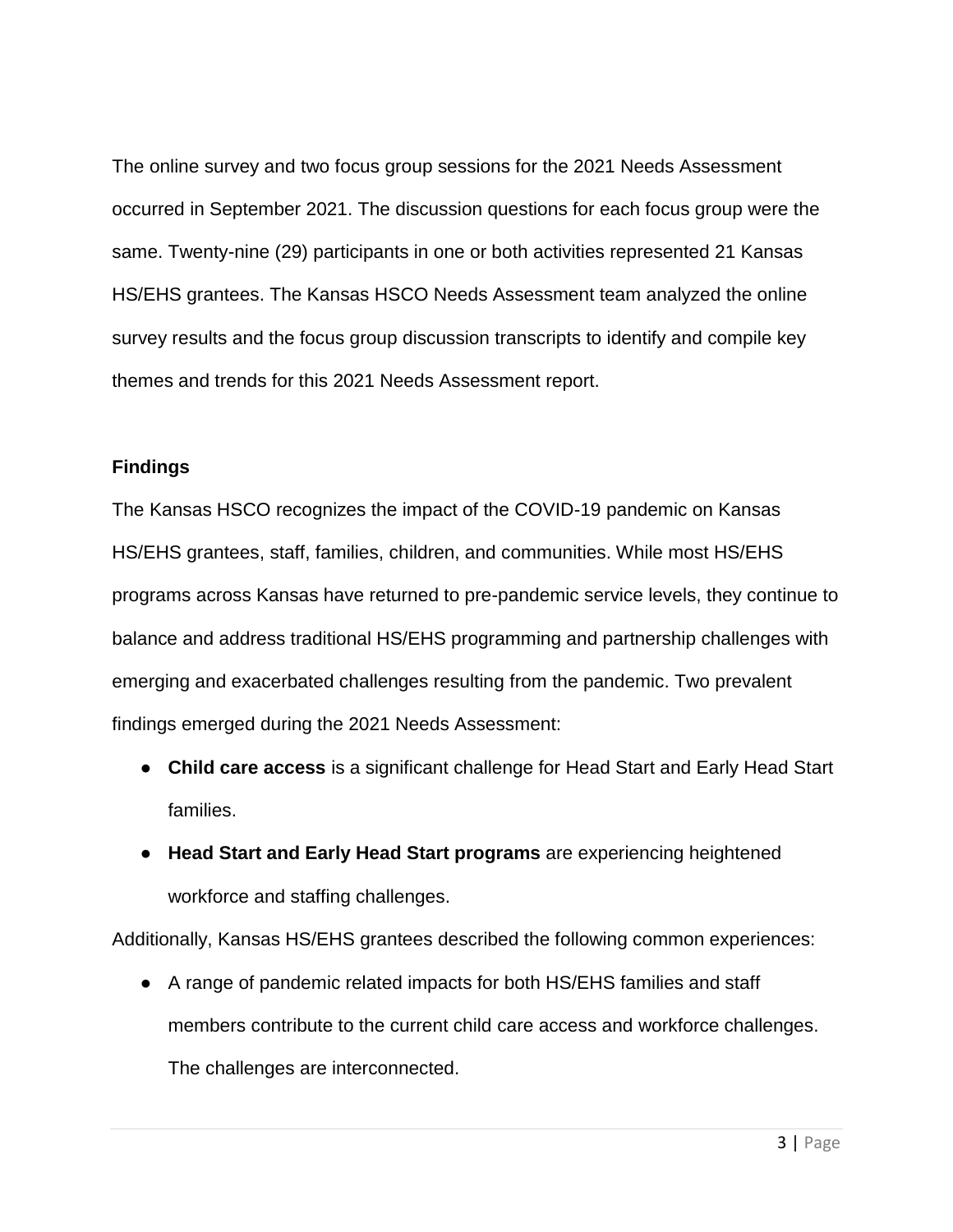- Community partners have provided critical supports for HS/EHS children and families during the past year, but the reality of operating HS/EHS programs during the COVID-19 pandemic has impacted many of these partnerships in a variety of ways.
- Communication and purposeful information sharing are critical to all community partnerships, but HS/EHS grantees find these strategies particularly critical to strengthening collaboration and coordination with school districts.
- Kansas HS/EHS programs have responded with creativity and flexibility in providing services to children and families during the past year.

As part of the 2021 Needs Assessment process, Kansas HS/EHS programs shared their accomplishments and expressed their desire for their communities to know and understand the impact of HS/EHS for children, families, and communities.

Based on the 2021 Needs Assessment findings, the Kansas HSCO will focus on continuing its engagement in efforts to strengthen the Kansas early childhood workforce; representing and responding to child care access concerns and challenges in coordination with child care licensing; facilitating and strengthening partnership across sectors; and providing coordination support and resources with Local Education Agencies to support seamless kindergarten transitions.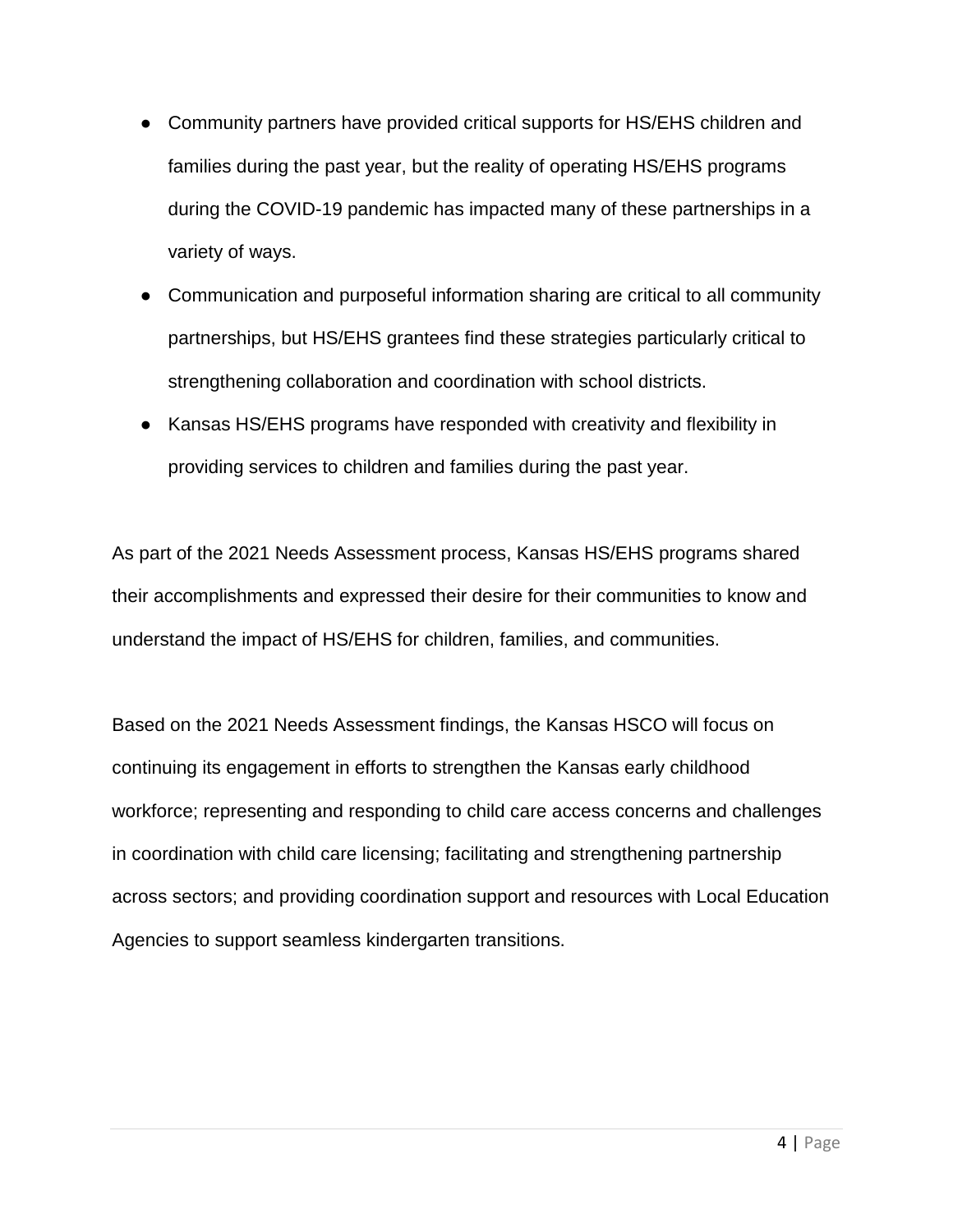### **Background**

### **Head Start in Kansas**

Head Start (HS) and Early Head Start (EHS) programs in Kansas, including Early Head Start-Child Care Partnerships (EHS-CCPs), provide comprehensive early education and family engagement services to young children and their families. Using a whole child approach, HS/EHS programs focus on building relationships, improving opportunities for families of enrolled children, and increasing school readiness. According to the 2021 Program Information Report (PIR), a federal report completed annually by all HS/EHS grantees, Kansas HS/EHS/EHS-CCP children receive services from 47 grantees, including 4 American Indian and Alaska Native (AIAN) Native American grantees. The breakdown by organization type is 17% Community Action agencies, 36% Unified School Districts, and 38% private or public non-profit organizations. Of these 47 grantees, 27 provide Head Start services and 20 provide Early Head Start or EHS-CCP services. During the reporting period, the 47 grantees served 4,693 children in HS programming and 2,946 children in EHS/EHS-CCP programming. Enrollment numbers were impacted during the reporting period by COVID-19.

### **Kansas Head Start Collaboration Office**

Established by the 2007 Head Start Act, Head Start Collaboration Offices (HSCO) exist "to facilitate collaboration among Head Start agencies…and entities that carry out activities designed to benefit low-income children from birth to school entry, and their families." The Administration for Children and Families (ACF), under the federal Department of Health and Human Services (DHHS), awards Head Start Collaboration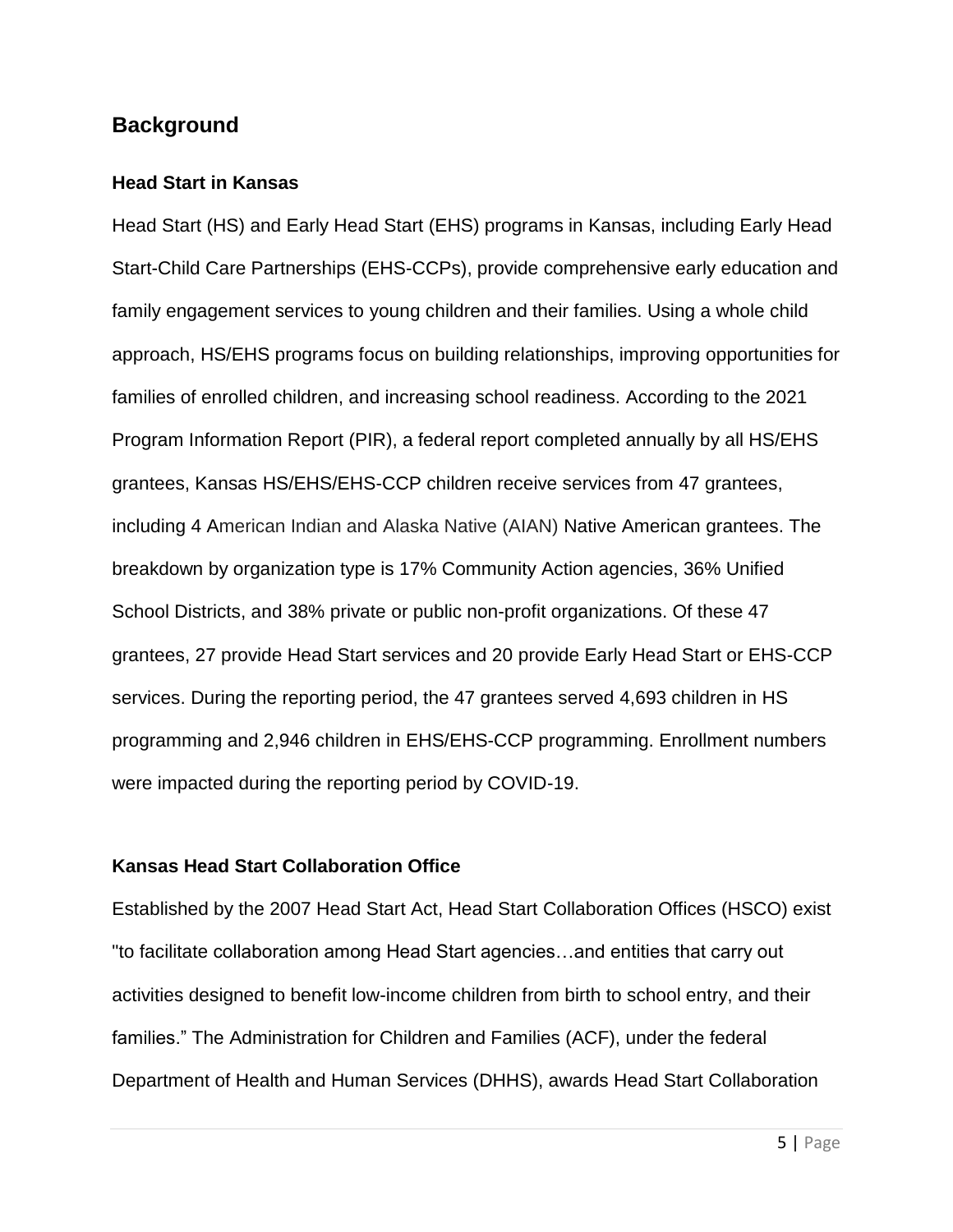grants to support the development of multi-agency and public and private partnerships at the state and national levels. These partnerships are intended to:

- Assist in building early childhood systems.
- Provide access to comprehensive services and support for all low-income children.
- Encourage widespread collaboration between Head Start and other appropriate programs, services, and initiatives.
- Augment Head Start's capacity partner in state initiatives on behalf of children and their families.
- Facilitate the involvement of Head Start in state policies, plans, processes, and decisions affecting target populations and other low-income families.

### **Role of the Kansas Head Start Collaboration Office**

The role of the Kansas Head Start Collaboration Office (HSCO) is to build relationships as part of an integrated early childhood system, reflecting a shared commitment to improving the lives of young children and their families through better collaboration between Head Start/Early Head Start (HS/EHS) grantees, state governments and agencies, Head Start Associations, and local communities. To fulfill that role, the federal government authorizes the Kansas HSCO to perform certain duties, including: (1) providing support for activities in the Kansas HSCO priority areas, and (2) contracting with relevant non-profit organizations.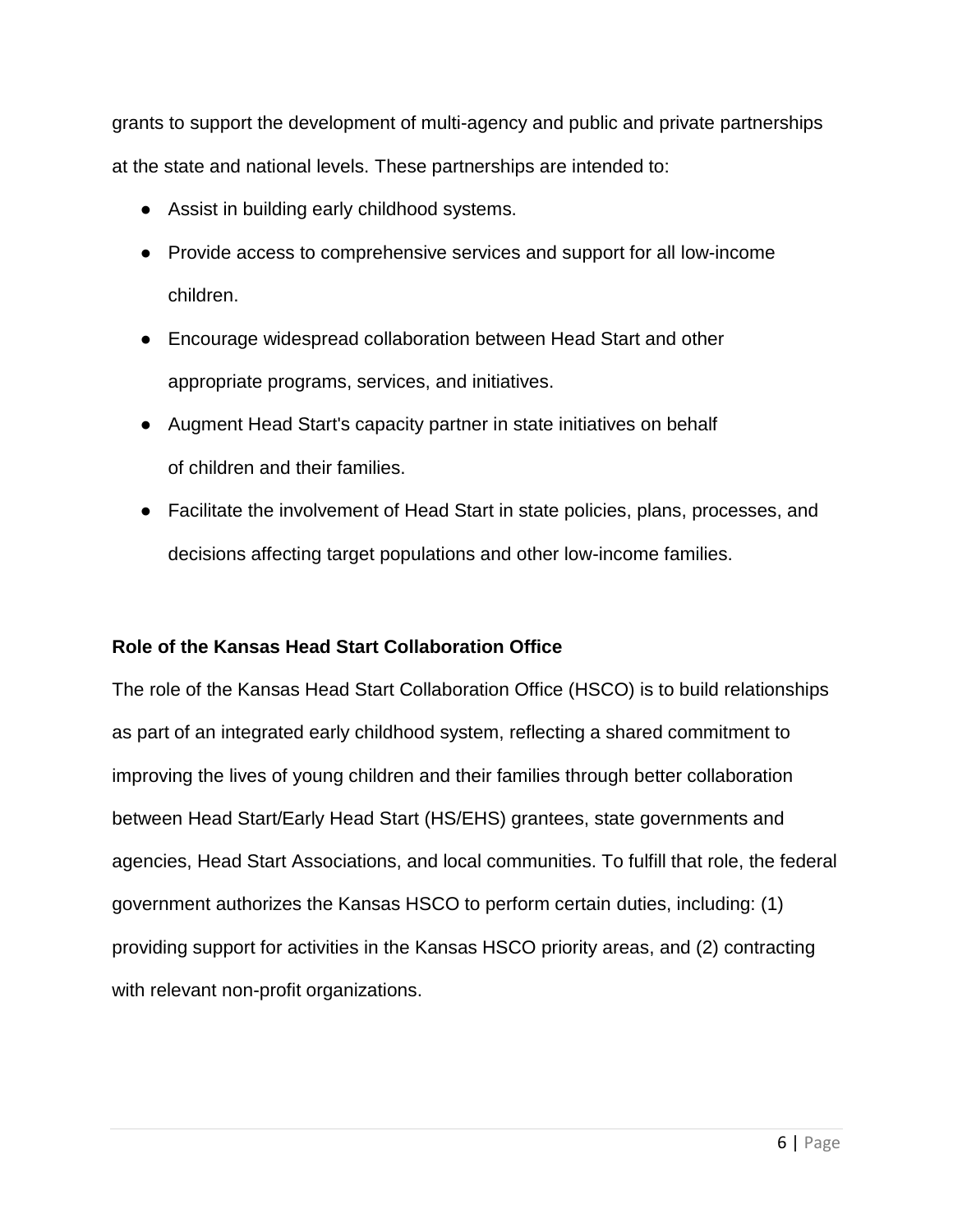In Kansas, the HSCO is located within the Kansas Department for Children and Families (DCF). DCF supports the Kansas HSCO's efforts to promote improved linkages between Head Start and other child and family agencies providing health, mental health, family, and special needs services to children and families in Kansas. With a knowledge of the unique characteristics of the state, the Kansas HSCO coordinates and leads efforts for HS/EHS grantees, state governments and agencies, the Kansas Head Start Association, and local communities to work together through:

- Communication
	- o Attending stakeholder groups for information sharing, planning, and partnering.
	- o Serving as a conduit of information between regional offices and the state and local early childhood systems.
- Access
	- o Facilitating Head Start agencies' access to and utilization of appropriate entities so Head Start children and families can secure needed services and critical partnerships are formalized.
- **Systems** 
	- o Supporting policy, planning, partnerships, and implementation of cross agency state systems for early childhood, including the designated State Advisory Council on Early Childhood Education and Care and Kansas Early Childhood Governance Structure, that include and serve the Head Start community.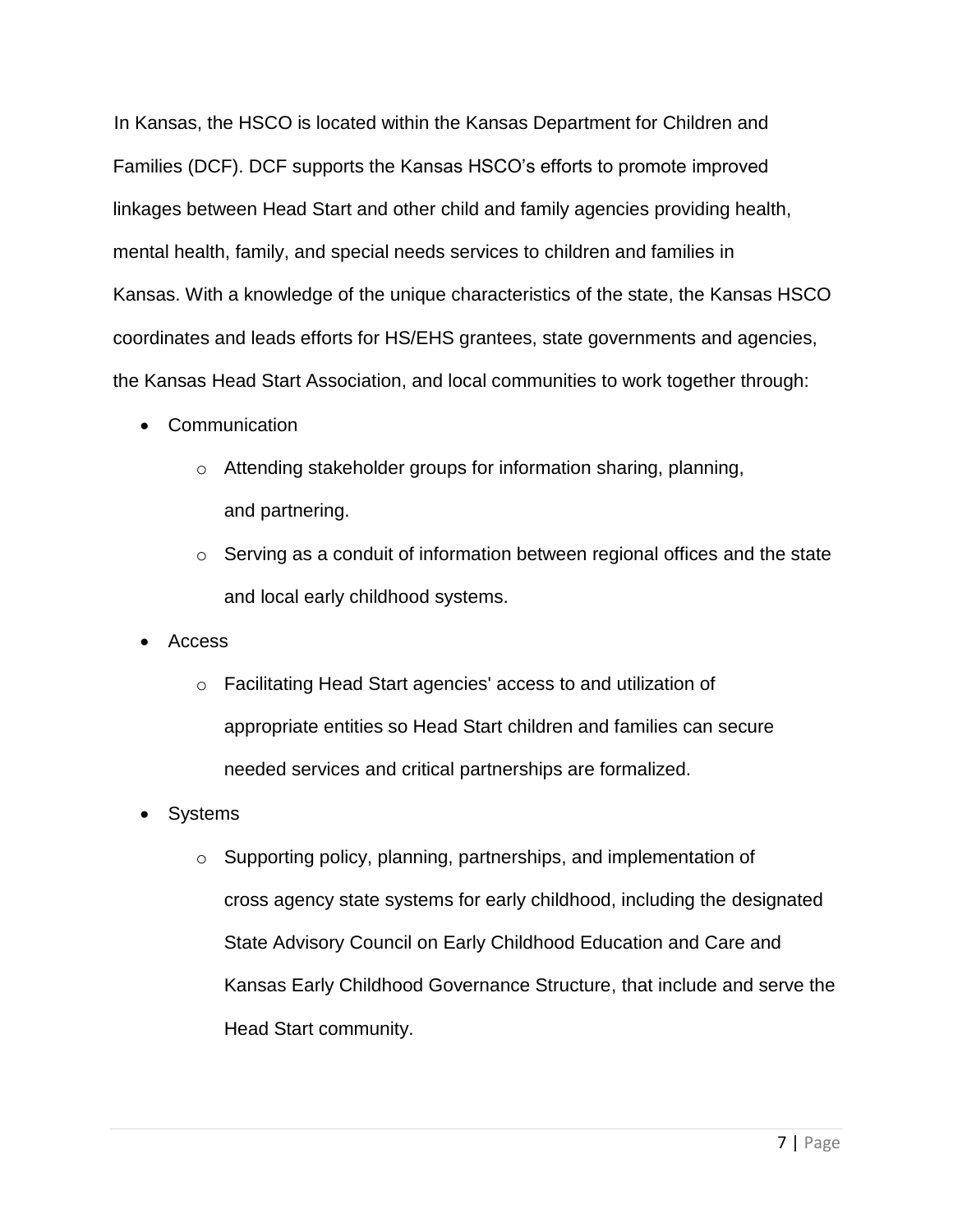### **Priorities of the Kansas Head Start Collaboration Office**

To leverage common interests regarding young children and their families, Head Start **Collaboration** 

Offices (HSCO) provide a structure and a process for the federal Office of Head Start (OHS), under the Department for Health and Human Services/Administration for Children and Families (DHHS/ACF) to work and partner with state agencies and local entities. OHS has established national priorities to guide the work of each state's Head Start Collaboration Office:

- Partnering with state child care systems emphasizing the Early Head Start– Child Care Partnership (EHS-CCP) model to help support access to quality early care and education programs for all families of low income
- Working with state efforts to collect data regarding early childhood programs and child outcomes.
- Supporting the expansion and access of high quality, workforce and career development opportunities for staff.
- Collaborating with State Quality Rating Improvement Systems (QRIS).
- Working with state school systems to ensure continuity between Head Start and Kindergarten Entrance Assessment (KEA).

Additional HSCO priority areas on a regional level may include services to children experiencing homelessness, services to children with disabilities, health services, child welfare, parent and family engagement, community services, and services to military families.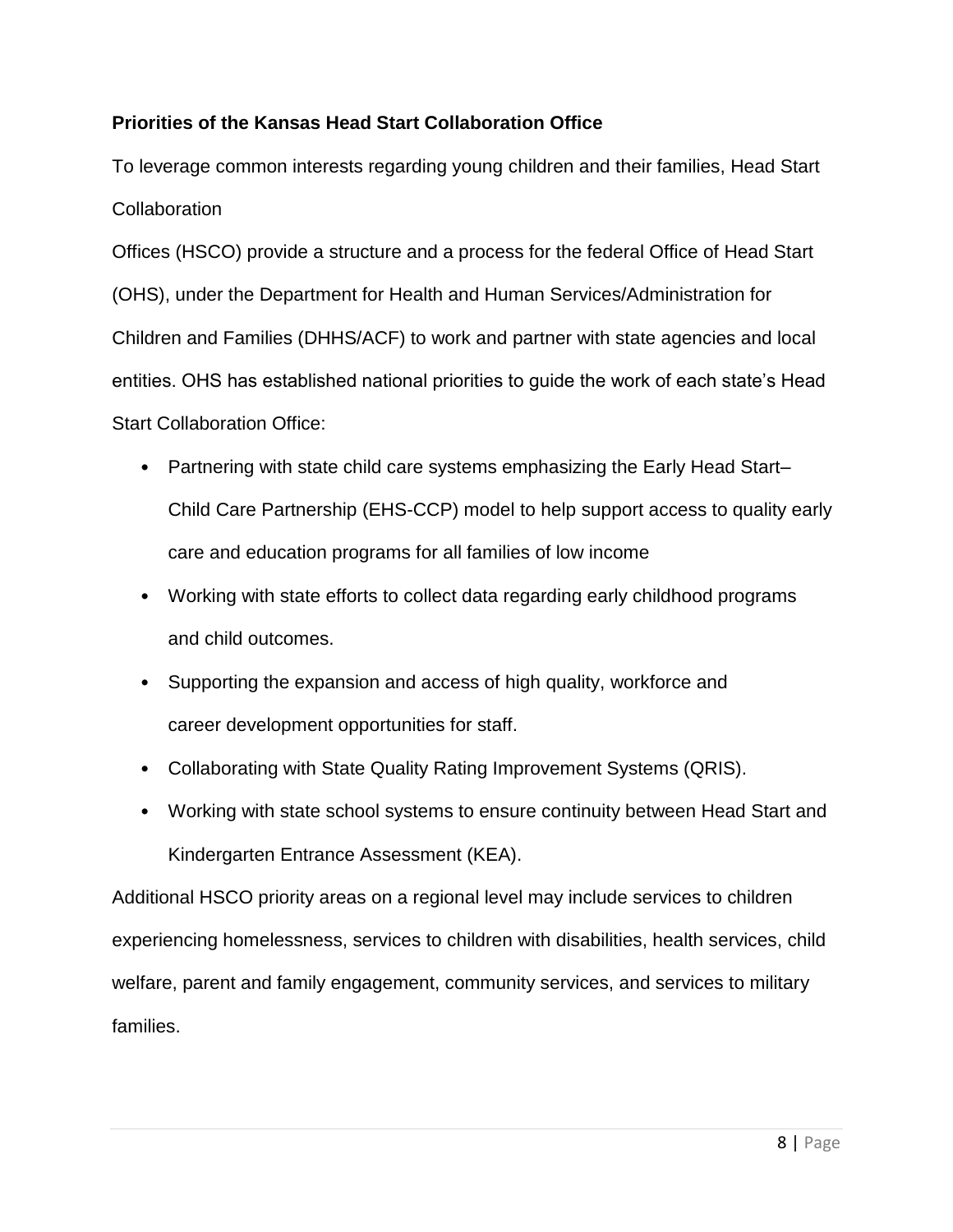### **2021 Needs Assessment**

### **2021 Findings**

The Kansas Head Start Collaboration Office (HSCO) invited all Head Start (HS) and Early Head Start (EHS) grantees to participate in the annual needs assessment process. A total of twenty-one Kansas HS/EHS grantees participated in the 2021 Needs Assessment through a virtual focus group discussion, the online survey, or both. Questions for both the focus group discussions and the survey provided grantees an opportunity to share ongoing, new, and emerging challenges and resource needs as well as successes.

Participants in the needs assessment process shared a range of experiences and circumstances, many of those reflecting variations due to agency and organizational structure, HS/EHS program size and model, and the local community. Some of the challenges and struggles shared by grantees echoed staffing, programming, and workforce challenges shared in past years during the Kansas HSCO Needs Assessment process. Many of the challenges and struggles shared by grantees reflected the impact of the COVID-19 pandemic on programs, children, and families, which has further exacerbated existing challenges and prompted new challenges as programs have returned to pre-pandemic service levels.

From both the focus group discussion and the online survey results, two prevalent findings emerged:

● **Child care access** is a significant challenge for Head Start and Early Head Start families.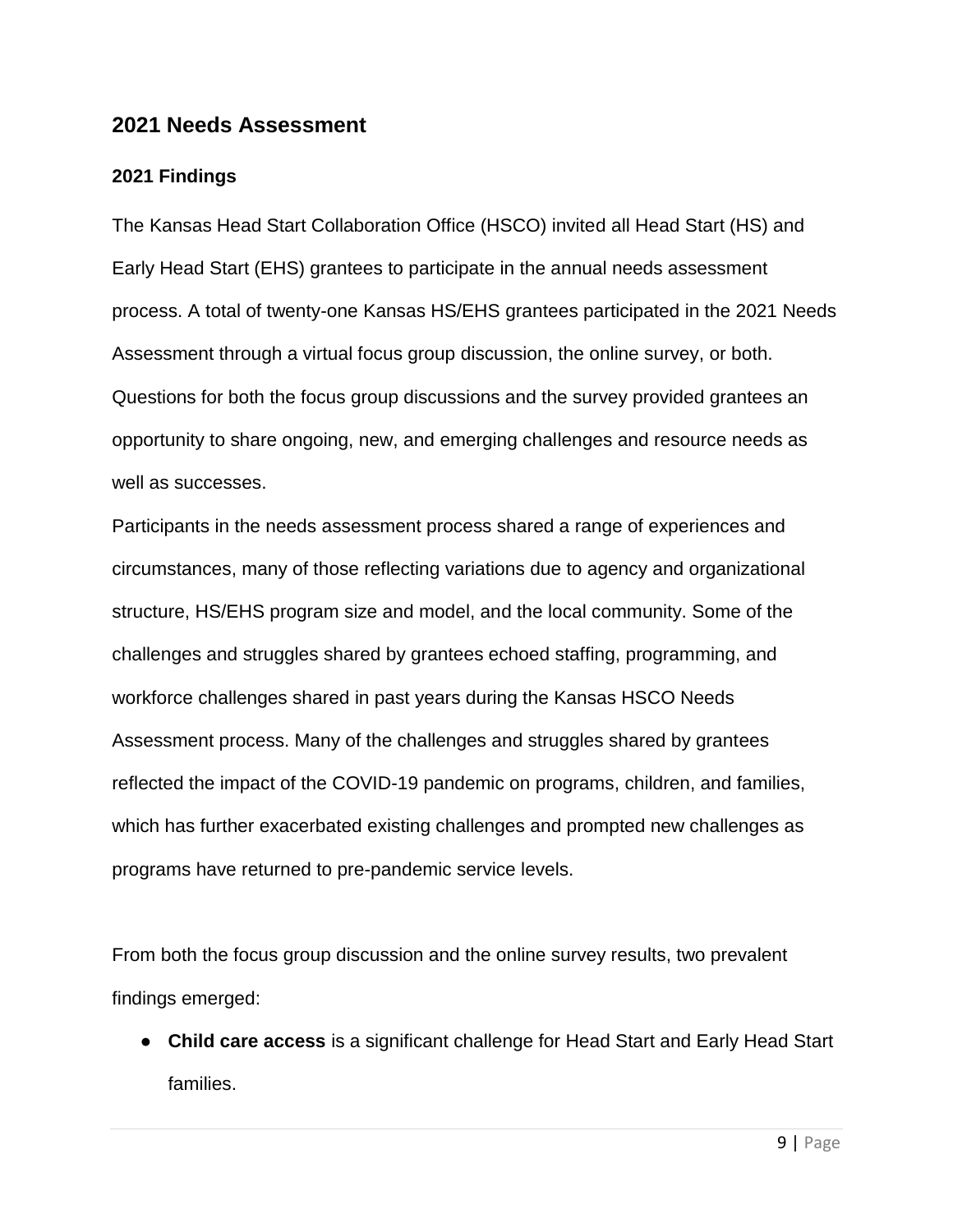● **Kansas Head Start and Early Head Start programs** are experiencing heightened workforce and staffing challenges.

Additionally, Kansas HS/EHS grantees described the following common experiences:

- A range of pandemic related impacts for both HS/EHS families and staff members contribute to the current child care access and workforce challenges. The challenges are interconnected.
- Community partners have provided critical supports for HS/EHS children and families during the past year, but the reality of operating HS/EHS programs during the COVID-19 pandemic has impacted many of these partnerships in a variety of ways.
- Communication and purposeful information sharing are critical to all community partnerships, but HS/EHS grantees find these strategies particularly critical to strengthening collaboration and coordination with school districts.
- Kansas HS/EHS programs have responded with creativity and flexibility in providing services to children and families during the past year; they are proud to share these accomplishments with their communities and their partners.

Through the Kansas early childhood systems building effort, *All In For Kansas Kids*, the Kansas Children's Cabinet and Trust Fund and state agency leaders conducted a comprehensive needs assessment of the state's cross-sector early childhood care and education system in 2019, followed by a 2020 update. The findings of the Kansas HSCO 2021 Needs Assessment align with and echo key findings from that effort,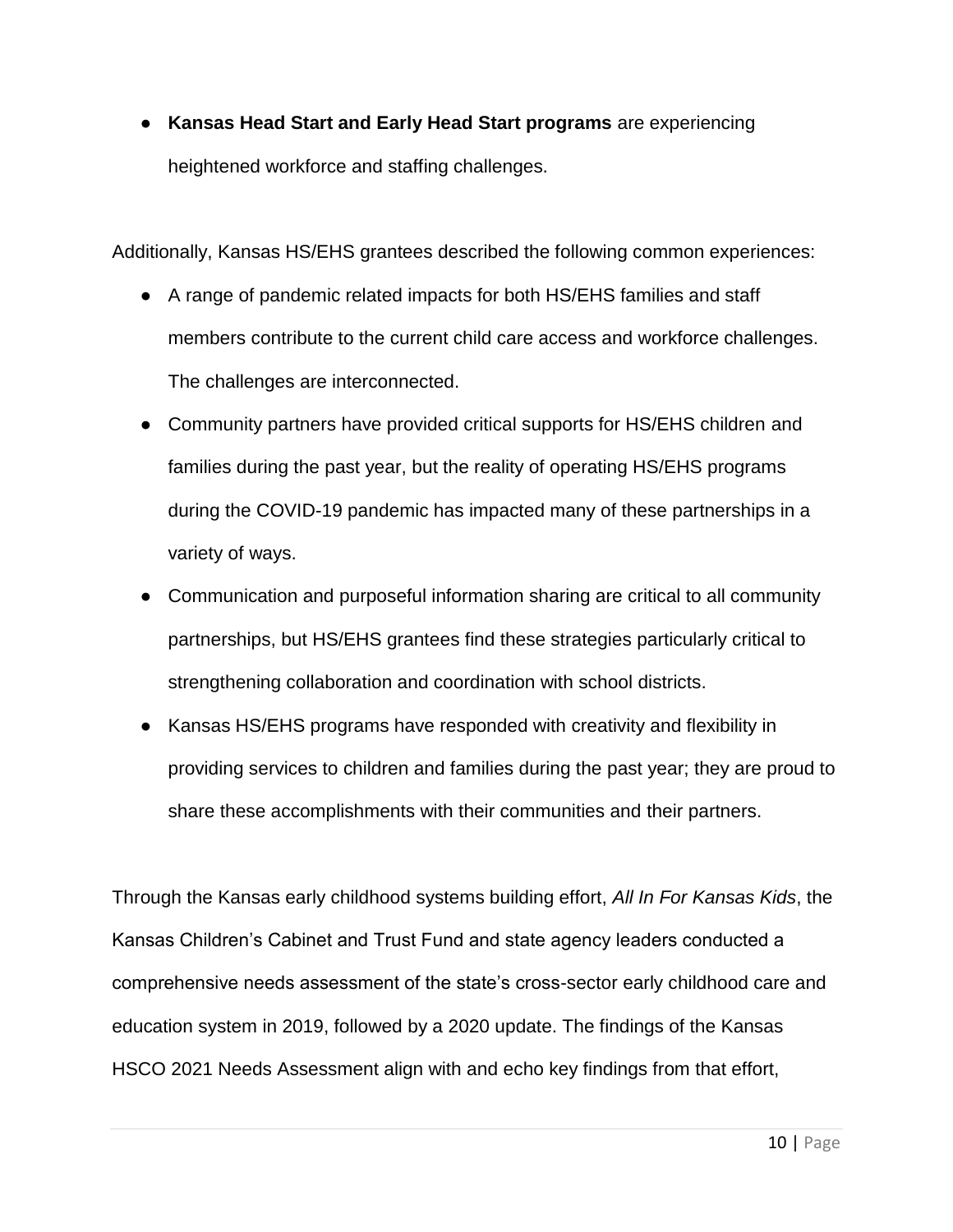providing an opportunity for the Kansas HSCO to support and build partnerships and collaborations for Kansas HS/EHS programs within the context of the state's early childhood system.

### **Focus Groups**

The Kansas Head Start Collaboration Office (HSCO) invited Kansas Head Start (HS) and Early Head Start (EHS) grantees to participate in one of two focus group sessions via Zoom. The first focus group occurred on September 16, 2021, and the second occurred on September 20, 2021. A total of 19 HS/EHS program directors and management staff, representing 13 grantees, participated in a focus group. Additional attendees included Region VII Head Start Training and Technical Assistance staff and the Kansas HSCO Needs Assessment team. Discussion questions focused on challenges, successful strategies, and needs related to family engagement, community partnerships, child care access, kindergarten transitions, and serving children with disabilities. For each of the discussion questions, some commonalities in experiences and needs emerged, but participants also shared a range of responses to each question, providing the opportunity for programs to learn from each other while providing valuable information for the needs assessment process. A summary of the discussion for each question is included below, each followed by a sampling of responses from focus group transcripts, edited for clarity.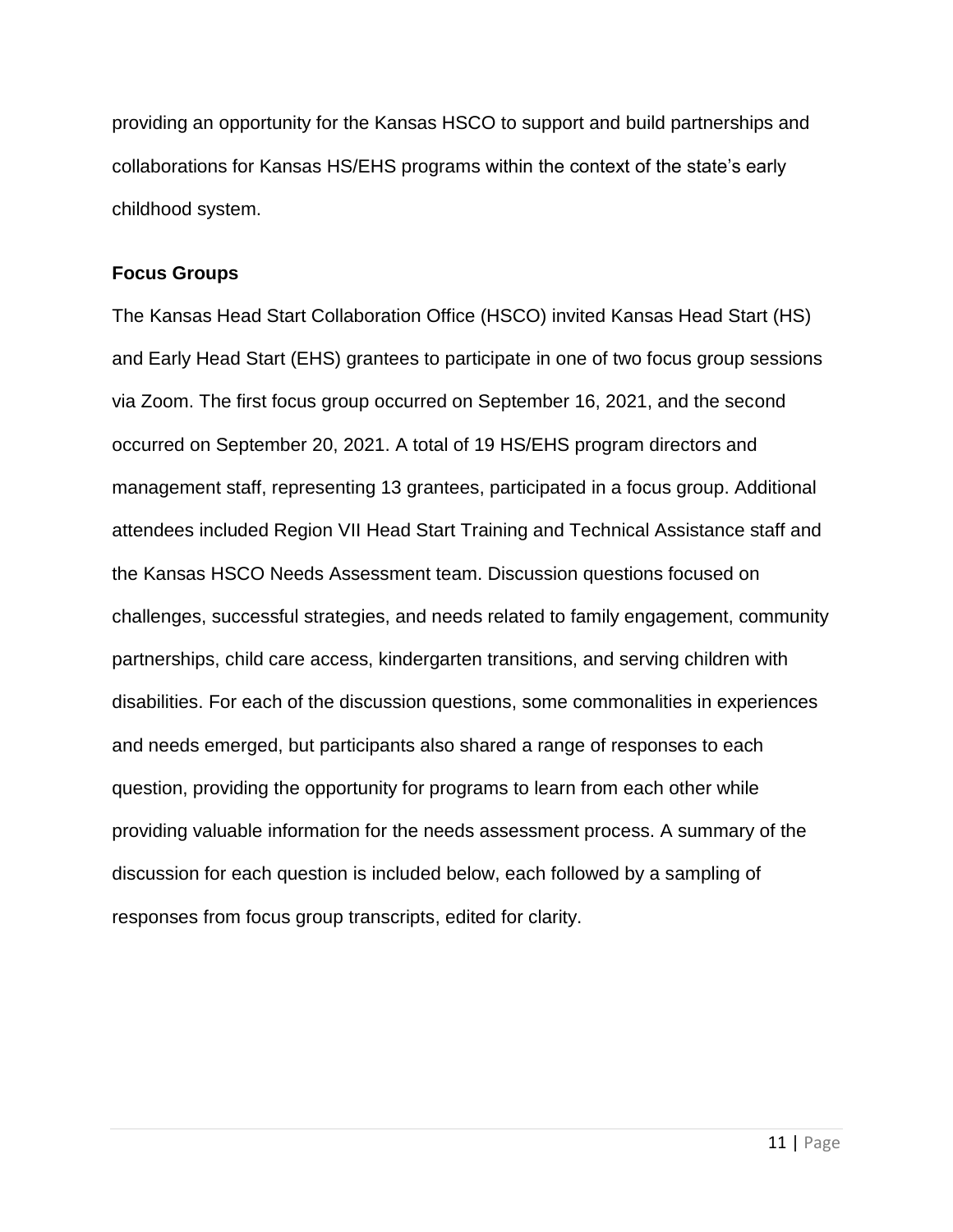### **Family Engagement: What has been the most common obstacle faced by the families that you serve in the past year?**

Focus group participants most frequently mentioned child care access as a challenge or obstacle for a variety of reasons including facility and classroom closures, impacts to care schedules, and staffing shortages. Additionally, participants mentioned several COVID-19 pandemic related challenges and concerns, including increases in crisis or emergent needs experienced by HS/EHS families and logistical challenges associated with balancing remote learning needs of different aged children in families, accessing technology/internet services for remote or virtual learning, and quarantine impacts and practicalities. Participants also noted the many similarities in challenges and obstacles faced by both HS/EHS families and staff members. While outside the realm of the question, participants mentioned the challenges faced by their HS/EHS programs when pivoting to and sustaining virtual service options for center-based and home visiting services, as well as current staffing challenges.

*I think in our area daycare during remote learning was a big issue, as well as access to internet.*

*In our community there's been several child care centers that have closed during this time...So now everybody's looking at child care...I think some of the child care that we see is not the quality that we would expect for the community.*

*We've struggled with our families trying to decide, if they have multiple kids, whose needs come first, and, especially, when we were remote,*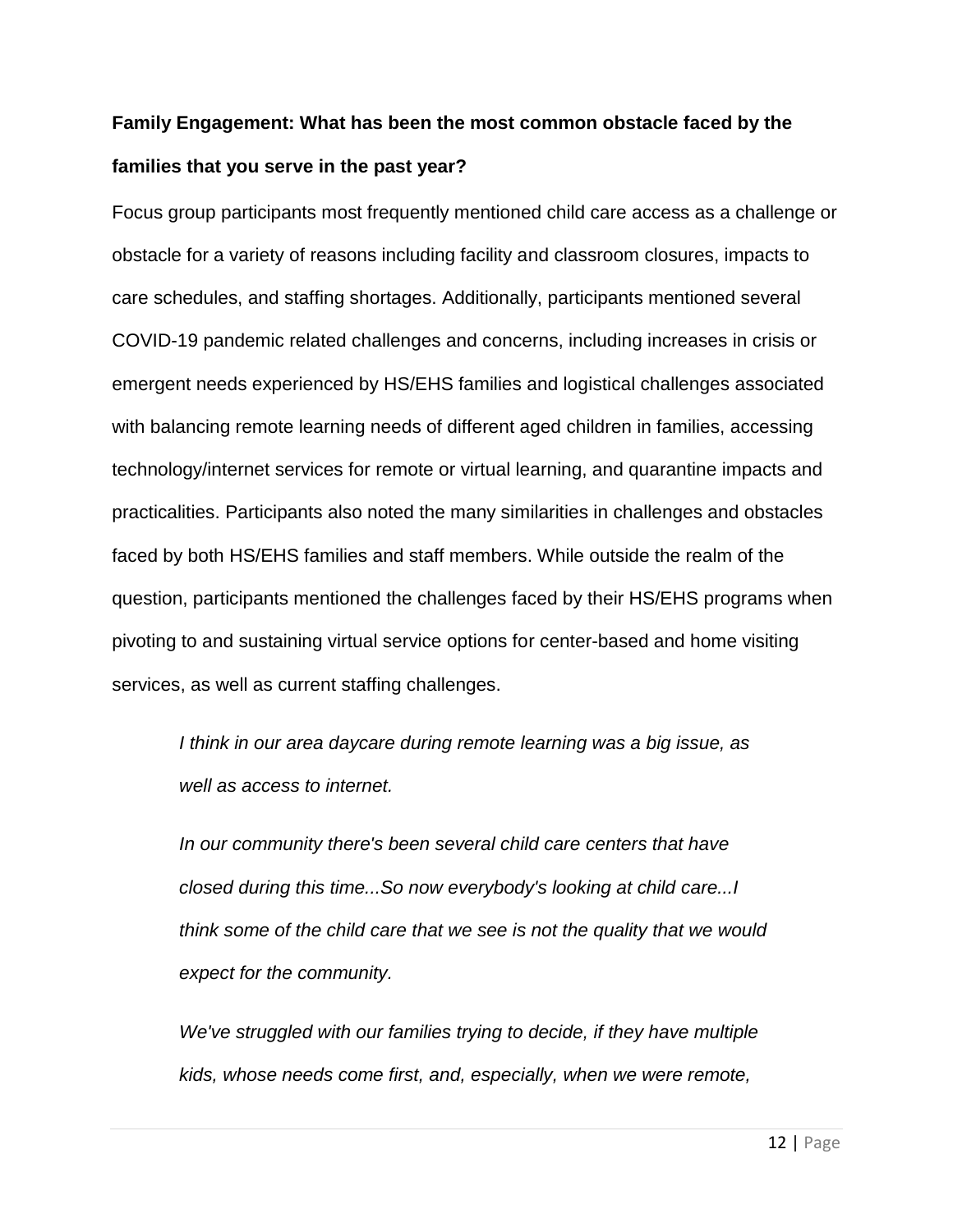*and if you had five kids, they were making sure that their older kids got on and did what they needed to do. We're starting to see that again with some of our kiddos and quarantine, or whole families in quarantine. I think one of the things that we have found, as last year kind of wrapped up, was that our virtual learning needed to be strengthened. Since we are able to go virtual through the end of December of this year, we are having parents ask for it, and so we will offer it again until December, but it's just not as strong as or as good of a delivery of services as we think we want it to be. So that's something that we are currently working on for our families. Our families haven't complained, but we have just felt that it wasn't as quality as we wanted it to be.*

*I think our challenges came in two waves really. The first was logistical as we tried to set up remote learning and provide the technology to all of our families, and, I think others have already mentioned, the second challenge was maintenance, because even though you got the system up and running, sometimes staff wasn't comfortable with whatever platform we were using. It took time to train them, and then parents had a wide range of commitment to it, and then the disconnection that we had in our zero to three home visitation. All those things really stand out to me as being the biggest challenges we faced, and, this year, it has been childcare. It's always been child care, but this year we had a major child care facility close.*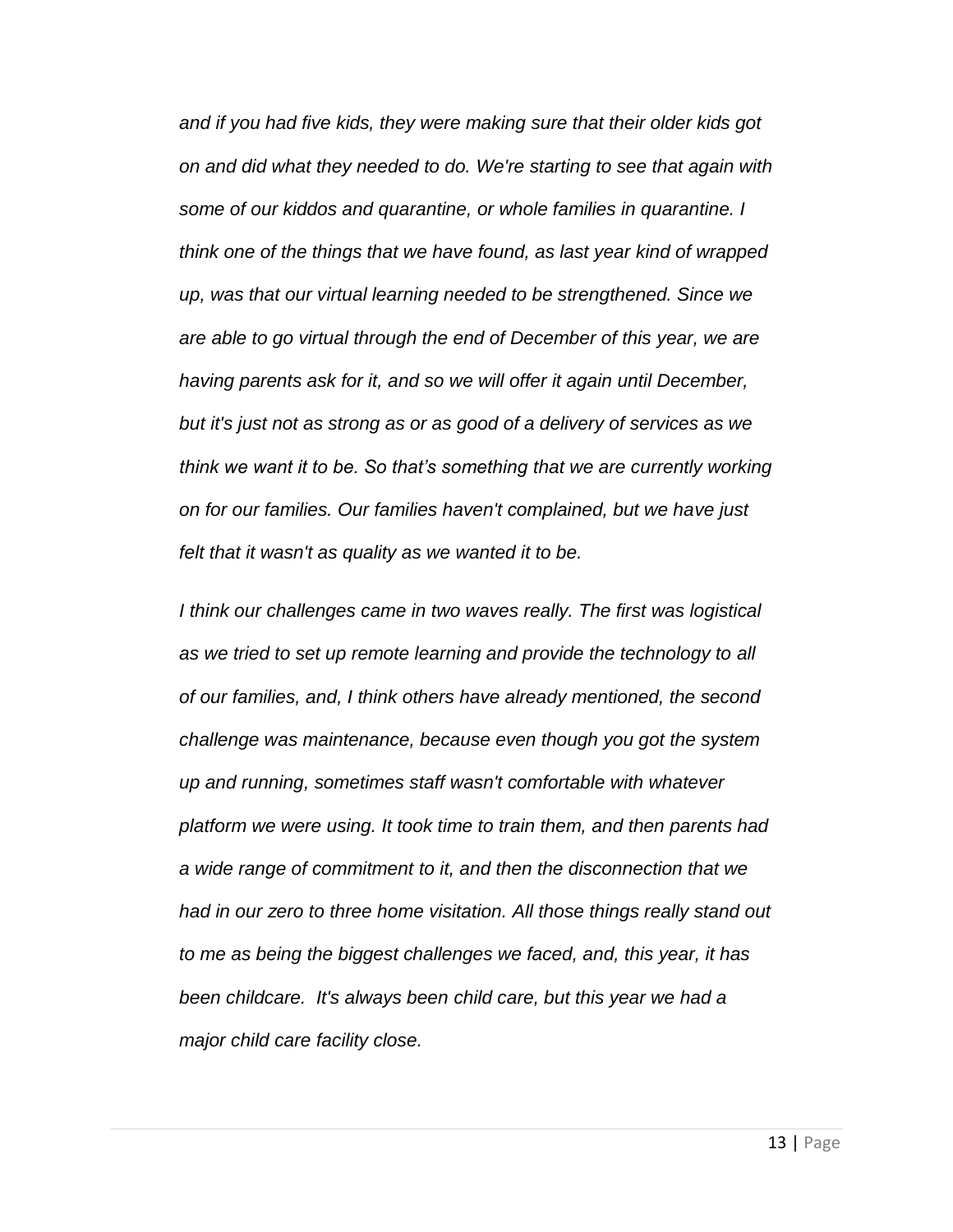*Health and dental services. I think families maybe didn't maintain some of their regular services that they would have in a regular situation. A lot of the things that we've talked about just exacerbated some needs or created more crisis issues and emergent needs then would maybe typically be present.*

*I would echo everything everybody has said. The one thing that we struggled with in the home visiting world was just consistency. It felt like we'd have a visit and then people would be fearful...We might go two*  weeks without, and then we have another one, and it felt like it made it *harder to develop relationships. We did it virtually for a pocket of time and that kind of worked. It's not the same for sure...Somebody should have done a research project during that time, because we could have figured out that consistency really does matter a lot.*

*Well, COVID, that's probably the number one answer I would think....Dealing with the quarantines, with staffing, with trying to figure out remote learning, what did and didn't work, hours were changing, families were moving out of our area, in some instances to move in with other family members because of loss of job, so it was, it was just a big old mess last year. We have a food support program, and we served more families in food support. We actually added that. We also serve some of the family of some of our staff who had to quarantine and, of course, the staff that are lowest paid, our teacher's assistants- - they needed some help in some situations.*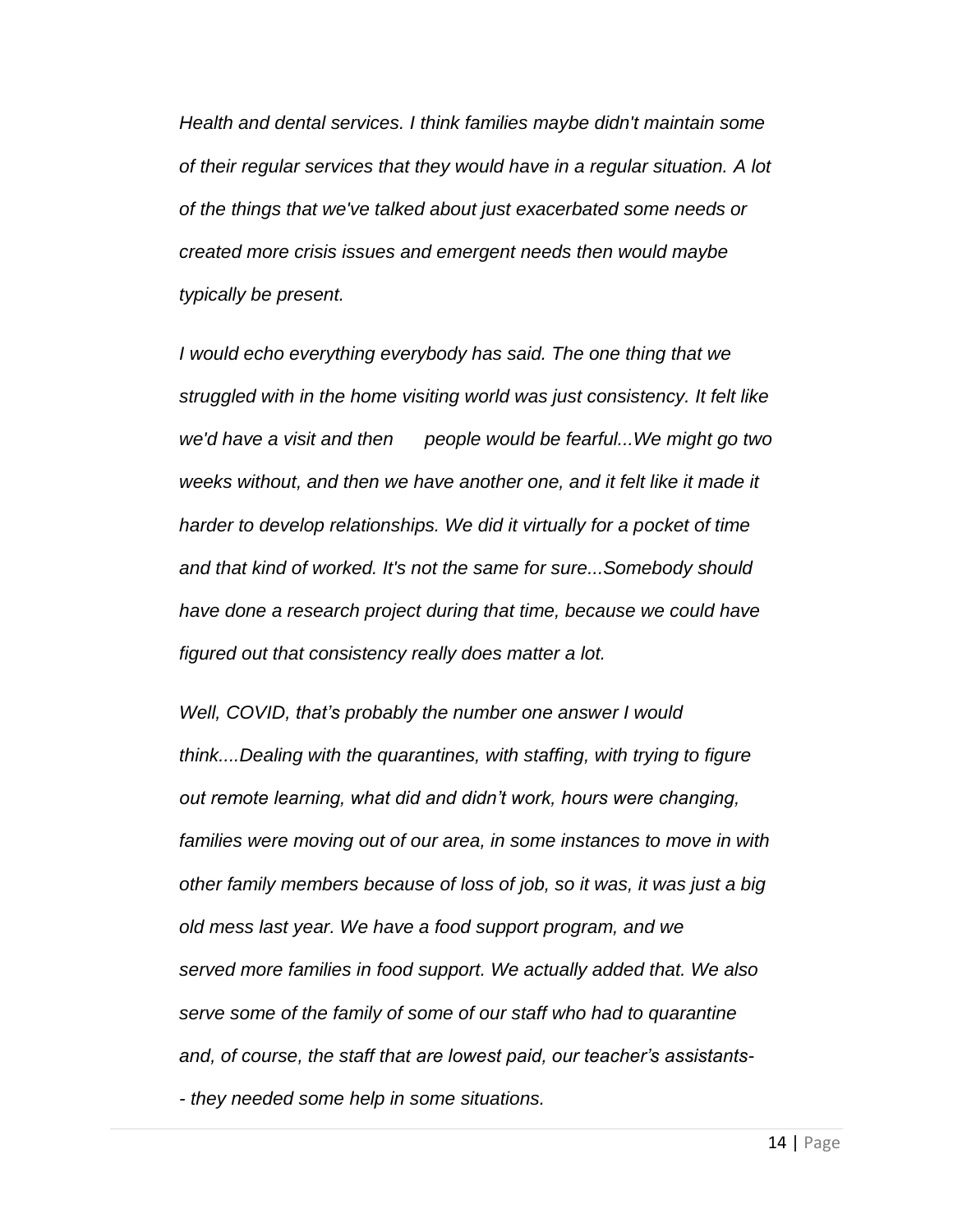*We were able to support families as they were going to work, but I think overall COVID took a real hit on a lot of families' mental health. We're really seeing that now. We've had several parents try to commit suicide. We have a significant number that seem to be more involved in drug use now. I think that COVID took a bigger hit on mental health than a lot of people realize. Even the staff mental health…it was just a long year. I was hoping we wouldn't have it this year, but that does not seem to be the case, and so to me mental health is the biggest issue.*

*I agree mental health is just an all-time high for us-not only just our parents, but our staff. Just the fact that we're having trouble staffing, and we have so many of our own staff that are having issues with their own families, it's hard for them to focus with families. I feel like our families are kind of being cheated that our staff have other greater issues going on, too, so I think that is the long-term effect of COVID. We barely can staff classrooms and some of my strongest staff are not so strong right now, so it's trying to figure out different ways to support them so that they can support the families. Some of our families have a lot going on. We've got terrible homelessness, we've got several that are in foster care again, and I'm not sure how to wrap all the supports around that we need.*

*One of the things that we've seen is the behavior. Obviously, in classrooms, but also even before kids came back to our classrooms.*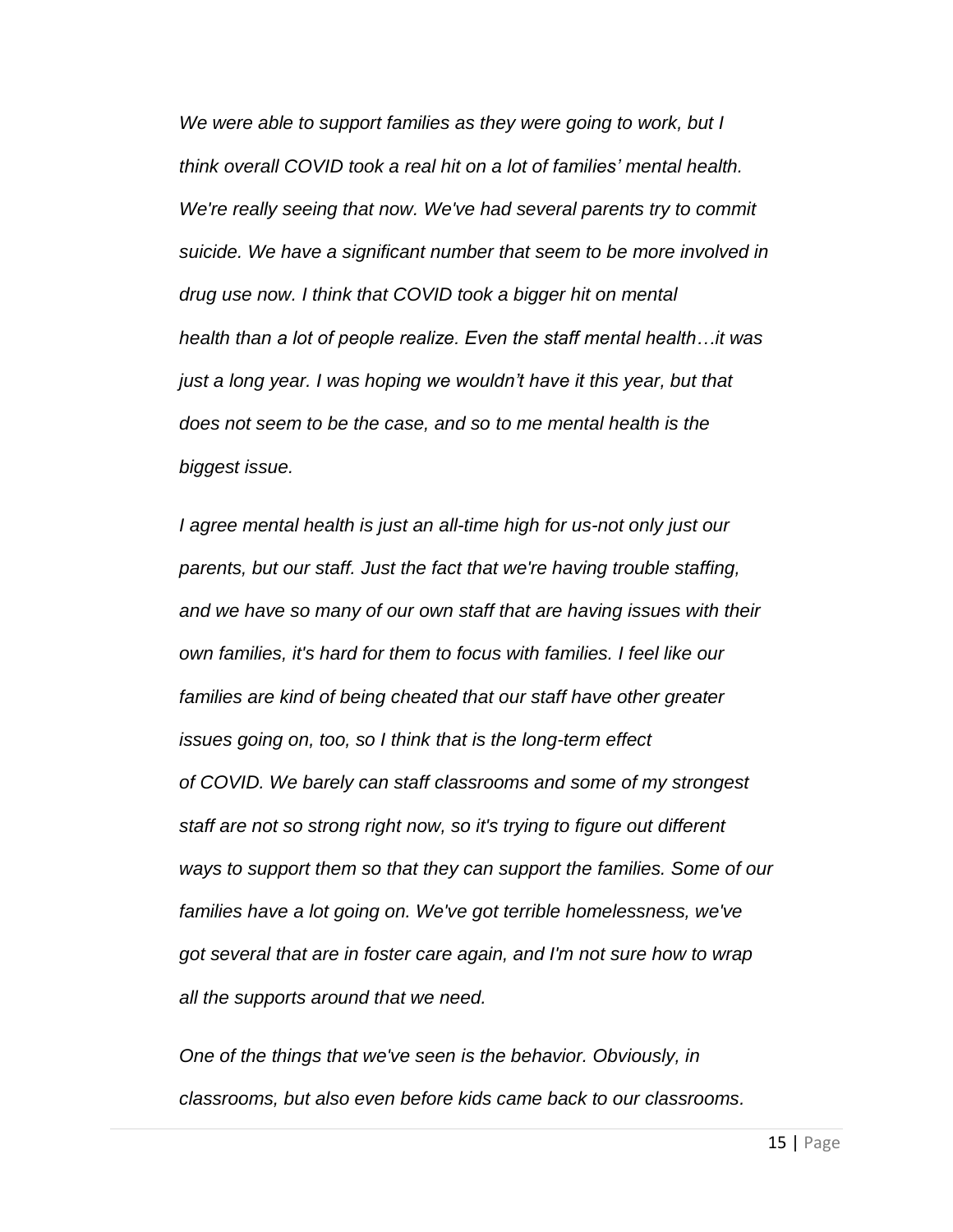*Parents expressing the dire needs regarding children's behavior at their home, and along with that, just a lot of families who would love to be able to return to work, but the child care isn't there. Our site, I'm sure just like many others, is extremely understaffed and, for the first time ever, we have classrooms that we can't open because of being understaffed. I'm sure it's not just Head Start. Many places that other people were taking their children to have either classrooms closed down or they've closed down an entire center because they just couldn't stay afloat. And so, for a lot of those families, because of the child care issue, that is impacting their ability to maintain their income, and so then, of course, when you have a family that is stressed at home with their child all day long, finding those new parenting skills that they need in that situation has been very difficult. With classrooms closing, even if you can find childcare or have your kid in the school, if they're constantly coming out, for most of the families that we serve, they don't have the kind of jobs where you can simply say, "well I've got some leave, I can take off to cover those hours".* 

*Special Education. Many of our families were not able to get the services that they needed to adequately address their concerns. They may have had some virtual services, but we're seeing a lot of kids that normally would not have been so far behind really get behind because they didn't have that, and, also, our ability to refer children to get those*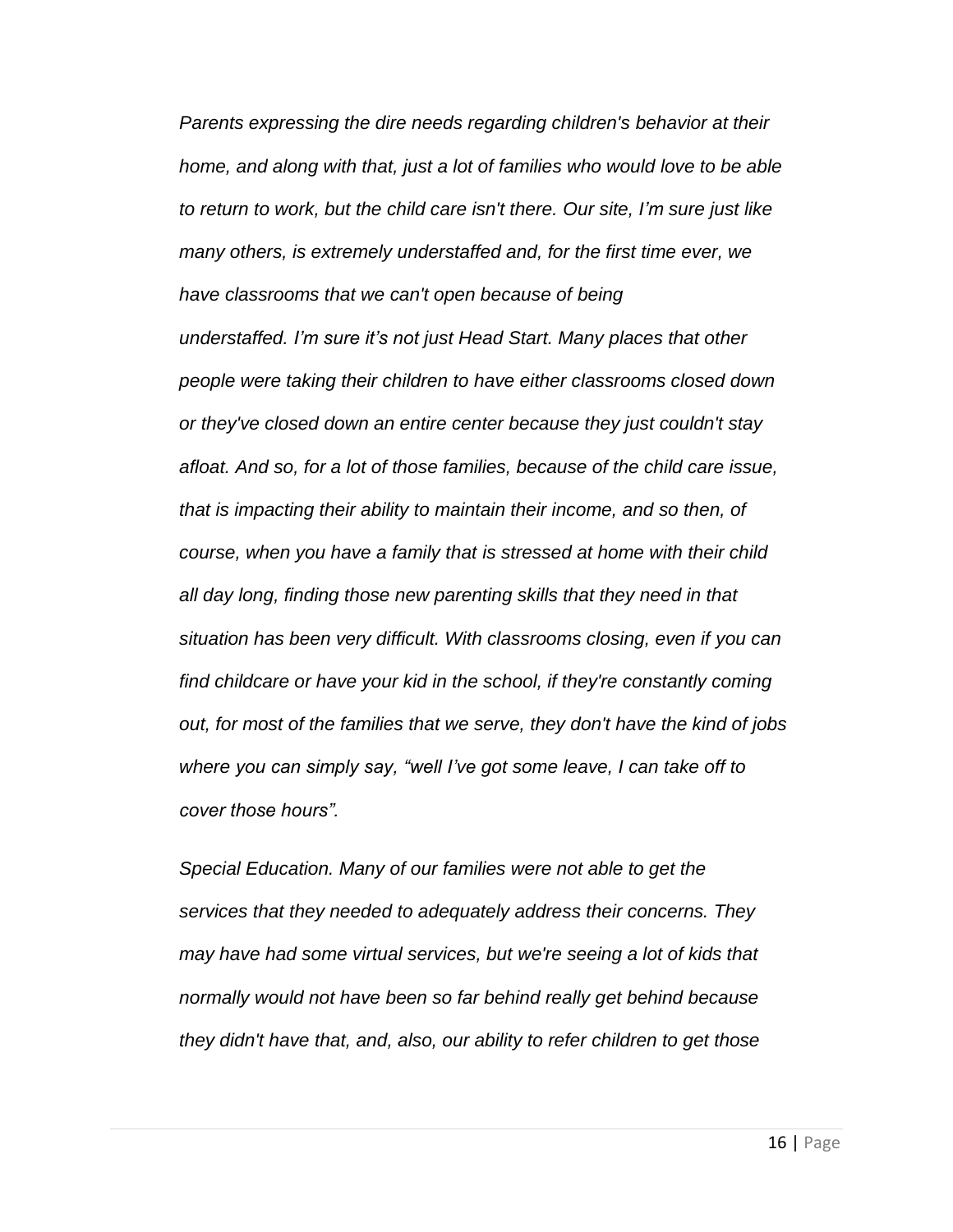*evaluations was really hampered, so many kids are behind on getting the special ed services that they needed and deserved.*

*I think you'll see that [special education] probably varies from around the state from those that were not able to provide in person services to those that did. Because I would say our students still receive, I mean they continue to receive, the special services. I think that piece varies across the state. I think you're going to see that in a lot of things just because some places were very different than others.*

*Just meeting with them in person. We've been trying to meet with them one on one or in very, very small groups, but that camaraderie, where normally they'd all get together and share and have a meal together or whatever, has been a challenge. When we have parent activities and parenting cafes and all those things, even if it's a muffin and a coffee, sometimes that's a way to open the door with some of our families and some of the crucial and critical conversations that we have with them.*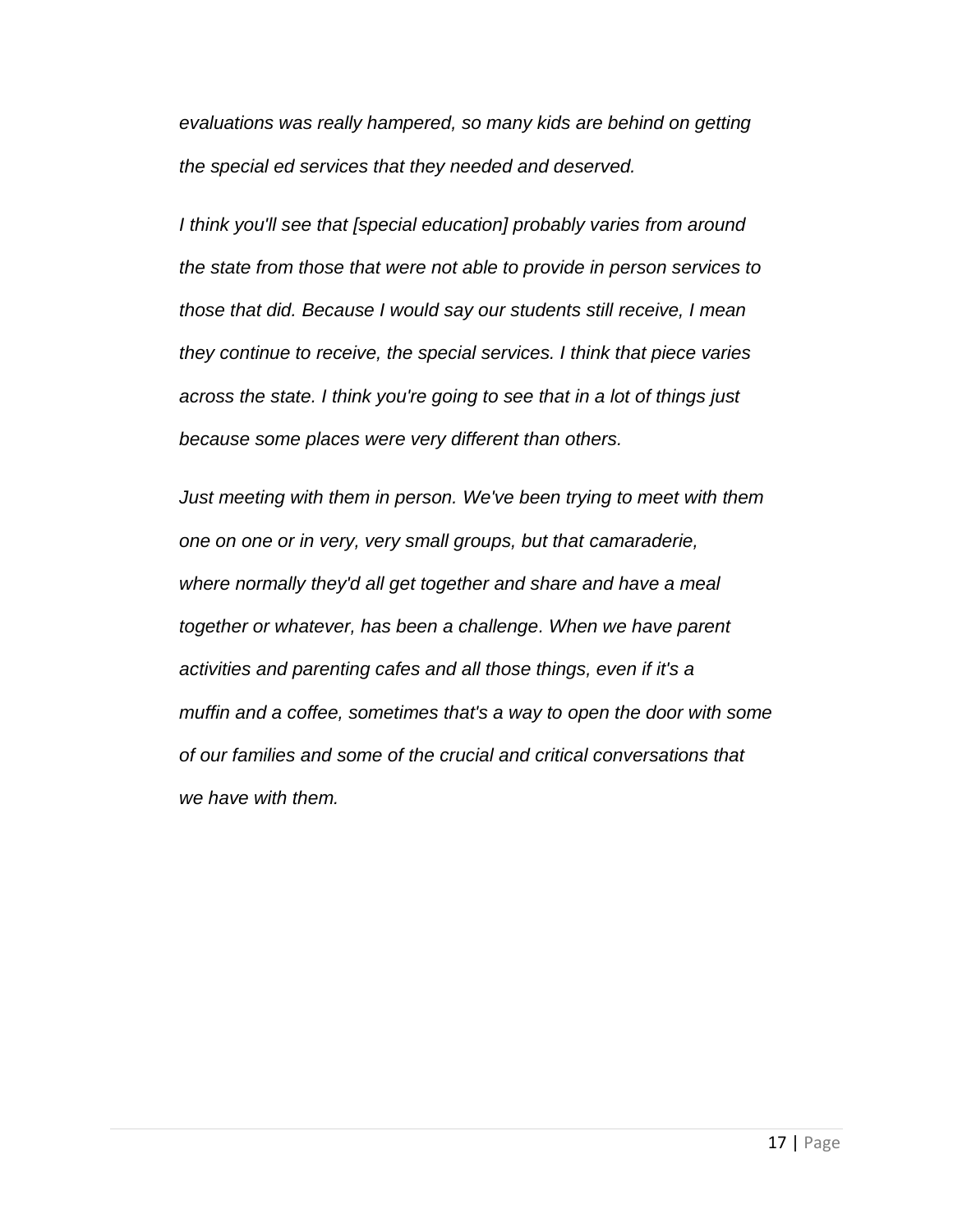### **Family Engagement: When you think about the challenges that families are currently facing, or your program, what additional partnerships or resources would better support the children and families in your program?**

Focus group participants shared a wide variety of partnerships and resources that would benefit HS/EHS families, depending on local organization/agency structure and geography. After a participant initially mentioned some challenges, others echoed them, such as appropriate car seat use, as staff are observing car seat use more frequently due to the need for curbside drop-offs, and difficulties pertaining to communication with the foster care system. Participants shared an array of additional partnerships and resources needed in their local communities to address challenges such as dental and mental health services and full-day/full-year child care. Additionally, participants shared that increased flexibility with child care licensing regulations and addressing issues related to timeliness of background checks would allow programs to better address some of the existing challenges.

*We could use more dental partnerships for sure. We have partnerships with county health and all 12 counties, but they all do their work differently and so some do a complete physical. There's just different little snags in every situation so we're trying to develop partnerships where we help provide them with the kids as well as maybe some equipment that they wouldn't have otherwise, so they'll do our kids for free if they show up. But then, just today for example, we wanted to use the school nurse, and she said that she didn't think she should screen our kids because we have our own nurse. We're trying to get families to*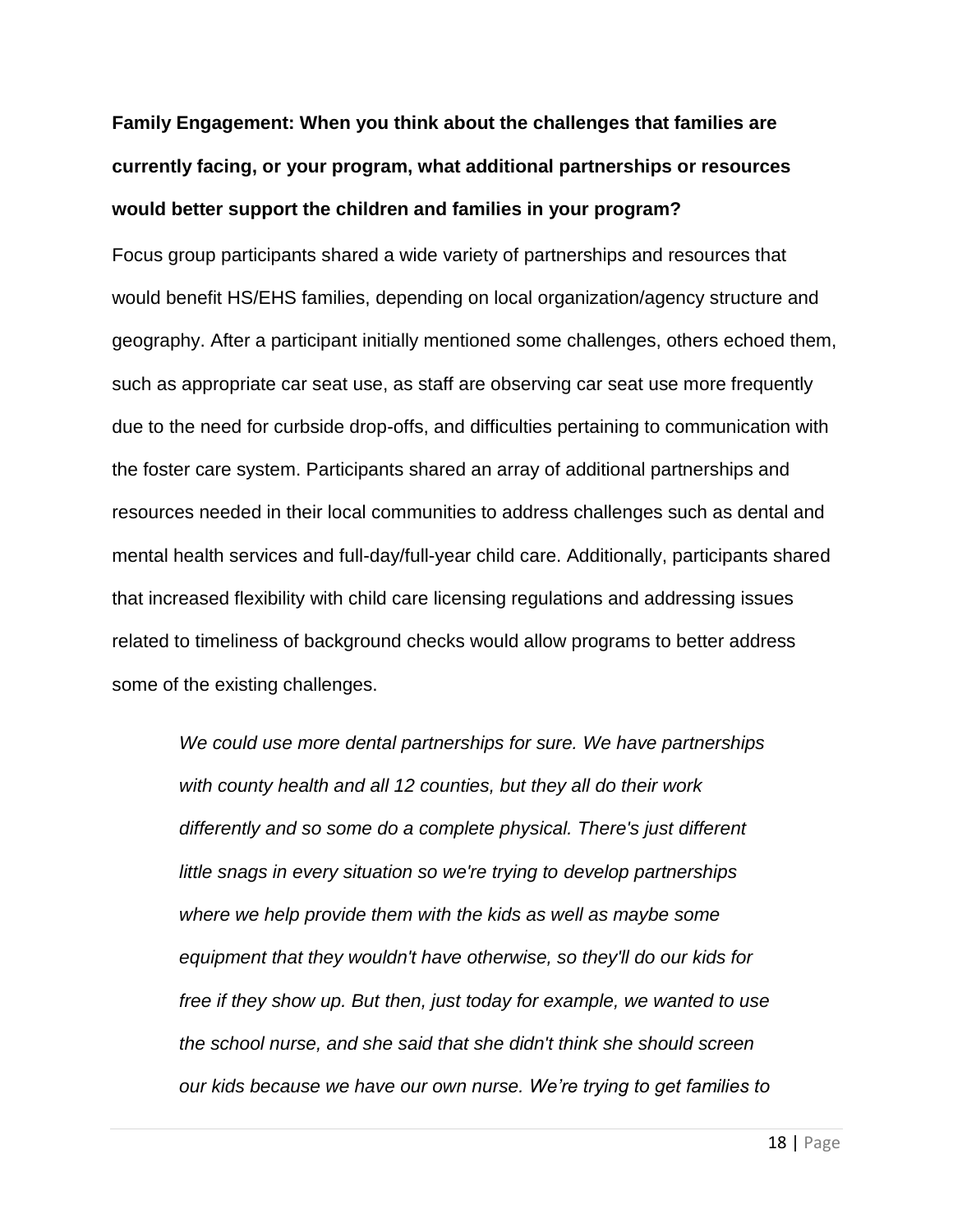*use their local resources so then when we're out of their lives, they have things set up, and if they use our nurse, then that just goes away. I get it from both sides, but those partnerships are really important. And, not to bring up the topic that none of us want to talk about, but this vaccination problem isn't going to help it. We're going to have to really work hard on partnerships so we can maintain what we've already built for decades. Hopefully we don't lose anybody along the way.*

*I'm going to echo that in terms of mental health. And we faced the same sort of dilemma only, when we were tested as an agency, our local mental health facility was basically overwhelmed, and so those connections that we previously had that were informal to help our kids, they got pushed to the back burner. Plus our access to our kids made it difficult to predict those problems and that doesn't even consider the issues with our staff and parents. We have one central mental health provider and they have far less capacity than the schools and us to handle the problems, and they're still trying to recover from working with so many people struggling.*

*This isn't necessarily a bad thing, and we've got great partnerships and community resources available, but car seats, I've noticed, is always a thing. We have resources in place, and we have people that we reach out to, but there's not always a stock of them or it's not always timely. So, we have a lot of families that struggle with that. And I think, for us it*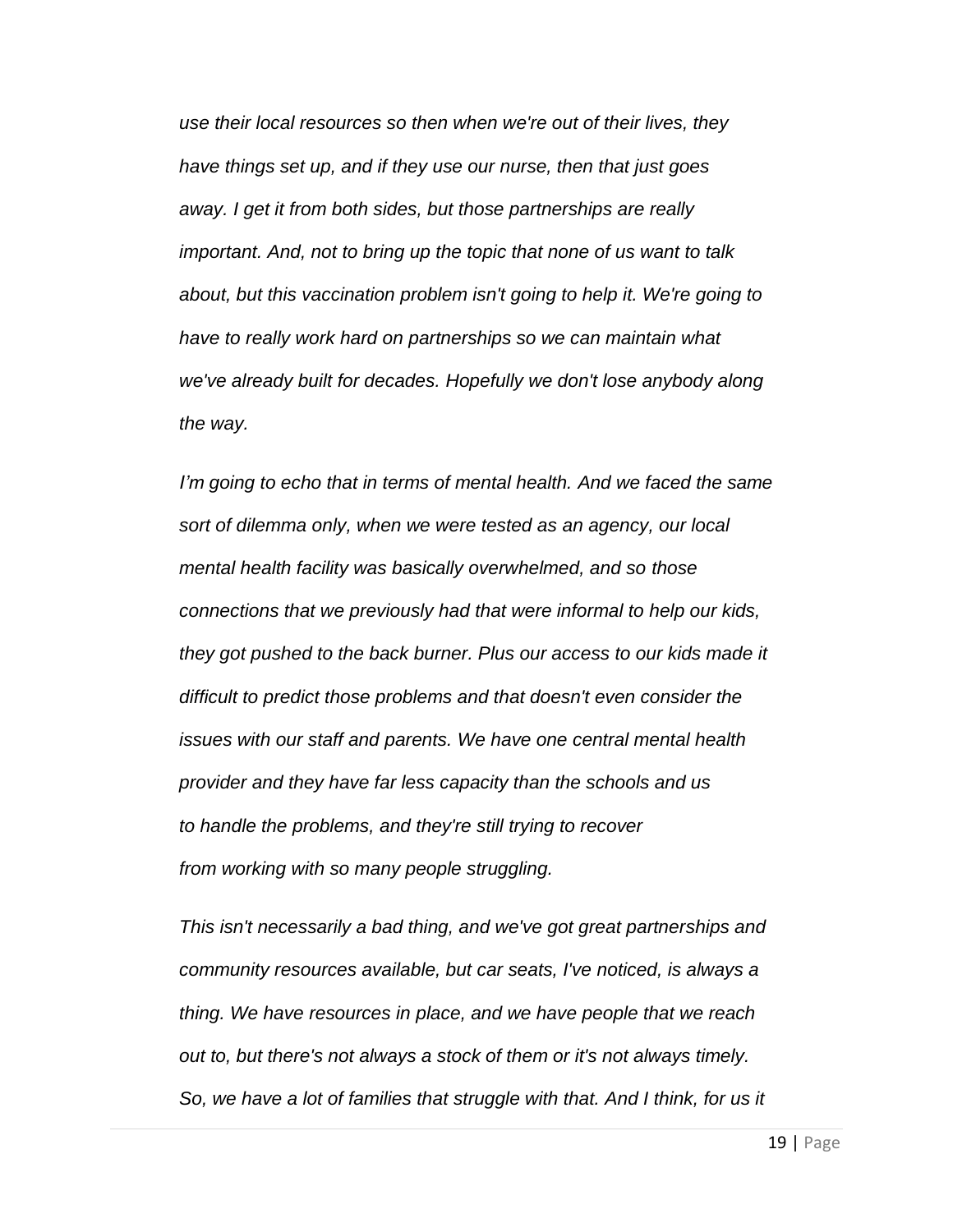*was kind of new. We've always helped families with this, but last year because of COVID we started a car line for our arrival and dismissal, so we're actually seeing the children in the vehicles and realizing how many of them are not properly restrained or not restrained at all.* 

*Foster care. We are seeing more children than normal being put into the system and we just don't have foster care here in our county, so we're losing a lot of our Early Head Start and Head Start kids because they're needing to go to another county and they sometimes come back, sometimes they don't, but we'd really like to increase our communication with that system so that we can better serve those families if they are going to return.*

*We have that same issue, where if a child is put into the foster care system they usually get sent to another city and so that's hard, because we have lost children out of our child care to that issue.*

*We have identified through a self-assessment and through the planning process that we know that our families need full day, full year services while they're working or going to school. It's difficult to find steady, stable quality, affordable childcare and, especially with COVID, that's put a whole new twist on it too. And it also would alleviate some transportation issues that we sometimes have because they sometimes can get their children to our classrooms but then they can't get them to childcare before and after classroom time. We have*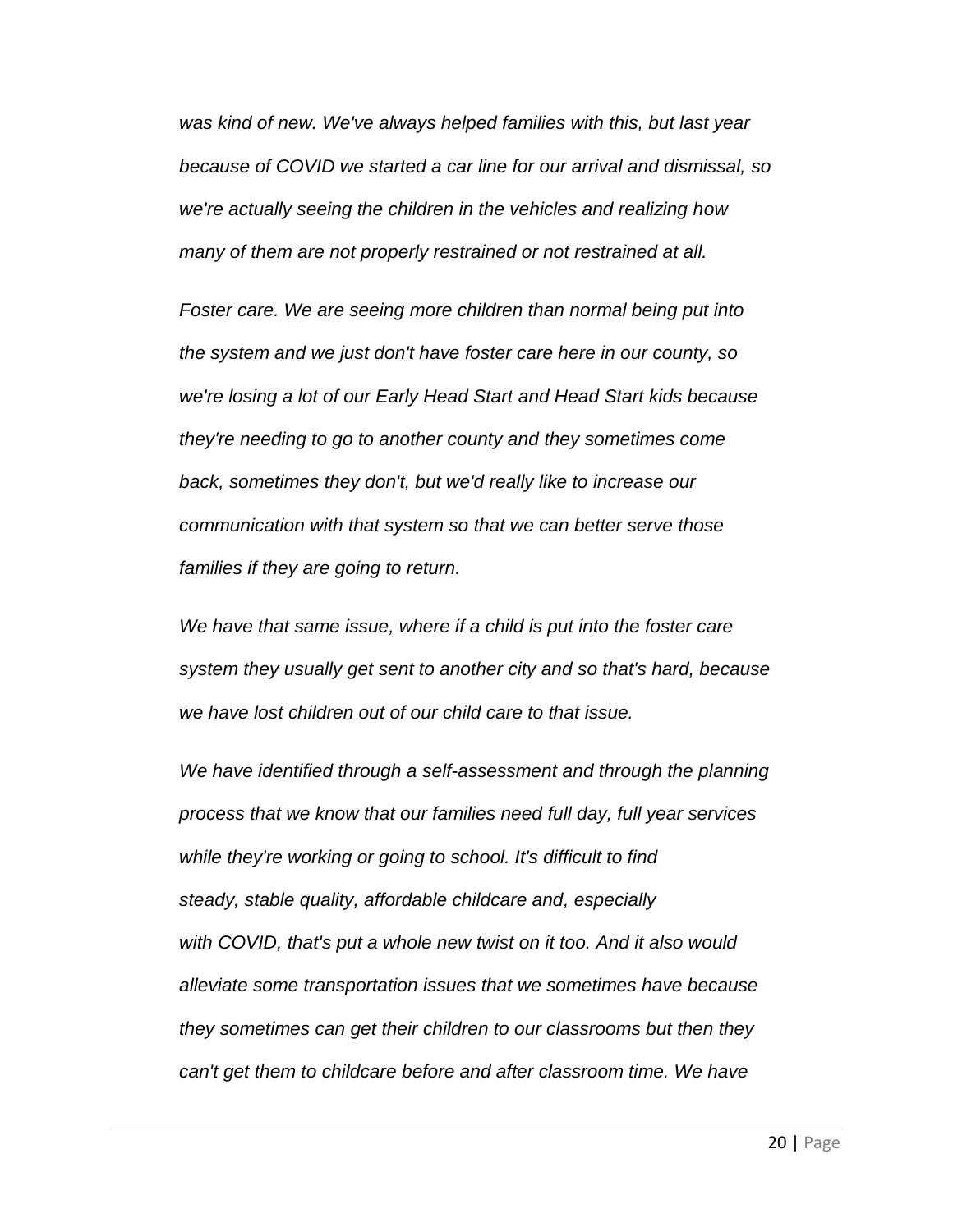*two classrooms that do go from before 7:30 in the morning until almost six every evening, and both of those classrooms are full and have a waiting list because there's a huge need for that.*

*I'm just thinking of the childcare issue because we're running short staffed as well. It will be helpful, I think, easing some of the licensing requirements for the staff, especially around having the 18 hours of training before you have someone come in, helping you for a couple hours every once in a while. I have leadership team who have had to step over and help, but before they do that, you have to do 18 hours of training, even though they have master's degrees. Isn't there any leeway that could happen when there's such a shortage of childcare, that if they have, some type of education or position, and not just right off the street, that they would not have to do the whole 18 hours of classes, just to be in there, a little bit. Does that make sense?*

*I know some people aren't, but we're having a ton of trouble with the licensing for criminal background checks and it's going to get worse October 1st. When I'm waiting two to four weeks, just to get an OCA number, having to wait another six months on background checks, when I can't hire somebody, is going to be detrimental. We currently have two rooms closed and I just opened one backup that I think I'm going to have to close. The quality of workers is not out there also, so I don't know if there's any way we could get some help with work enforcement or work study. I mean our field is hard to*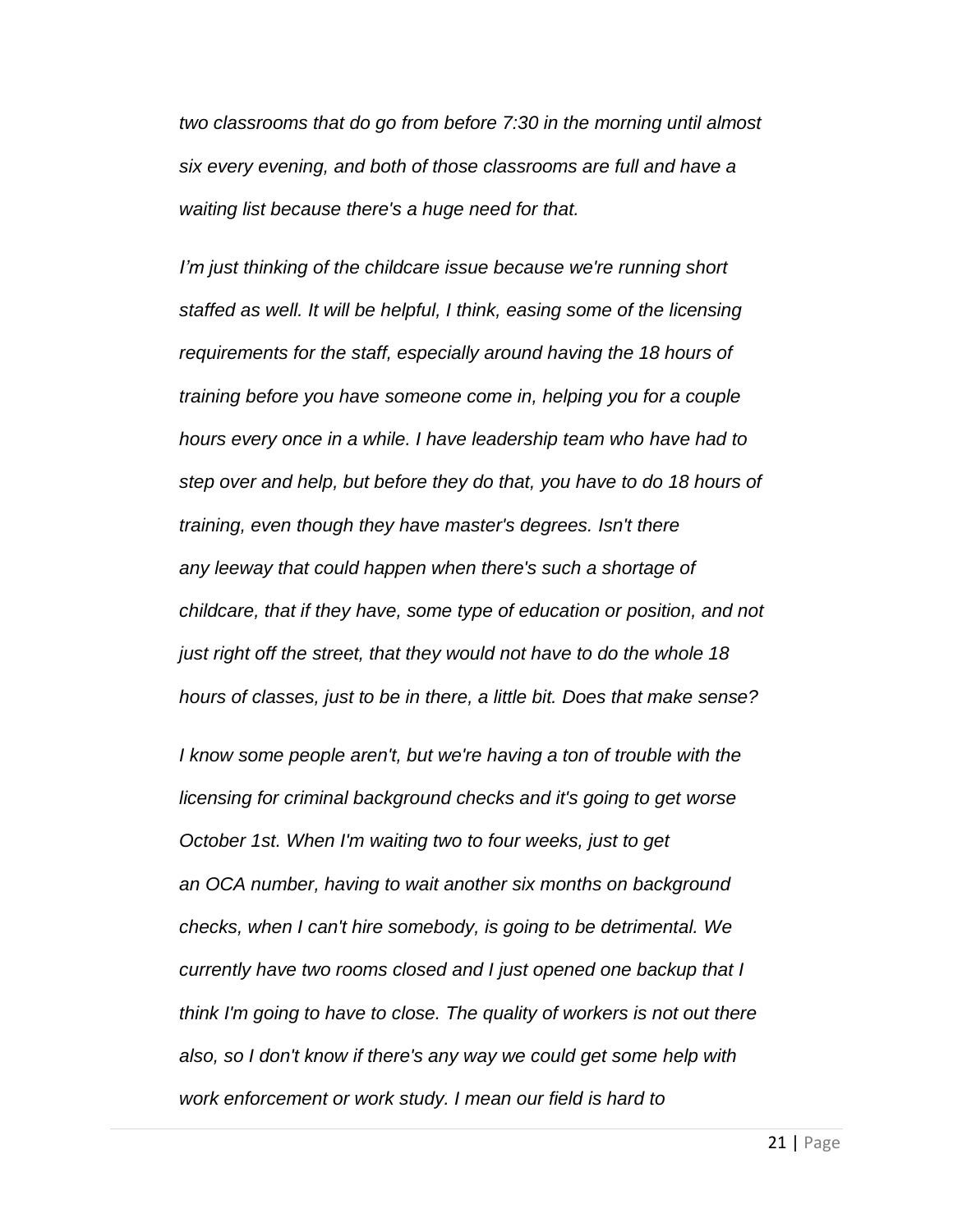*recruit. Even right now I've had to email licensing to say the information has been in for two, three weeks and I don't have an OCA number, and then the next day I get an OCA number. So, I think that we need them to be a little quicker on their jobs. Even working through the unemployment office or some sort of workforce would be awesome to help with trainees or somebody to train to help us get staff. I mean, and we want good quality staff, of course, but that seems to be a rarity right now. I don't know about everybody else.*

### **Community Partnerships: What community partnerships have you strengthened during the past year?**

In general, focus group participants reported disruptions to partnerships during the pandemic. As a result, HS/EHS programs are focused on reconnecting with existing partners and maintaining both existing and new partnerships. Participants shared examples of partnerships they strengthened or enhanced in creative ways in the past year to meet the emergent needs of families, including partnerships with local churches, farmer's markets, WIC offices, and the local Salvation Army. Participants also noted that some partnerships have been strengthened by necessity due to COVID-19 impacts, such as partnerships with local Part C (Infant Toddler Service) providers, school districts, mental health agencies, and local health departments.

*On the very front end of COVID, before the pandemic hit, we used our quality improvement funds to partner with K-State. They've got a family*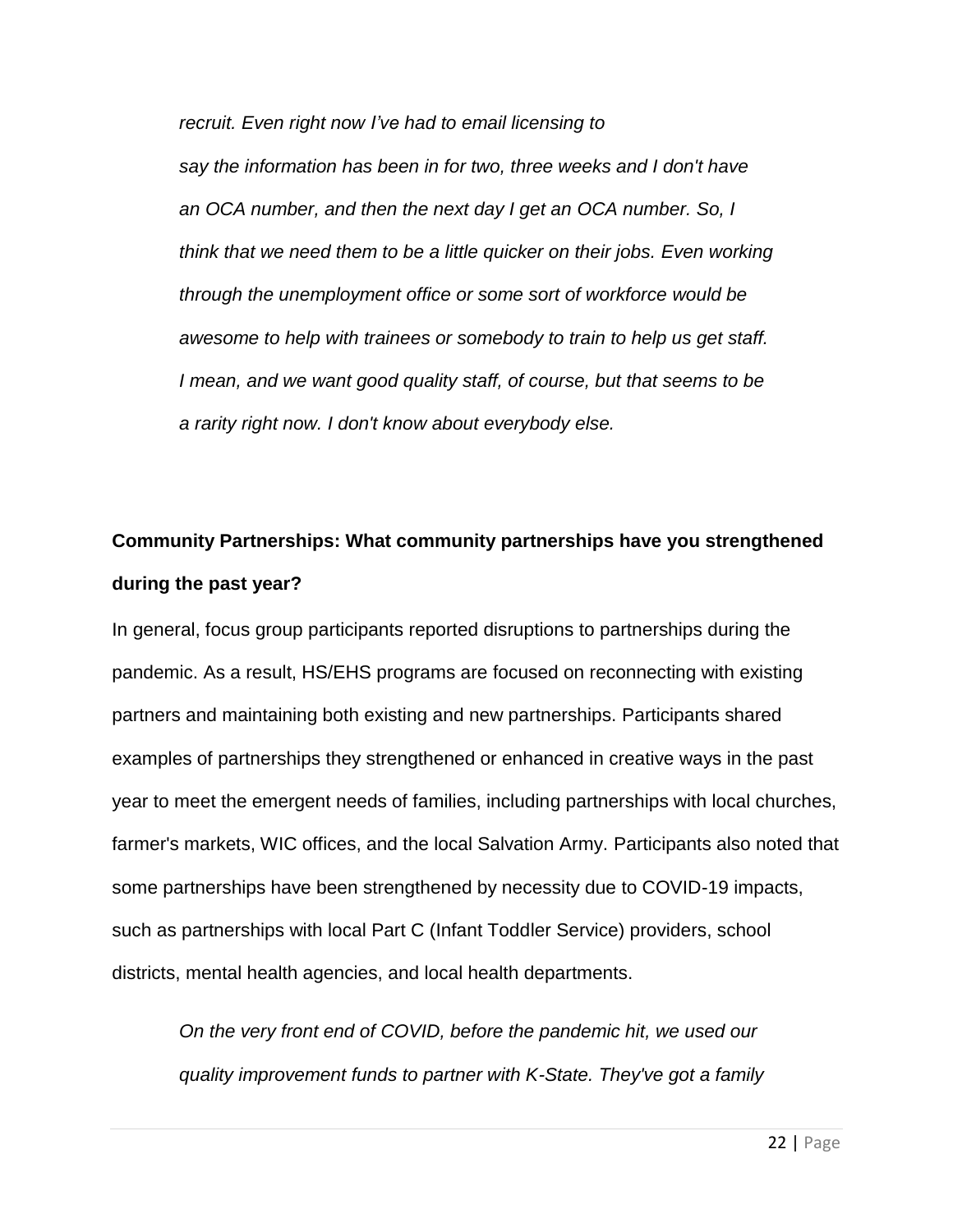*center to increase access to mental health support for staff and students. In general, we strengthened some relationships district wide with our local health department, because they were necessary for being able to function all of last year.*

*We had begun work with a community group on childcare and partnerships with the city and local businesses and other agencies, but as soon as COVID hit so many other things that we were working on fell apart, but that did not. We continue to meet, plan, make progress. That was something that definitely was strengthened, and I think it got a broader view across the community the longer we went.*

*We are in 10 different school districts, so I would say we've always had great relationships with our school districts, but it's different when you're going through something that nobody's ever gone through before. I think that we leaned hard on each other, and they valued the information that we had coming from the Office of Head Start and conversations we'd have with all the directors around the state, and we value their information. It just really was a nice little time that we've just leaned hard on each other, and I feel like now, as a result of that, we're still quarantining here and there, and so the schools know to call us right away, and they know that we're going to go with whatever their guidance is because we're guests in their school buildings. They'll tell us we want you in school or nope you're not going to be in school*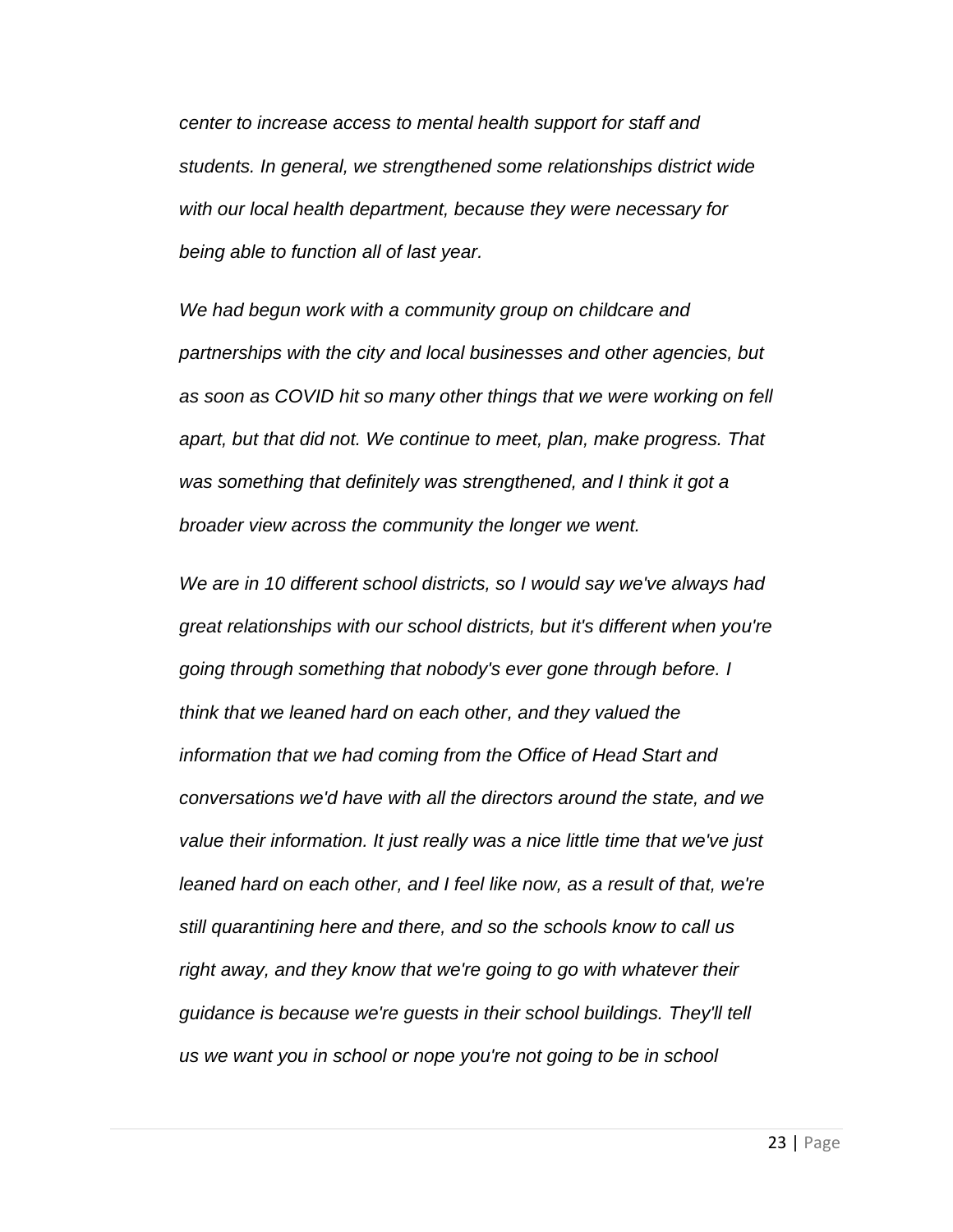*because we don't want anybody sick in our school, and they all have a little bit of a different take on it.* 

*We're going to probably lose a lot of staff out in rural America. There's a lot of unvaccinated people, so if we have to close down classrooms as a result of that, we will lose relationships, and I think that's going to be really, really hard. Some of them will work hard to make that not happen, but some won't, and so they'll continue on without us, which will be great. I just don't know that we'll get back in the door later.*

*On the flip side I've had building principals willing to make those changes, thinking ahead to who's vaccinated and who's not and willing to trade out staff to make sure that our rooms have staff that are vaccinated. I agree as far as partnerships with the local school districts, and that's been a huge benefit to some of this.*

*We have a very good partnership with our Part C, and they were up against the same things that we were with Early Head Start home visitation. We were trying to do things remotely, trying to be able to take care of these children and these families. We were able to combine and do some combined virtual home visits with families, and we were able to bring them information that they needed to know for their child and vice versa, and that has strengthened.*

*Not necessarily a new partnership for us, but it took a different twist, with our Extension Office. We did several virtual family nights last year*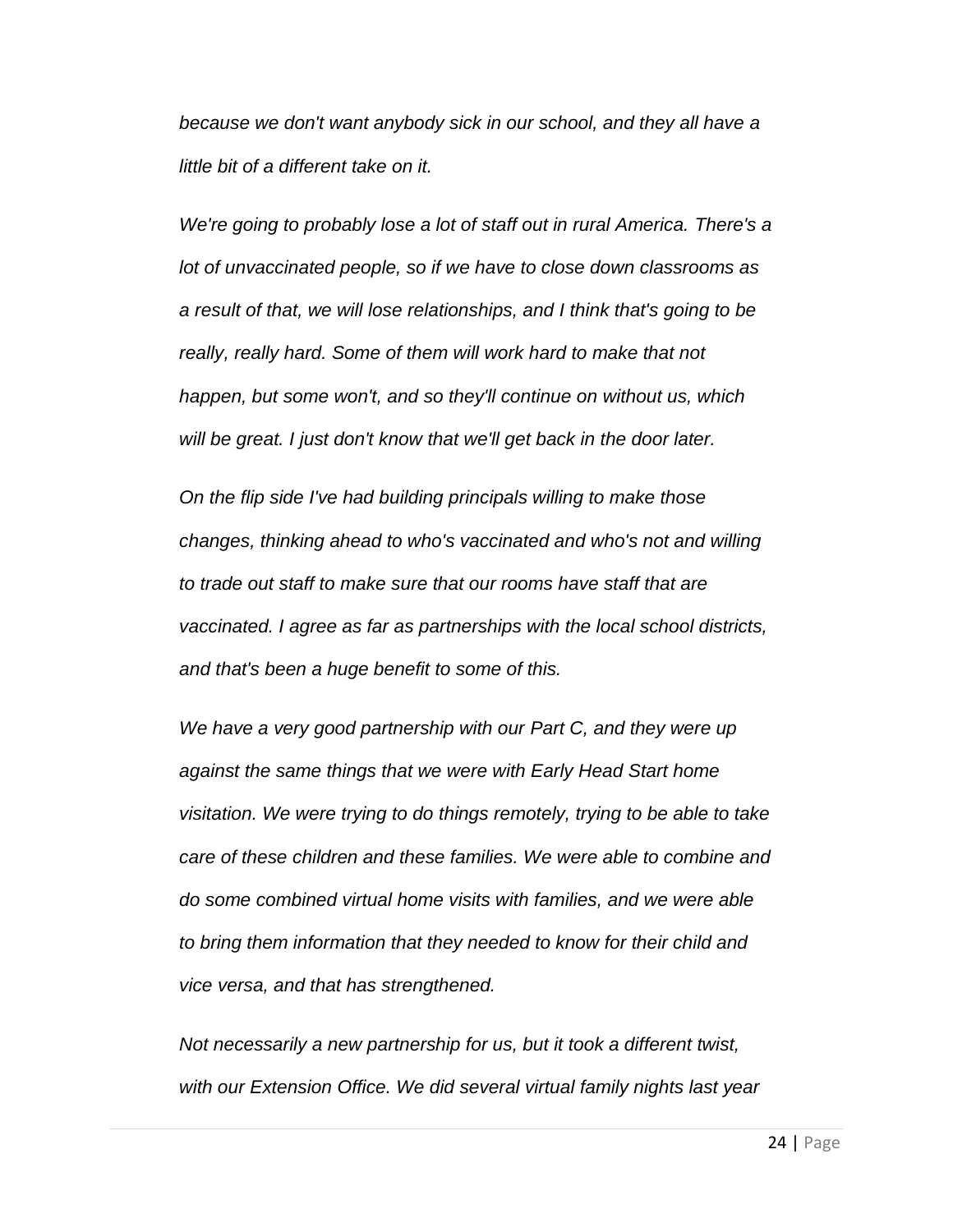*and at the end of the year we were able to collaborate with them to do one around cooking and incorporated in our local farmer's market. They were able to get some other donations, and we did some porch drop offs, and we were able to do a cooking event with our families, but then they also, for participating in that, got some additional farmer's market books and, through the county extension office, to be able to go and purchase things and then take it home and make something with it. I think there was also part of that if they received Snap benefits, they were able to double their books.*

*I think the experience of the last year and a half or so kind of reinforces the importance of having clear plans, protocols, systems in place so that in the midst of a crisis type of situation you can lean on your structure and your known strategies and things that you're doing on a daily basis. It's a lot easier to make those adjustments when you're confident in what you're doing. You're trying to develop all of these things for a completely new and unknown sort of thing, that it's harder to do at that point.*

*We have a mental health consultant that we contract with who then also provide some services on a regular basis in a classroom. We also partner with our community mental health, and they do all their social skills groups here and they meet with the parents here to sign them up for services so then they can take the time to follow the children into the classroom to transition the skills that they're working on. It's worked out*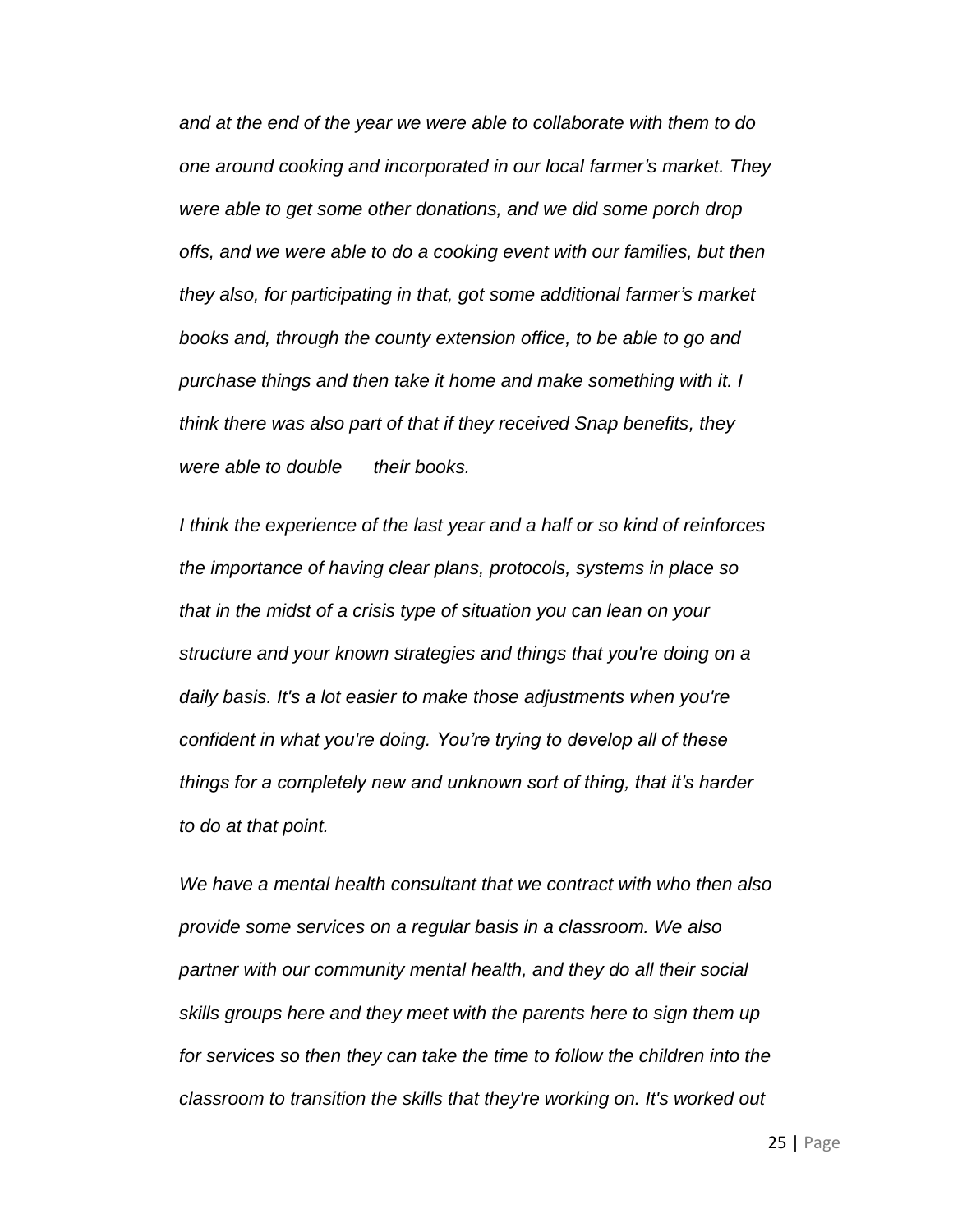*very well for them and for us because they are seeing their families more consistently and the children are, of course, showing up more consistently for their groups when they're here, so that has been a nice partnership. We've also made a nice partnership with the church next to us because we needed more space to spread out when we were having meetings. And they have taken us under their wings…they came in our yard and cleaned up the bushes, cleaned up any trash, and re-painted some lines. Some nice things that come out of that.*

*Some of the partnerships that we've enhanced or changed a little in the last year is our connection with WIC…I think our connections with DCF have increased, as that whole piece with families trying to apply online and not fully understanding how to do that. While they were working remotely, our staff stepping in more to be middleman and to be helpful and to stay in contact and build those relationships with people. We also have been working with attachment therapy at one of our mental health providers and getting their therapist to be approved by the insurance pieces that are used throughout our area so that our children can be seen on site for mental health therapy and play therapy. That's been a long time in getting that all worked out. Right now, our parents are going to be able to come in to have those sessions with their children in that designated space with a therapist. Hopefully having attachment therapy sessions closer to them will be a big help.*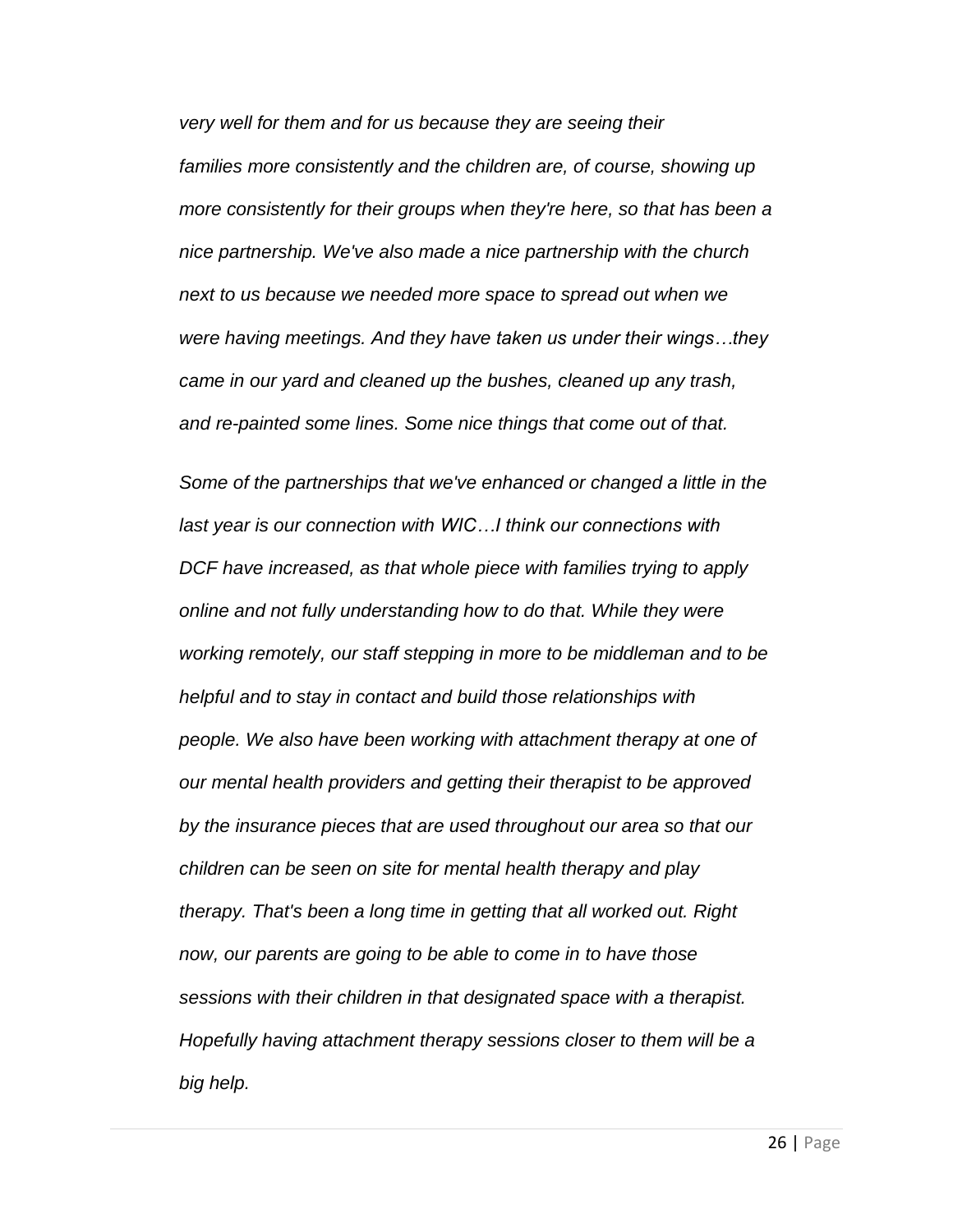*We did a little restructuring a couple of years ago when we hired another supervisor and one of her strengths is relationship building and working with our partners. She has really made it a point, and we're really starting to see the benefits of that. She goes out and meets with our different partners and as a result we've got some new partnerships as well.*

*We have definitely become much closer with the health department.*

*We kind of let go of some of the contacts over COVID...one of the homeless agencies that serve homeless that we worked with, and we just really built up a great contact with them right before COVID started…then they were really kind of lost…because they were in emergency mode as much as we were. I think we've built that back up, but I think making sure that we have a list of at least who do we want to continue to reach out to and make contact with when something like this happens. How do we not lose that contact? That would be something I think that we have learned from this time- that we're really having to work extra hard at re-establishing contacts at this point.*

*We've found that there's just been staff turnover during that time so it's not really that we've lost the partnership with the agency. We used to do these trainings every couple months, where agencies could send new staff and you had like 10 minutes to share about your agency and*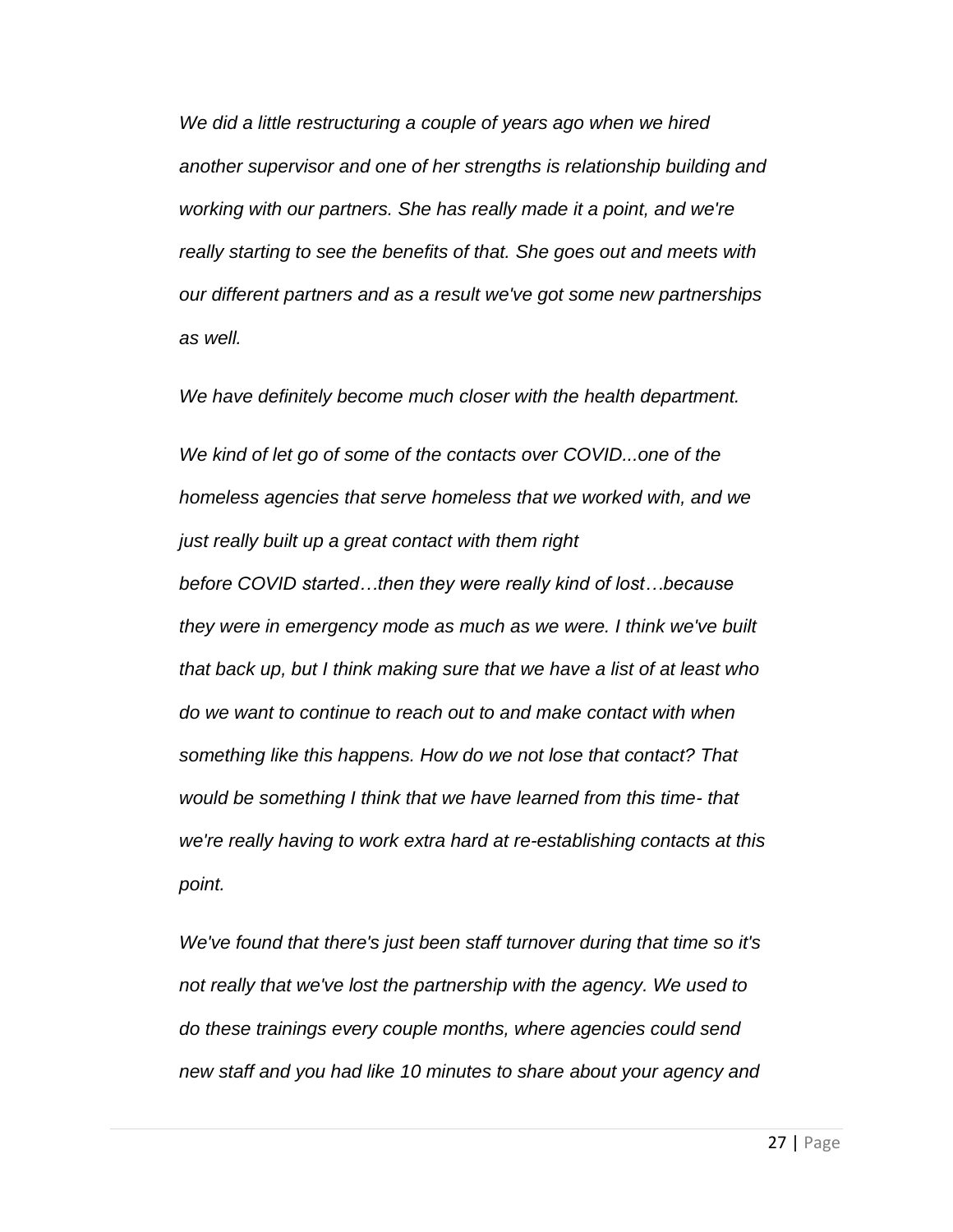*your contact information, and I think we're going to go back to that because there's been such a change in just the staffing.* 

### **Child Care Access: What support or resources would better meet and would better support families in meeting their child care needs?**

Focus Group participants described their local child care workforce shortages as an urgent issue impacting the availability of child care slots. Participants also shared concerns about potential workforce challenges due to federal vaccination mandates for HS/EHS staff. The workforce shortage is further impacted by teacher stress and emerging mental health concerns. These workforce shortages are aligning with changes in child care demand to create access challenges. For some families, when older children were in remote learning, child care did not make sense for their younger children. Now, however, families need child care and it is not available. Child care closures in the past year (both centers and classrooms) make it difficult for families to consistently access the care they need.

*We had a church child care center that closed down, and they were licensed for 80 students in their program and, at the time they closed, they had a lot of teacher's children. So, we went to our district and said, you know we have these rooms, what do you think if we did some private pay partner with the school district and did private pay for our district employees. And that worked out very well. We've been able to*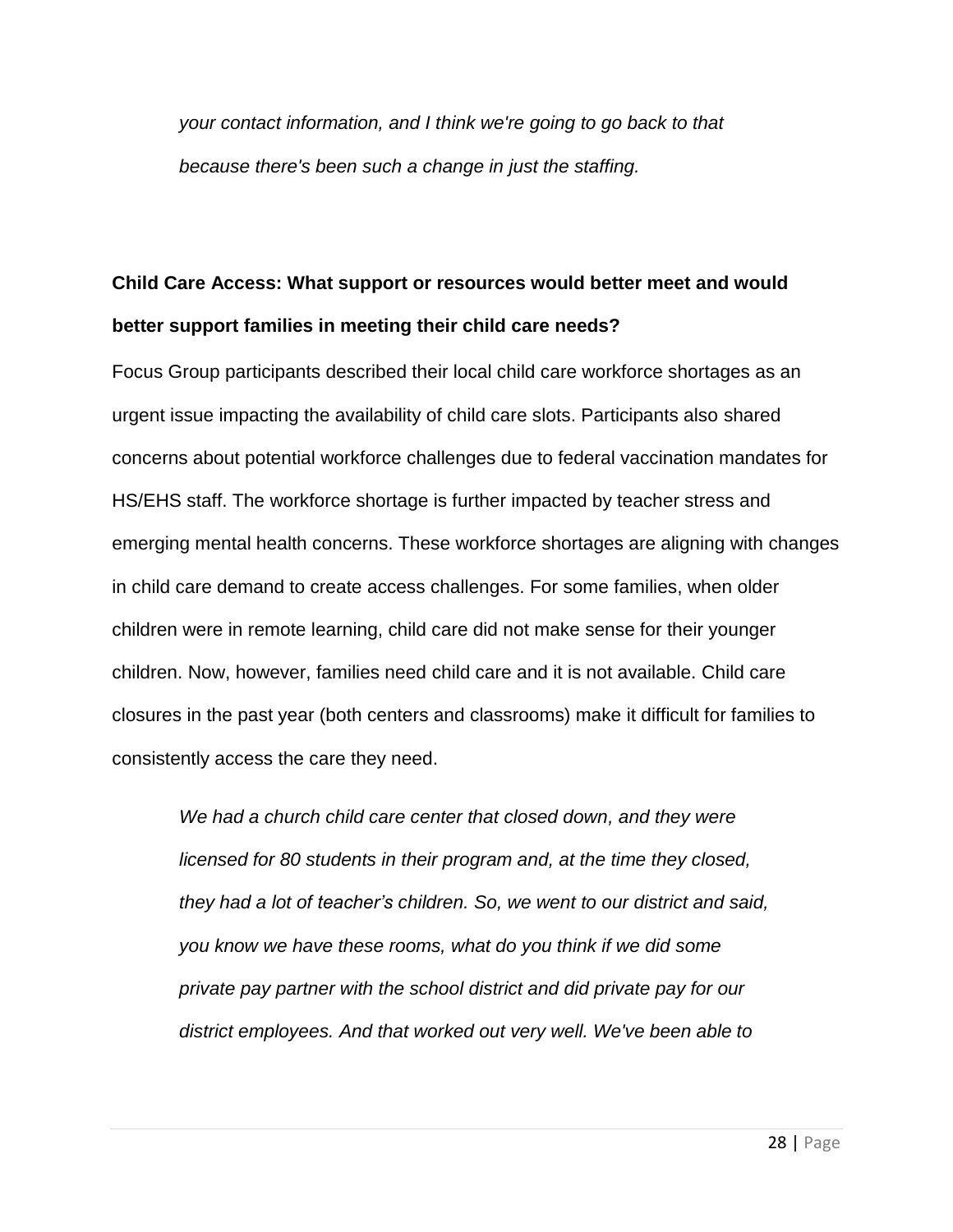*absorb quite a few of those spots for those children between us and another center. I think we've taken all of their kids.*

*I think, ultimately, the problem is workforce. There just isn't a quality staff…I know even with our own staff and finding enough for Head Start the workforce has been difficult.*

*When we were remote, it was a concern with families. If I'm going to enroll my kiddo in school, I've got to give up my child care, I can't afford to continue to pay for care… it was really just that we didn't know what to expect. Do we keep it, do we not, but that hasn't been an issue this year as we've been in person.*

*We connect with other child care agencies in the area…everybody's struggling so it's not a perfect fix. But it does allow us to have faster referrals out to other agencies and give more information to parents that are needing it.*

*I think there's the issue of vaccinations and then we have families that get very frustrated when they have to quarantine, but if they were vaccinated, they wouldn't have to. It's just a battle…and this has become such a political thing that people are dug in. If they're not going to be vaccinated, they're not going to be vaccinated but the choices they make, there's consequences for those choices, and so, if because their child was exposed…it just is what it is right now.*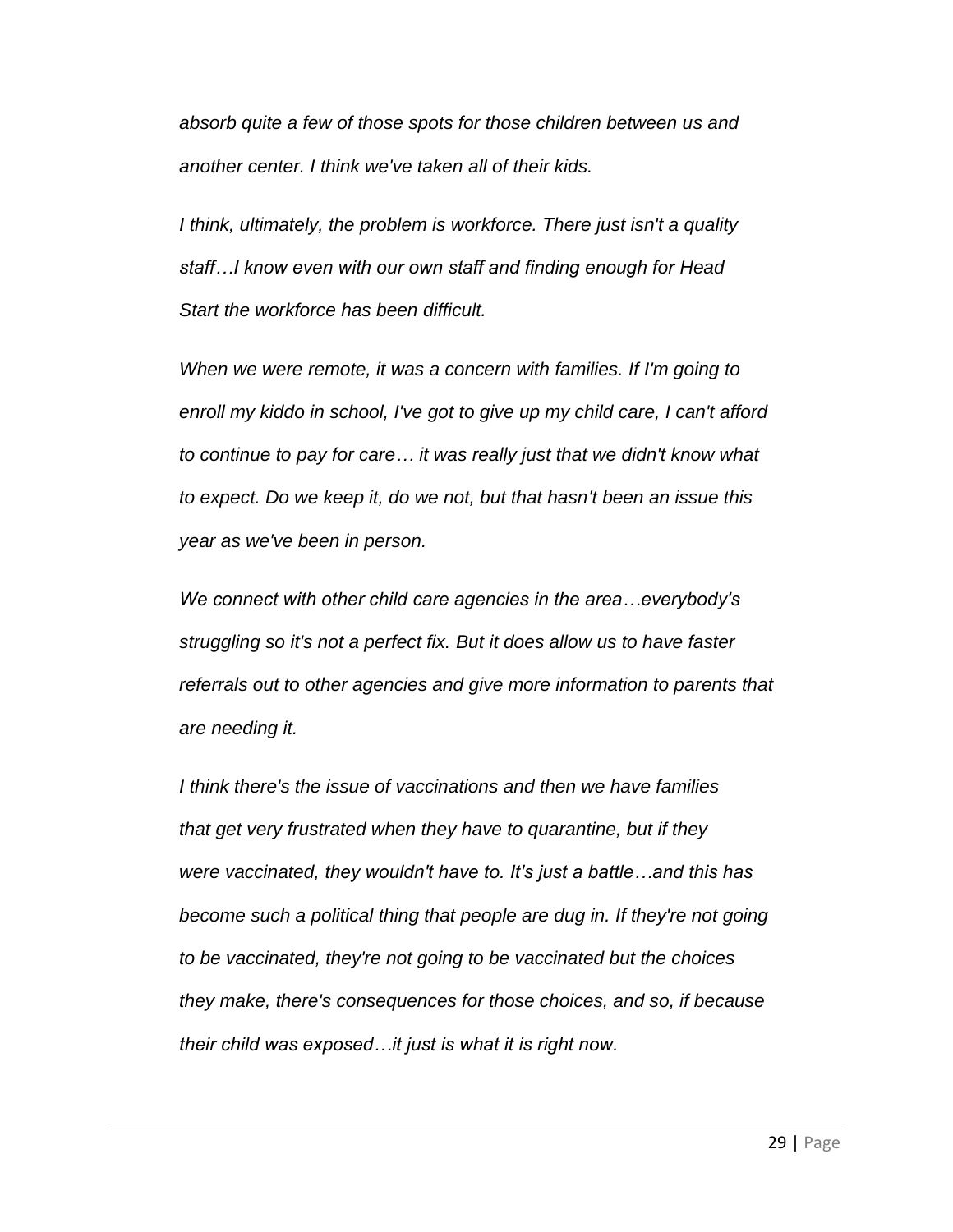*I'm very concerned when it goes into effect that 100% of Head Start staff have to be vaccinated, because I'll be shutting down a bunch of sites, because I have staff that will not be vaccinated. Compound that with you have to be fully enrolled, and it's just a little nightmare waiting to happen. One of the other things that we're competing with is for employees, is that you know everybody's looking for employees, and so the incentives that people are giving are just more than what we do, and I think that makes it harder to find some of the staff.*

*Trying to find somebody who really finds it in their mission to support staff and to really think about the mental health of our children and our staff that we currently have here, because we know the studies are showing that this trauma that they've experienced is definitely going to play out and they're not going to stay with us because they're tired. It's a lot of stress in some of our classrooms.*

*One of the things that we have done is that we have had a huge restructuring of our Head Start program and Early Head Start. One of the things that came along with that was relocation of our what we call our central office. Our mental health and disability specialists used to be housed at our central office and would go out to sites and now each of them is assigned to a site, and their ability to actually be out and in the classrooms and providing some support for those behaviors for the children who have those and the teachers is higher, now that they're actually out there, along with our coaches. One of our school readiness*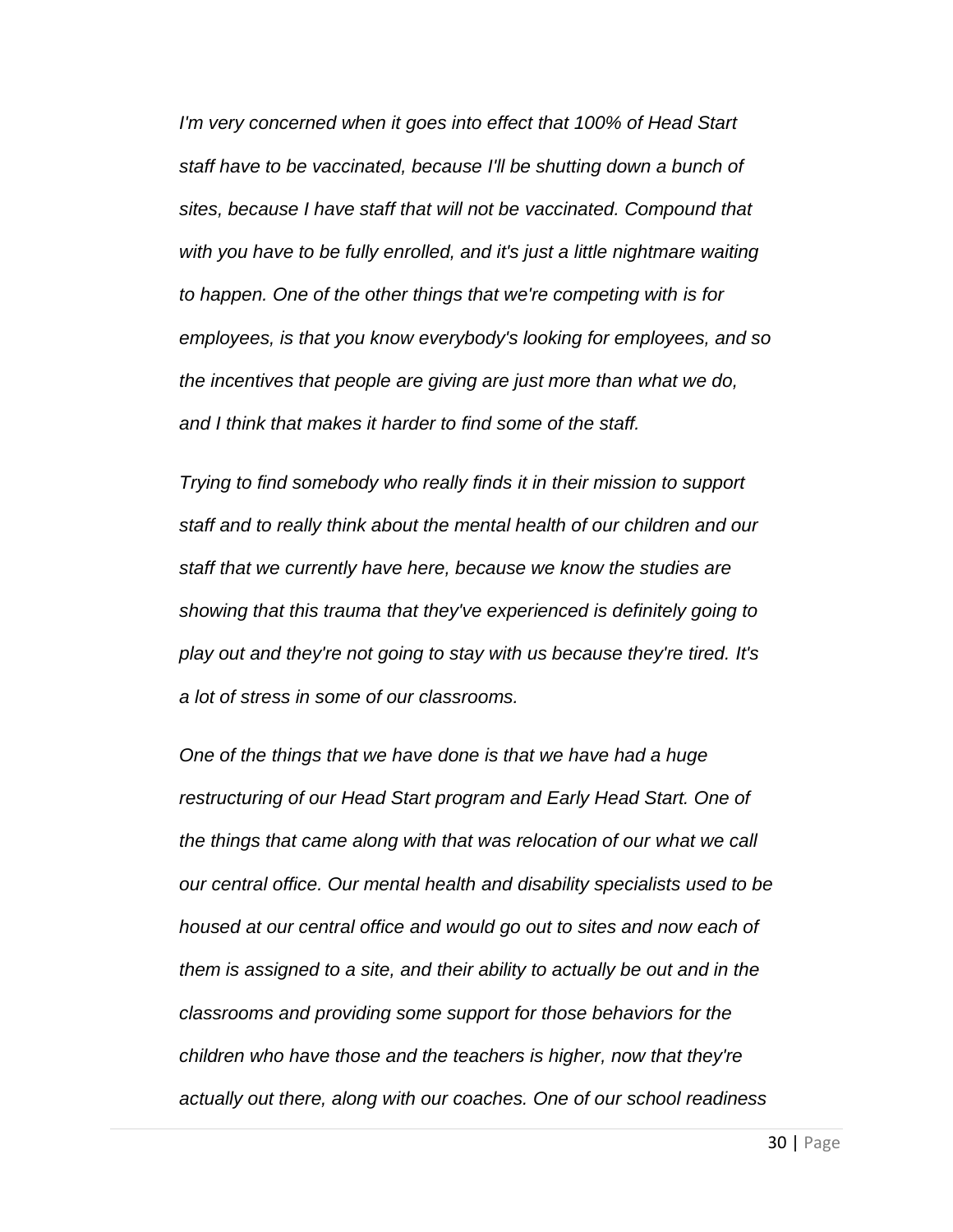*coaches used to be based out of our central office…they are also now located at our sites, and they're providing some extra support there. And on the other side of that is that we've been building up contacts with our mental health care center and really getting them more involved, again, as we kind of lost contact with them over COVID to an extent, and now we're really building those contacts back up. I would say that we can't see the results of that just yet, but we can see the wheels turning.*

**Kindergarten Transitions: What strategies or supports do you have in place for successful kindergarten transitions with the school districts that you work with in your service area?**

Focus group participants primarily shared strategies for sharing information between HS teachers/programs and kindergarten teachers and providing kindergarten transition information to parents. The specific strategies vary greatly depending on geography of the HS program, the local school districts, and the number of districts to which a HS program transitions children. Additional strategies mentioned by participants included a kindergarten task force and visiting transitioning HS children in their kindergarten rooms on the first or second day of school.

*One thing that we do that needs a little tweaking, after some feedback we received this year, is on the first or second day of kindergarten, all of our staff, since we don't have kids yet as we're doing home visits, they go and actually support their students and their kindergarten classrooms. Next year I'd like to look at that being the first day. Maybe*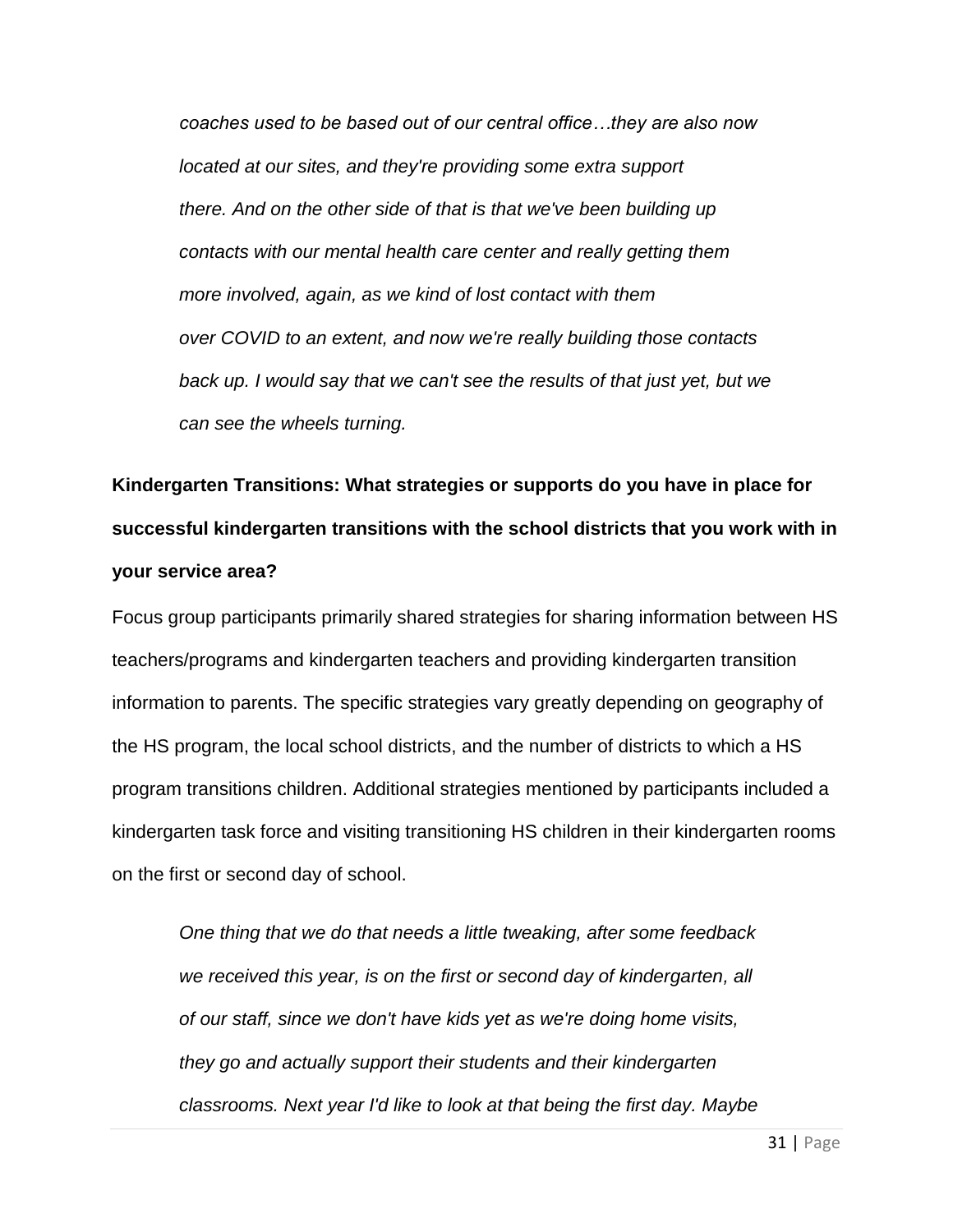*the second day…If the staff could be there for arrival and help those kids transition into the classroom and get their day started, I think that might be a little less disruptive than just having it be all throughout the day. We also do a Google form that every early childhood teacher fills out that has information about each individual student and that gets them directly to the kindergarten teacher, so they have got all of our information.*

*We don't have it figured out yet, but we currently have a kindergarten transition Task Force, and that was something that had been part of a strategic plan for a while. It's strengthening that system. Begin part of a school district where a lot of the folks in the special ed department are peers, but we've also expanded that task force to include some community partners, as well as child care providers so that the strategies can be inclusive of all children that are making transitions to kindergarten, not just those that are within our school district preschools.*

*We have a pretty comprehensive transfer of documentation to our kindergarten. That has been streamlined over the past three years used to be all paper, but now it's digital. It's much more easy to share. And it's much more easy for us to track, so that's been an improvement in terms of the transfer of information. Probably the neatest idea that we had during the first year of shut down was we tried to do online classroom presentations for every kindergarten teacher, so*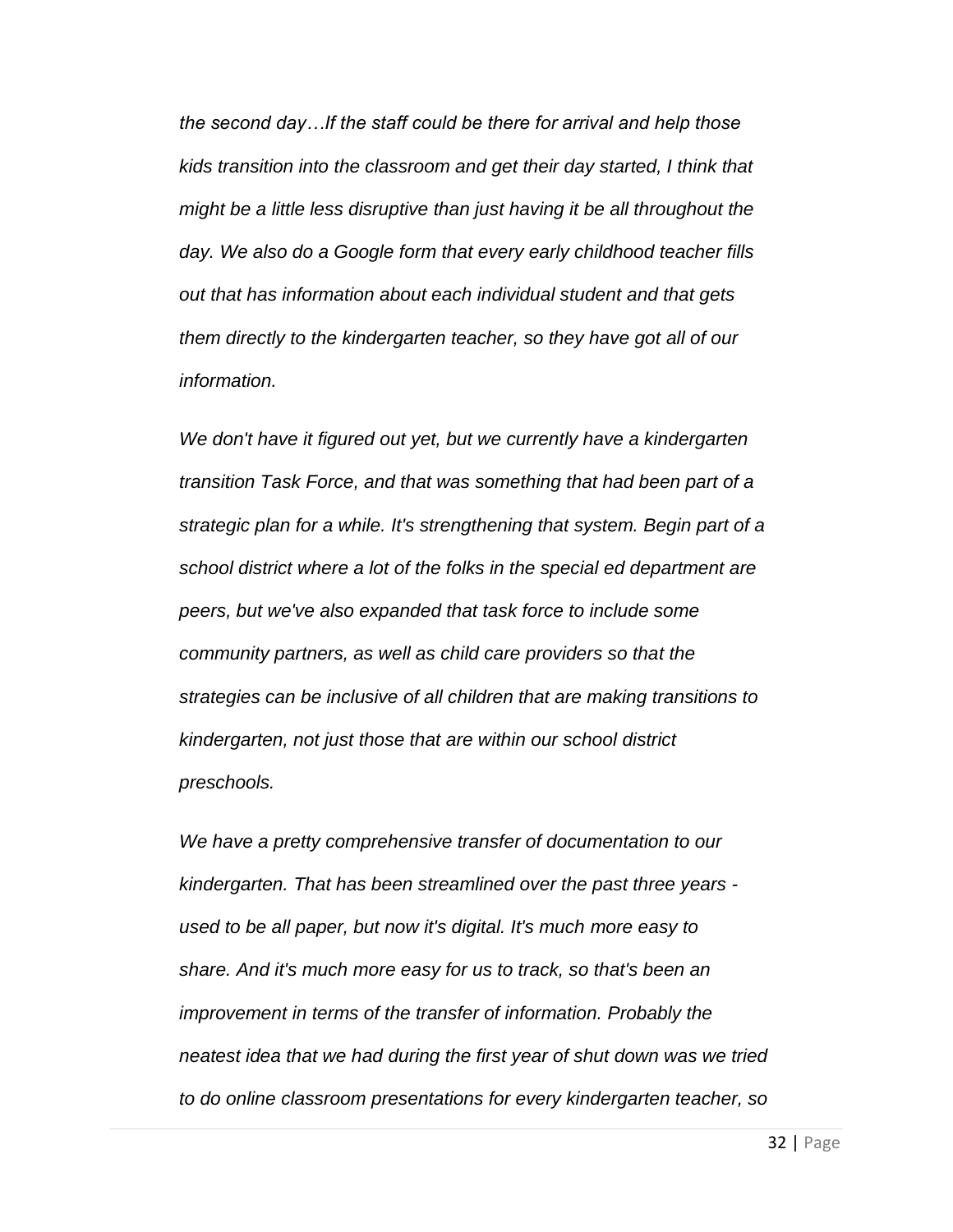*that a parent that might not have access to walk in the building could go online and find out all about the teacher, see the setup of the classroom, see what would be needed the first day of school. We had several of those schools that did a great job of creating that for us. This year we let that slide, so I think we've discussed we're going to go back to that because, regardless of whether you have access or not to the classroom, during open house you don't get the information you can get from that type of platform, so we're going to go back to that and hopefully that will help. We still do visitation - we did visitation last year. And that was well received by the teachers, they were glad. I think there's still a loss of—there's so many kids that moved to transition to kindergarten, and we go to so many different centers, I think eight total, there's still a loss sometimes of what's going…still miss a few every year, so we have to tighten that up.*

*We have centers that go [all over], and we do have a transition plan. We look to our staff to work with the local education programs as to how they want to take on that transfer of documents. And I will be looking into that digital because that's a fabulous idea. But that can look different in different centers.*

*I can share one of the things that we did last year. We updated our website significantly and we have a transition preschool section which we have on there - all the schools that they could transition to. We have pictures of all the teachers, the playground, lunch room, all of those*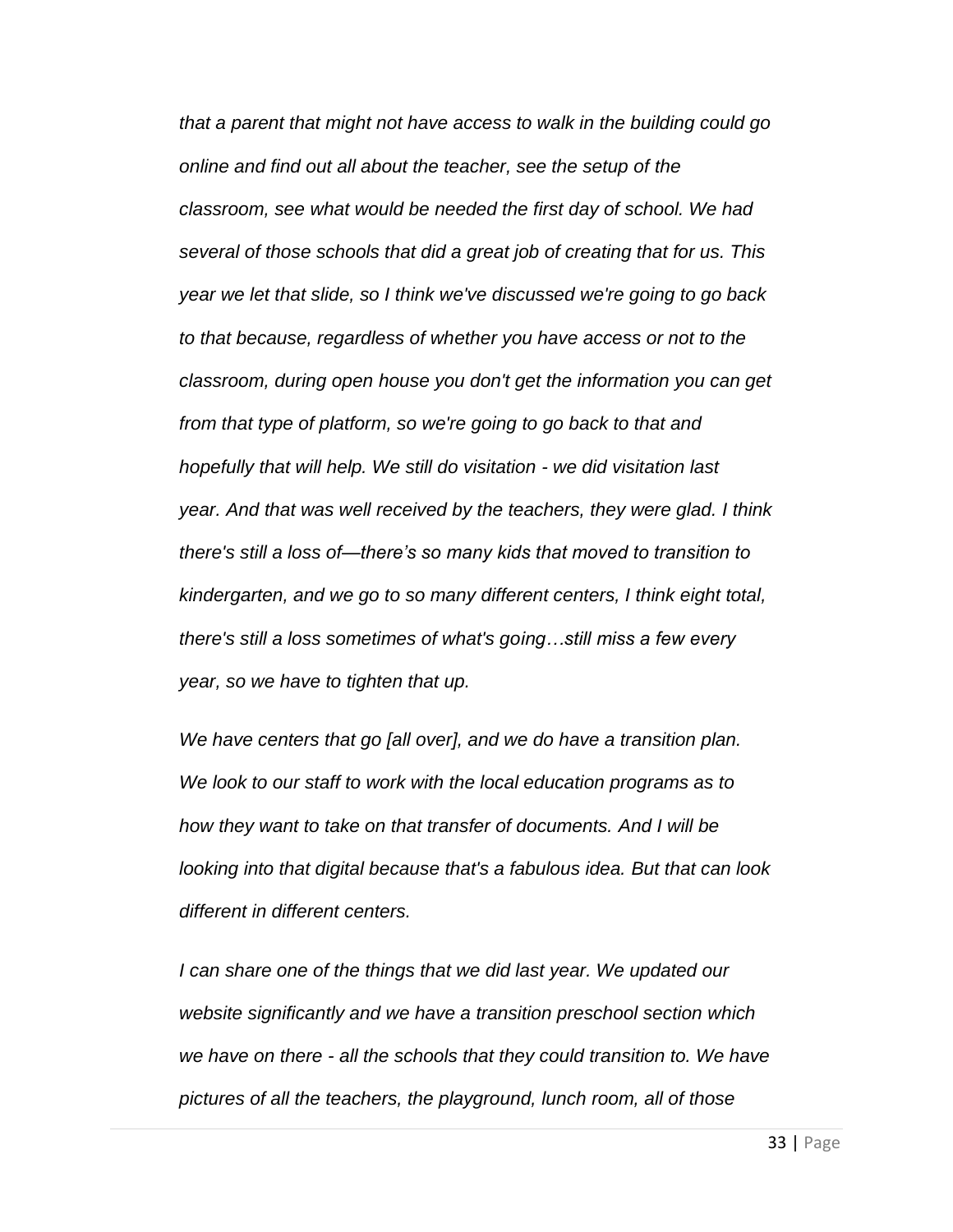*things that someone might want to see or to help that transition, as well as the links to the state resources, links to all the kindergarten round up when it's time, a link there we did a video section with our mental health consultant about transition to kindergarten. We have all the links to books to read about going to kindergarten. That's one of the things that we took this time to enhance when we couldn't get into the schools.*

*One of the things that has worked well for us is that one of our parent committee events is kindergarten transition. We have members from the superintendent's office-the assistant superintendent for early learning comes out and brings staff members to talk with parents at that event and talk about what the expectations are as well as being able to connect them to the schools that they'll be going to and what summer programming is. We usually have it the first Thursday in March, which really gets them in line….we know that the information they're getting really fills their need. And then we have that presentation to share with families that weren't able to attend.*

*This year we had several of our teachers that met with the kindergarten teachers to talk specifically about the children and families that had given permission. We got feedback from the kindergarten teachers, and they shared things. It's kind of like that initial home visit that we do with families, and we find out what children react positively to, and what the best way is for them to learn. Maybe some behavior tricks that they've used with them. We got some feedback from kindergarten teachers that*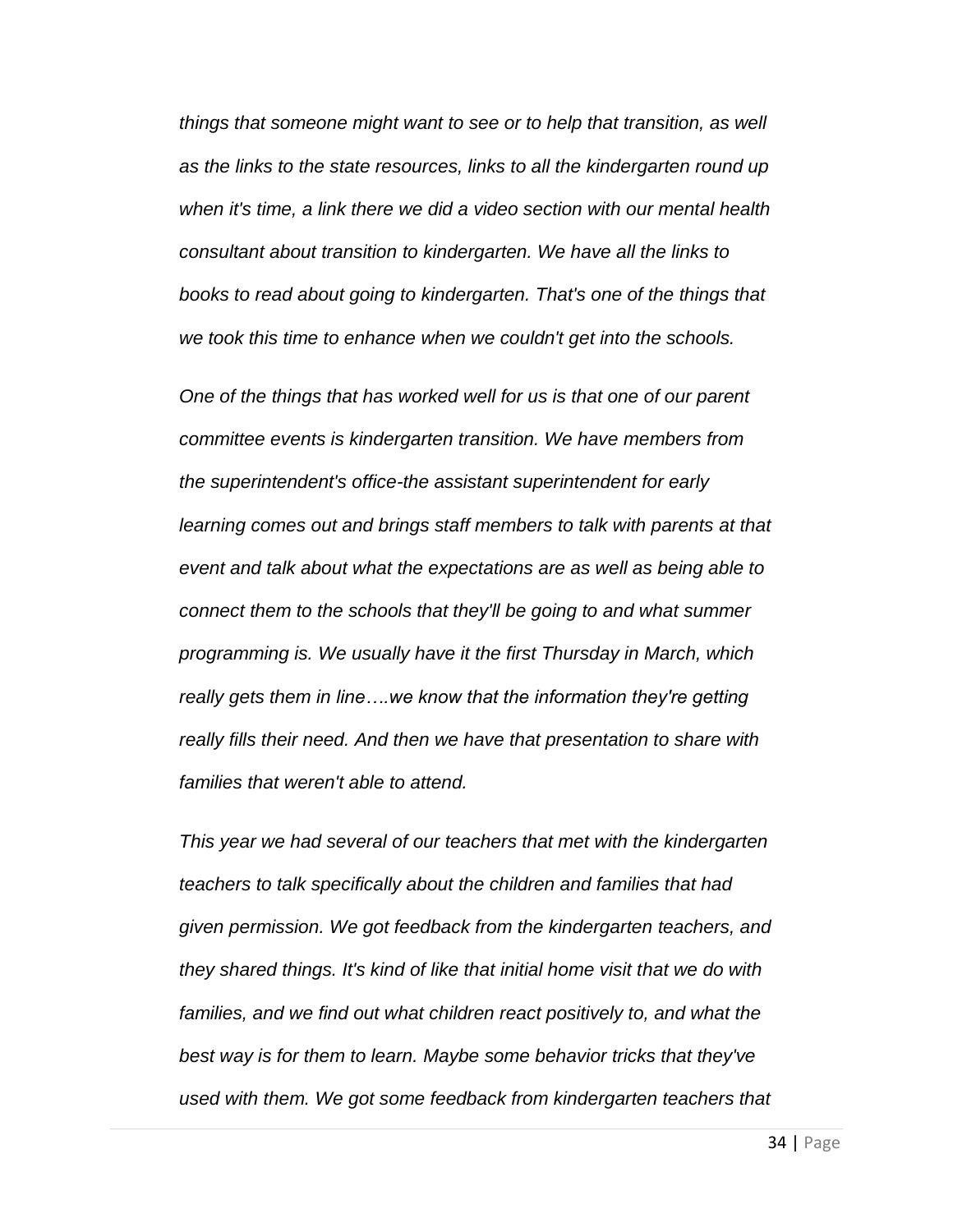*they hope we never quit doing that because that was very helpful for them, so, in addition to all of the other things all of us have done for years, that's been one of the things we have gotten some positive feedback on this year.*

**Serving Children with Disabilities: What do you have in place right now for transitioning children with IEPs (Individual Education Plans) and transitioning your Early Head Start children that have IFSPs (Individual Family Service Plans)?** Focus group participants primarily shared strategies for pro-active communication between HS/EHS staff, Part B (Special Education) or Part C (Infant Toddler Services) staff, and parents. Participants also shared strategies for strengthening collaborative relationships between staff members from both agencies. Strategies vary across programs that are located within a school district and those that are not. Participants discussed an emerging concern regarding speech delays for children resulting from increased time in settings with caregivers wearing masks as a COVID-19 mitigation effort.

*We've just been working more closely with our Part C and Part B providers to communicate as transition meetings are happening about what the options are for placement. Increasing that level of communication. That in and of itself has been helpful.*

*Whether or not a student might be more or less successful in a part day in or a full day situation…For some families their child might be more successful in a part day classroom because of the intensive services*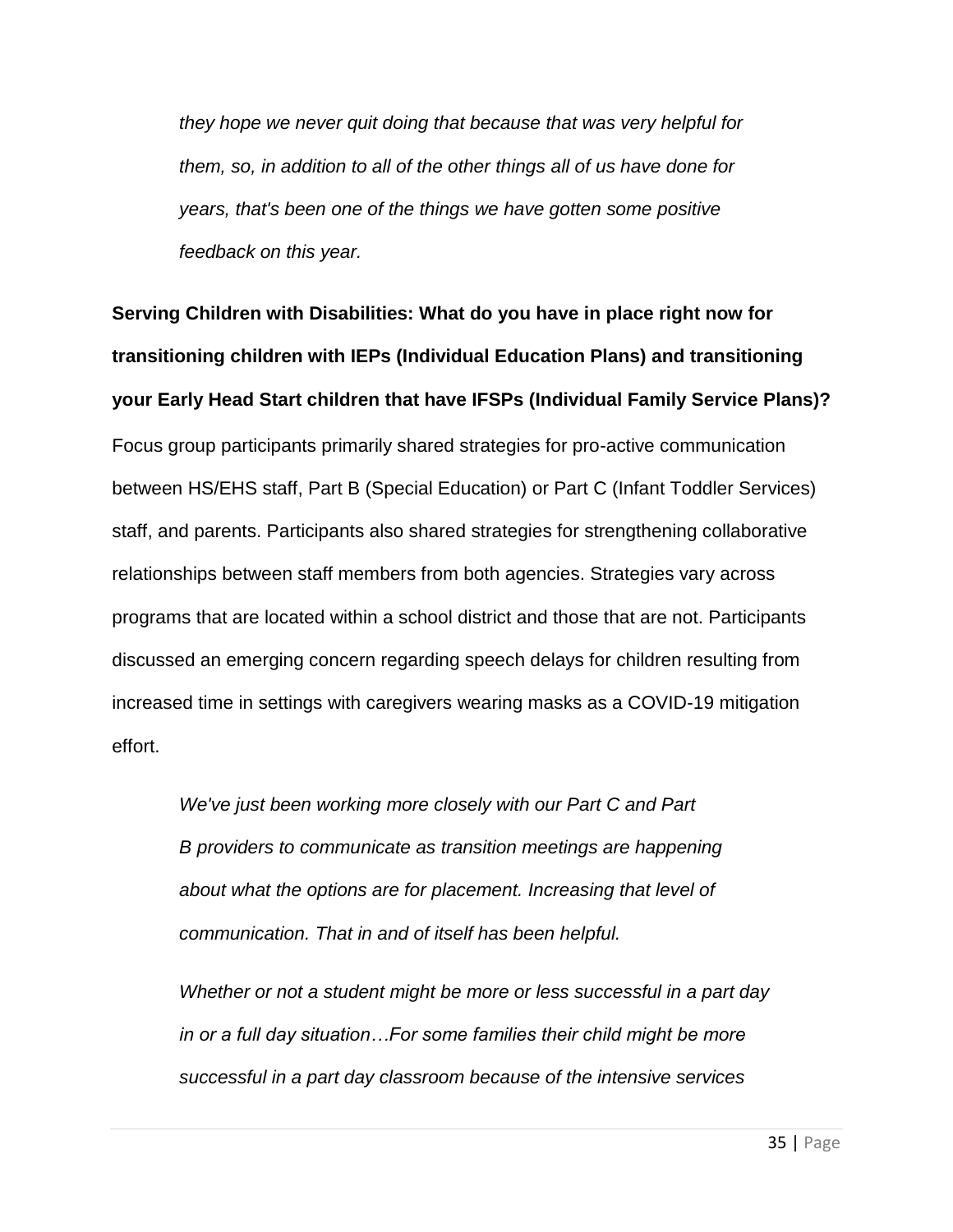*that can be provided there but pending on the needs they might have, that doesn't always mesh well with childcare.*

*We're really blessed that we have members of the school districts early special education team that work with our children on our site. All of the IFSP or the IEPs go through them, so they're already ready to help with that transition process to kindergarten. Our children that are under three, their IFSPs are with Infant-Toddler services, because [the school district] is on site, it's much easier for us to make those arrangements for those meetings...we know what needs to happen as they move from one section of our programming to another.*

*Well, I would agree with most that with us being in the school district, we have our joint meetings. It's not unusual for the assistant Special Ed director to know what kids we are transitioning into which classrooms, so it's just kind of a different setting.*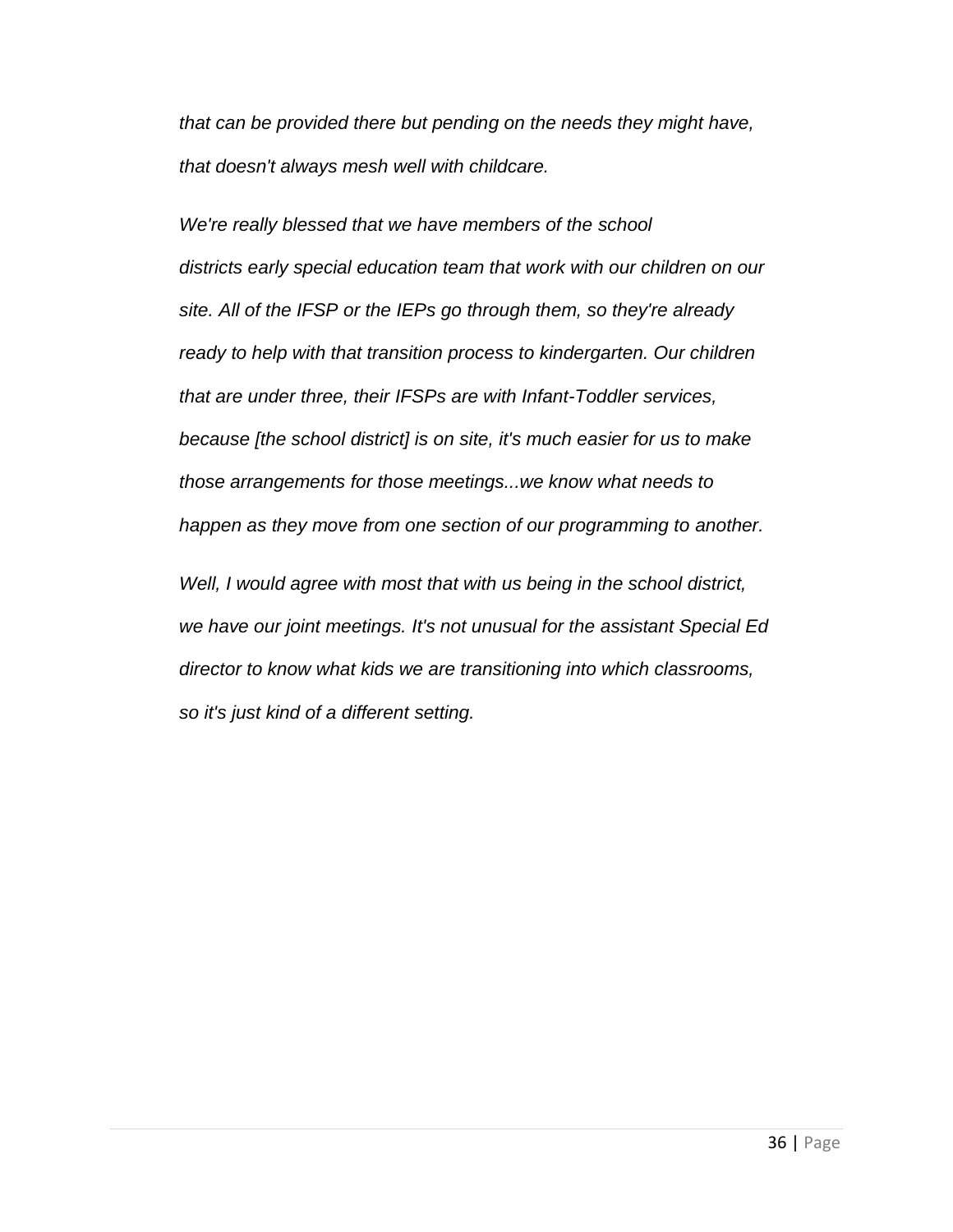#### **Surveys**

In addition to providing an opportunity to participate in one of the two focus groups, the Kansas Head Start Collaboration Office (HSCO) invited Kansas Head Start (HS) and Early Head Start (EHS) grantees to contribute to the 2021 Needs Assessment through an online survey between the dates of September 7 and September 30, 2021. Seventeen (17) participants representing 16 programs participated. Survey questions focused on three topic areas: parent, family, and community engagement; collaborating with state school systems; and early childhood systems. Programs had an opportunity to share strategies and priorities for success in each of these areas. The survey structure provided participants the option to respond only to applicable questions for their program. As with the focus groups, while some key trends emerged in the responses, the range of responses reflected the uniqueness of HS/EHS programs across the state and the children, families, and communities they serve. A summary for each question is included below, along with a sampling of responses.

**Parent, Family & Community Engagement (Family Engagement): Please provide an example of a successful activity or event you held in the past six months to promote family engagement. What was the outcome or participation for this activity?** 

Respondents shared a variety of successful events or activities primarily under one of four types: social/fun opportunities, "take and go" type events, back-to-school focused activities, and virtual events. For many programs, community partners offered enhancements or additional supports for these events.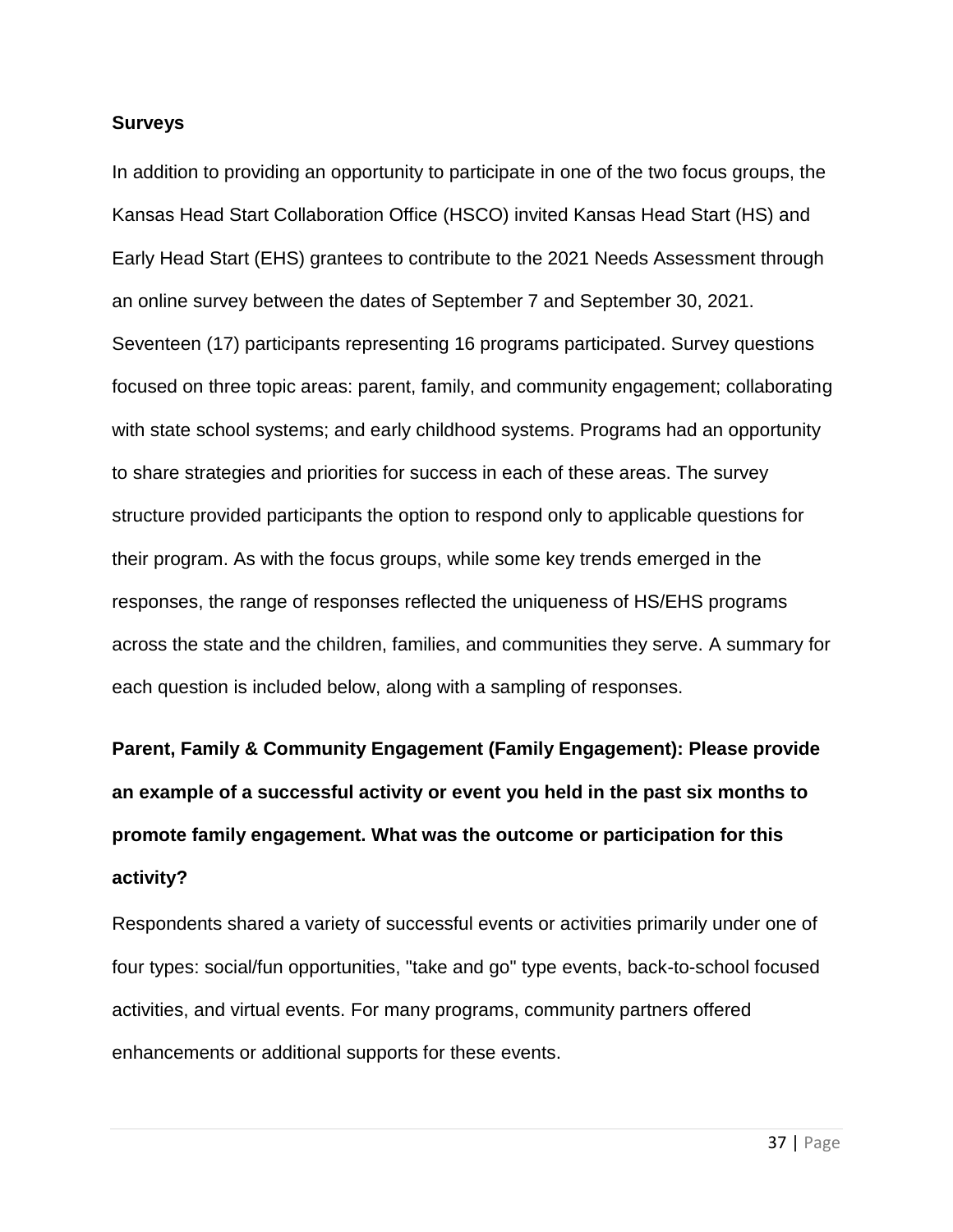*Due to COVID, Family Engagements and Socializations have had to look a bit different. However, our program was able to reach every family throughout the pandemic. EHS and HS offered "knock and drop" activities and meal kits for each event. Our staff posted videos and/or Facebook Live events. This happens to be an area that excelled over the last 18 months.*

*We hosted an end of the school year event in which families learned about transitioning to kindergarten and activities they could do with their children through the summer. We had 150 people attend the event. This was one of the largest events we have held since before COVID restrictions.*

*Several of our Head Start classrooms and Early Head Start parents partnered to sponsor petting zoos for families this spring. These are connections with community partners that enable children and families to see live animals that children learn about in our programs. This activity is one of the most well-attended family engagement meetings that we host throughout the year.*

*We hosted virtual family nights (reading with hot chocolate, making gingerbread houses, cooking as a family, and bingo). Materials were dropped off to families and our attendance was high.*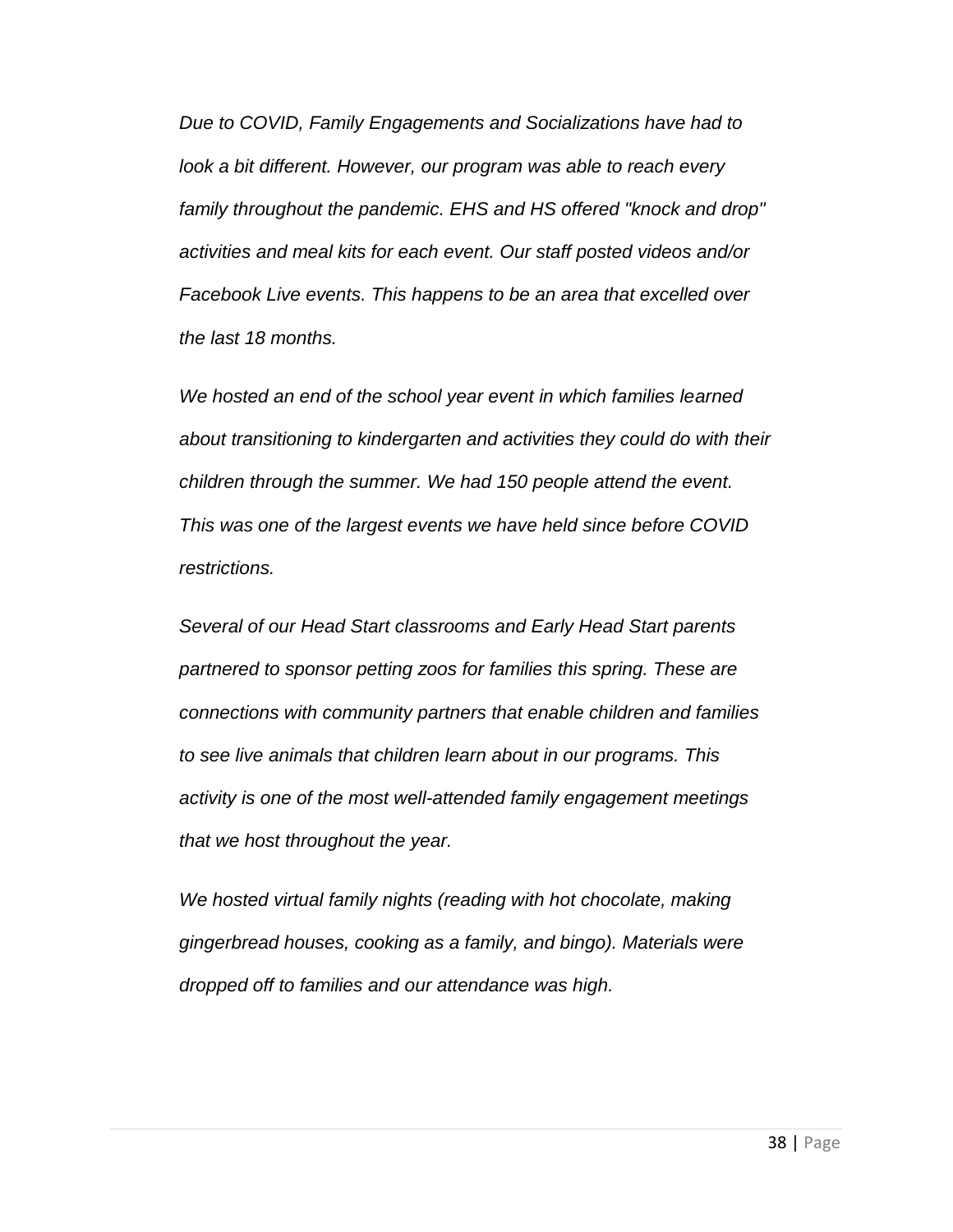**Parent, Family & Community Engagement (Community Partnerships): Please share a few strategies you have found successful in the past year for engaging community partners. What are your priorities for community engagement moving forward?** 

Respondents mentioned a range of successful strategies for engaging community partners, including collaborative or joint efforts, reciprocal efforts to connect families to resources and to HS/EHS programming, building relationships between organization staff, and joint problem-solving. Programs reported adapting many of their partnership strategies in the past year due to the virtual nature of working and meeting together during a pandemic. Moving forward, the primary focus and priorities for partnerships and community engagement center on building relationships and awareness and connecting families to resources.

### *Successful partnership strategies*

*Staff were on the ground assisting community partners. There were several community partners that boosted their services during this time. The staff were participating in distributions of the funds and/or goods. The staff also picked up items and delivered to families that could not be at the community event(s).*

*We have set up personal meetings with community partners. We have also participated in community health fairs and spent time talking to the other agencies there about ways we could partner together. On August 28th, the Manager at [a local business] held a meet and greet style*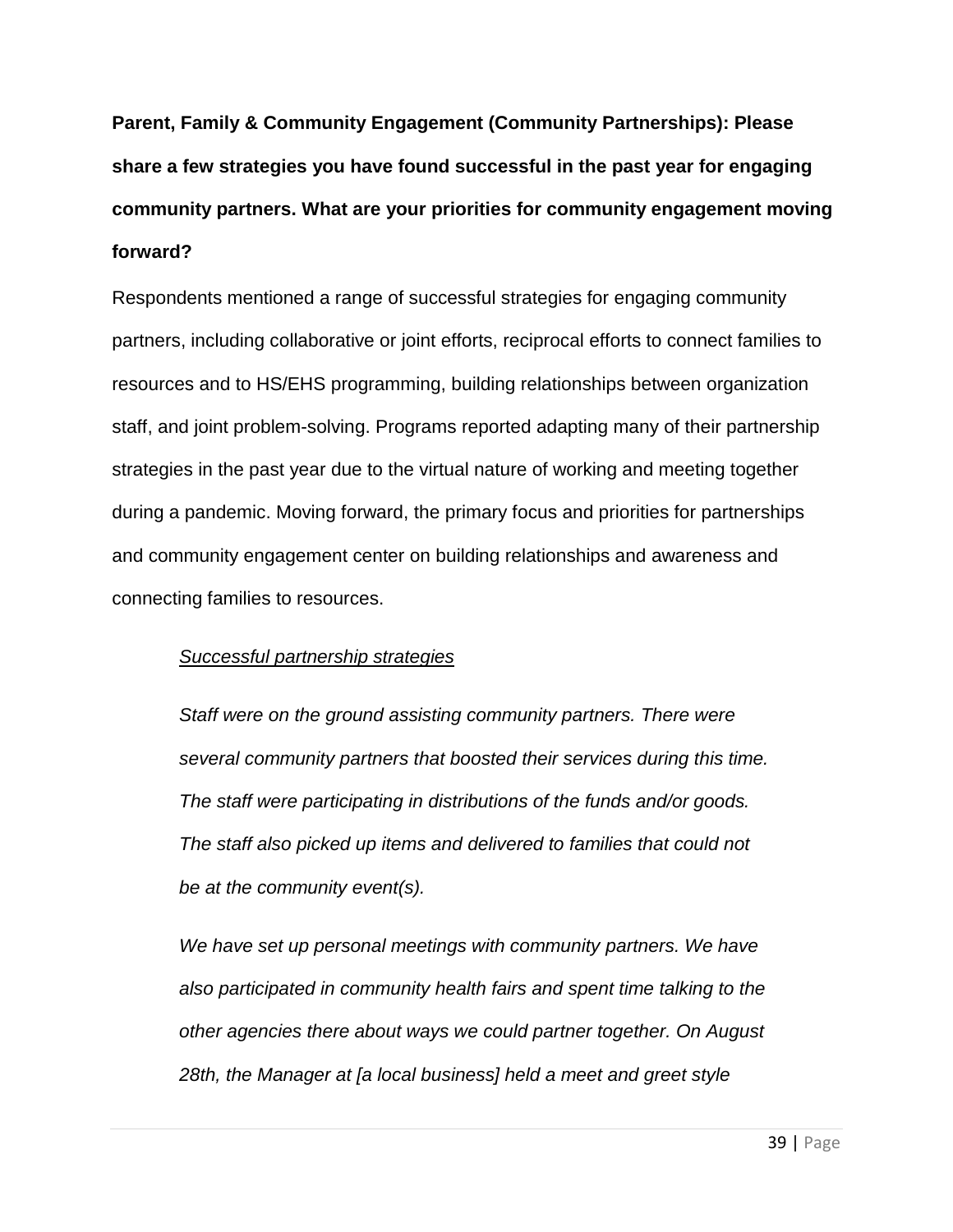*event with a raffle. This gave us an opportunity to speak with people in the community about our services.*

*A few strategies that we utilize and have found successful in the past year for engaging community partners are to hand write and hand deliver notes to community partners thanking them for the collaboration with us. We engage community partners by supporting businesses with our parents by hosting events that promote that business. Another way we engaged our community partners this past year has been to ask if they will promote our programs by putting an Early Head Start sticker on a pizza box or a take-out sack. Finally, we interact with community partners as professional options for referrals to our Early Head Start and Head Start programs. These professional agencies provide us with lists to seek out potential families.*

*Individually connecting with staff from other partners. Learning about what each agency does/offers to the community and then providing opportunities for our staff to volunteer or support the other agency. For example, our staff were able to go to the [local agency] to tour and learn about their programs. Staff could sign up for a time to assist with the project and to prepare boxes for participating children/families. Our staff time and support had a huge impact for the [local agency] team and also allowed staff to build relationships with team members as they worked together to complete the project.*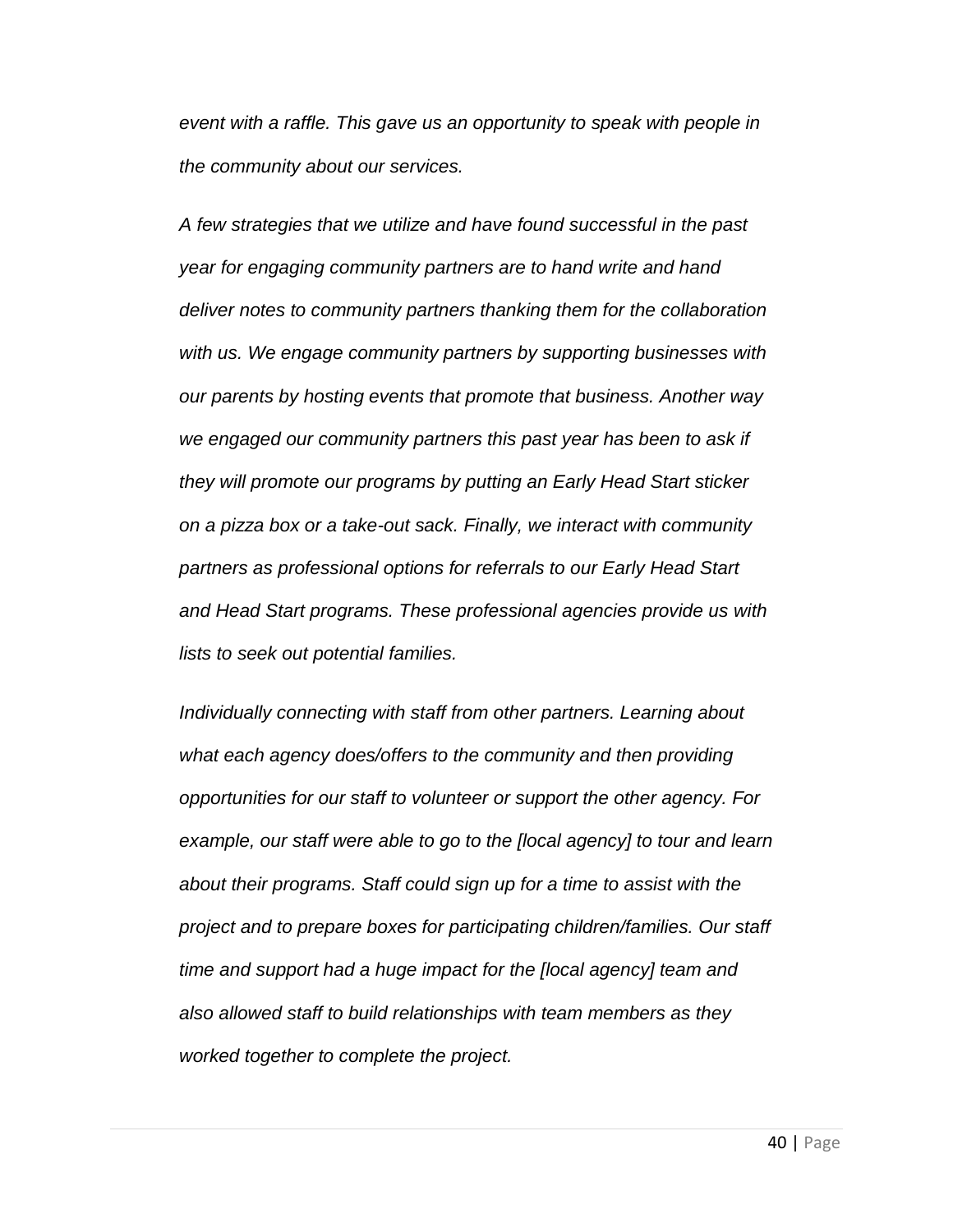*Ensuring that engagement is around shared issues, and not just meeting to complete a requirement.*

#### *Partnership priorities*

*Each county in our service area will be monitored a bit closer in regards for community engagement. We believe that this is at the heart of our program. Community engagement not only promotes the program, it boosts referrals, resources and overall wellbeing for children, families, and staff! Our goal is to continue to build, but also reflect and direct a little more attention to what we already have going.*

*We want our communities to know that we are here and want to partner with them in any way we can. This includes setting up meetings and going to community meetings and speaking to people about what we do. Forming relationships is incredibly important.*

*Our priorities for community engagement moving forward are to continue to build relationships so that our partners think of Head Start and Early Head Start when they think about children 0-5. Also, we want to make sure that our community partners are always aware of how much we need them on a consistent basis.*

*We just re-started and are working on building up a partnership with [local agency] that serves families that are homeless. We send our ERSEA specialist out to their site/day house and help families complete the application for our program to receive additional support and*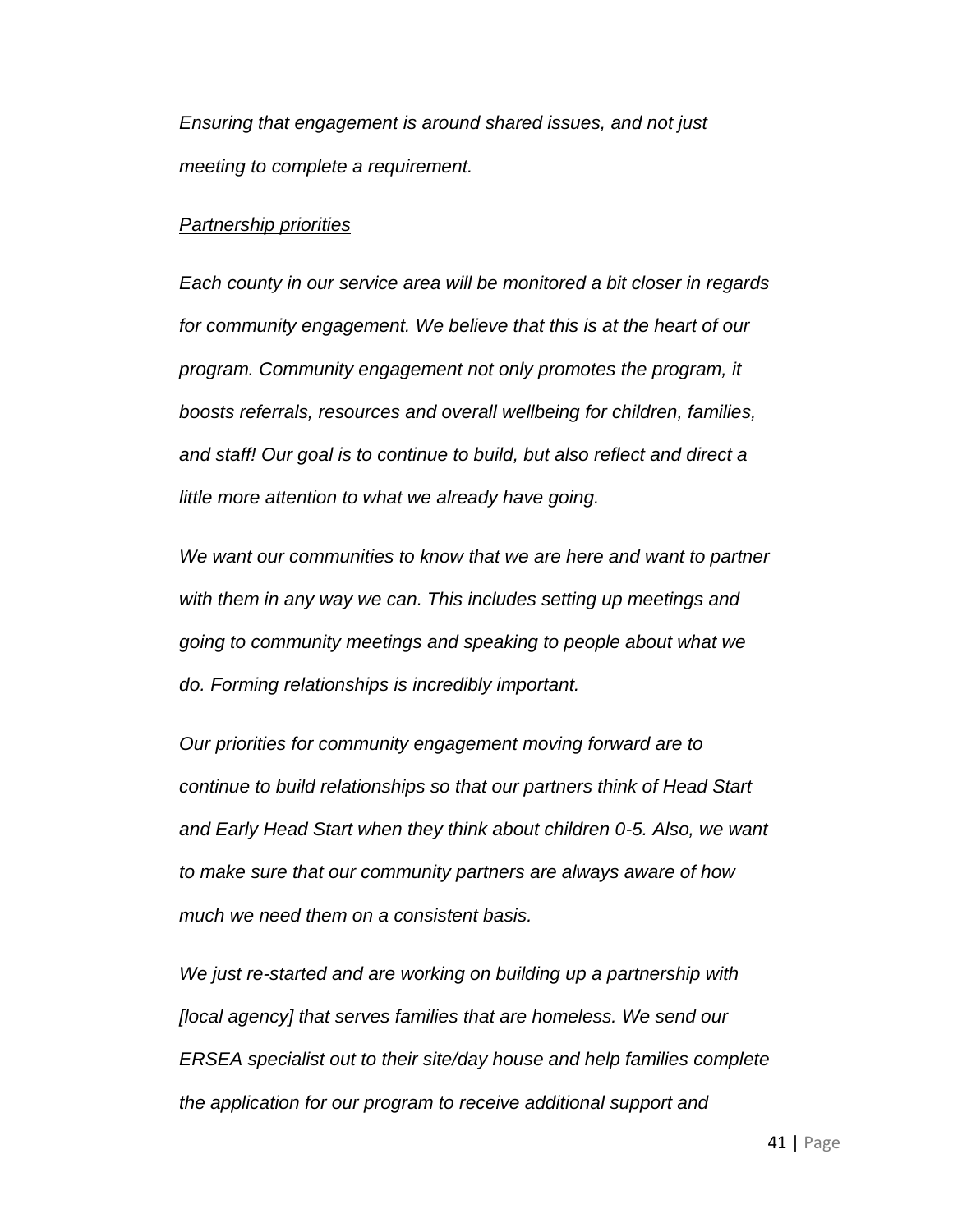*services. Working on having a partnership to expedite the referral process for services for children who need additional support. Continuing to collaborate with other community agencies to provide resources for our families who are in need.*

**Parent, Family & Community Engagement (Early Head Start-Child Care Partnership): Do you have an Early Head Start-Child Care Partnership (EHS-CCP)? What strategies or supports have you found to be helpful in establishing successful EHS-CCP? What are your priorities for your EHS-CCP? What resources would be helpful to build or strengthen a child care partnership?** Of the 17 individuals responding to the survey, six currently have an EHS-CCP. For those programs, communication is the most successful strategy for establishing successful partnerships. Respondents also indicated that a shared vision is key to successful EHS-CCPs. Priorities for the EHS-CCPs vary by community. Of those programs without existing EHS-CCPs, three are interested in establishing one. Those participants indicated that funding and support for forming the relationships would be the most beneficial support to establishing new child care partnerships.

### *Successful EHS-CCP strategies*

*Partnerships require a shared vision and open communication. It is becoming harder and harder to achieve a shared vision.*

*Our most successful partners have had previous ties to the program previous staff member or parent.*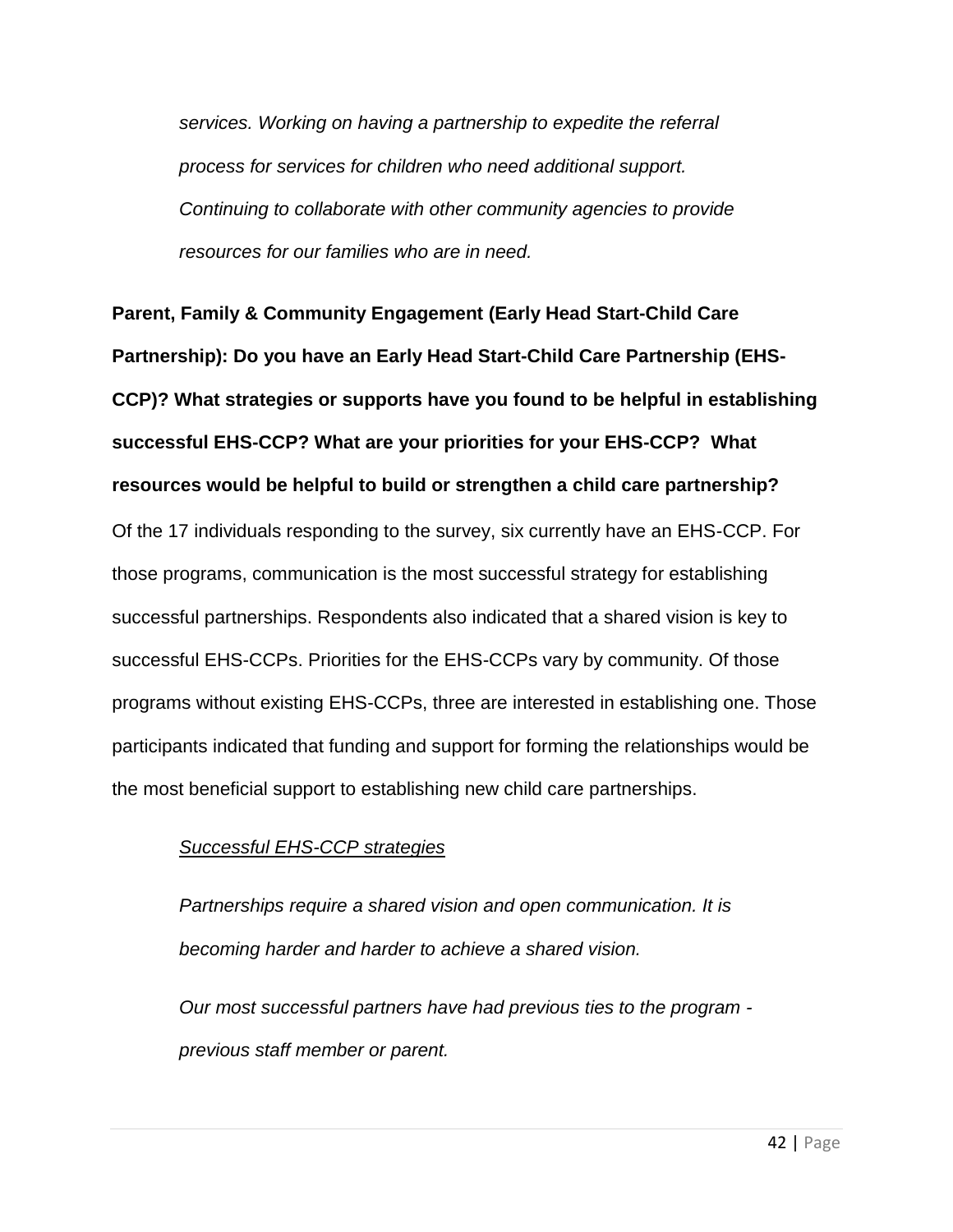*Communication, communication, communication. We share expectations and involve site administrators into our decision-making process to foster buy-in.*

### *EHS-CCP priorities*

*We want to get as much training as possible so we can speak to potential partners in an educated way. We want to secure the partnerships with the two entities we are currently speaking to.*

*Recruit additional partners in all counties.*

*Resources to support establishing an EHS-CCP.*

*Community workshop to help facilitate this process of expanded services.*

*Reduction in the number of report and paperwork requirements for participation in the partnership. KEHS requirements are time consuming and frustrating for staff and enrolled families.*

**Parent, Family & Community Engagement (Home Visiting): Do you offer Early Head Start home visiting services? What strategies or supports have you found to be helpful in delivering home visiting services in the past year? What are your priorities for your home visiting services? What resources would be helpful to strengthen your home visiting services?**

Twelve of the programs participating in the survey offer EHS home visiting services. Programs shared a range of strategies, priorities, and resource needs for successful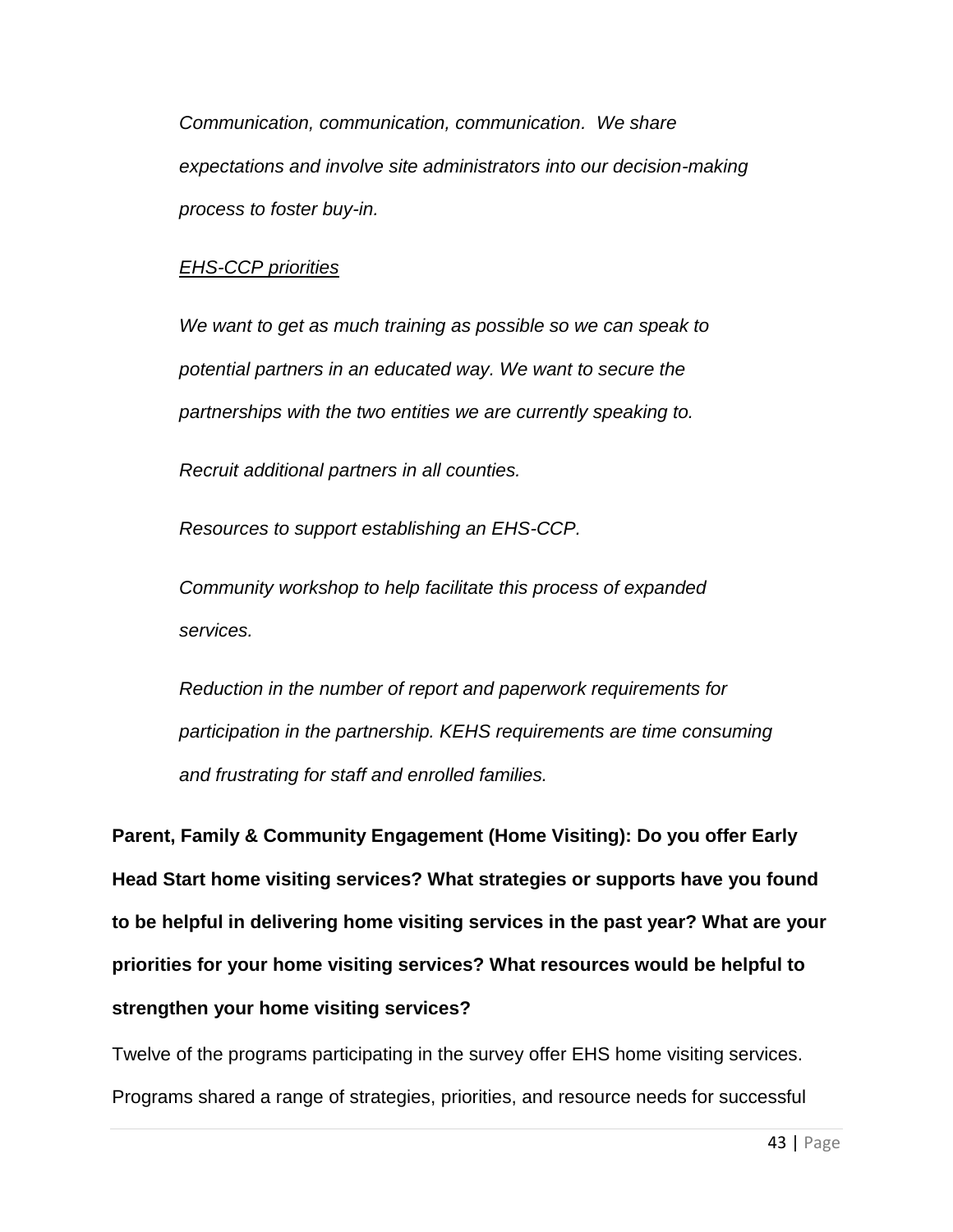home visiting. Consistency and continuity are important to delivering effective home visiting. None of the survey participants indicated interest in establishing EHS home visiting services.

#### *Home visiting strategies and supports*

*Technology!!!! Home visiting services will never be replaced by technology, but without it, we couldn't have kept in touch with families. Prioritizing "knock and drops" creates a bit more engagement as well.*

*The best supports we have found to be successful is having the right people in place to do the work. This includes having consistent staff, Assistant Director and Director in place for sustainable services.*

*Consistency of visits is a strategy that is helpful in delivering home visits. The research shows that if a home visit can take place the same day and time weekly the more likely Early Head Start is to have a visit. Building a relationship of trust and connection is an essential strategy in delivering a home visit. The families must believe that we are there to be helpful to their family and not to judge their family. Working with families where they are is vital as well. In our Early Head Start homebased services families are listened to and connected to resources that will help their family with needs, concerns, and challenges. Finally, helping families to understand that rescheduling a home visit is a must if a home visit is missed. This strategy helps families to see the*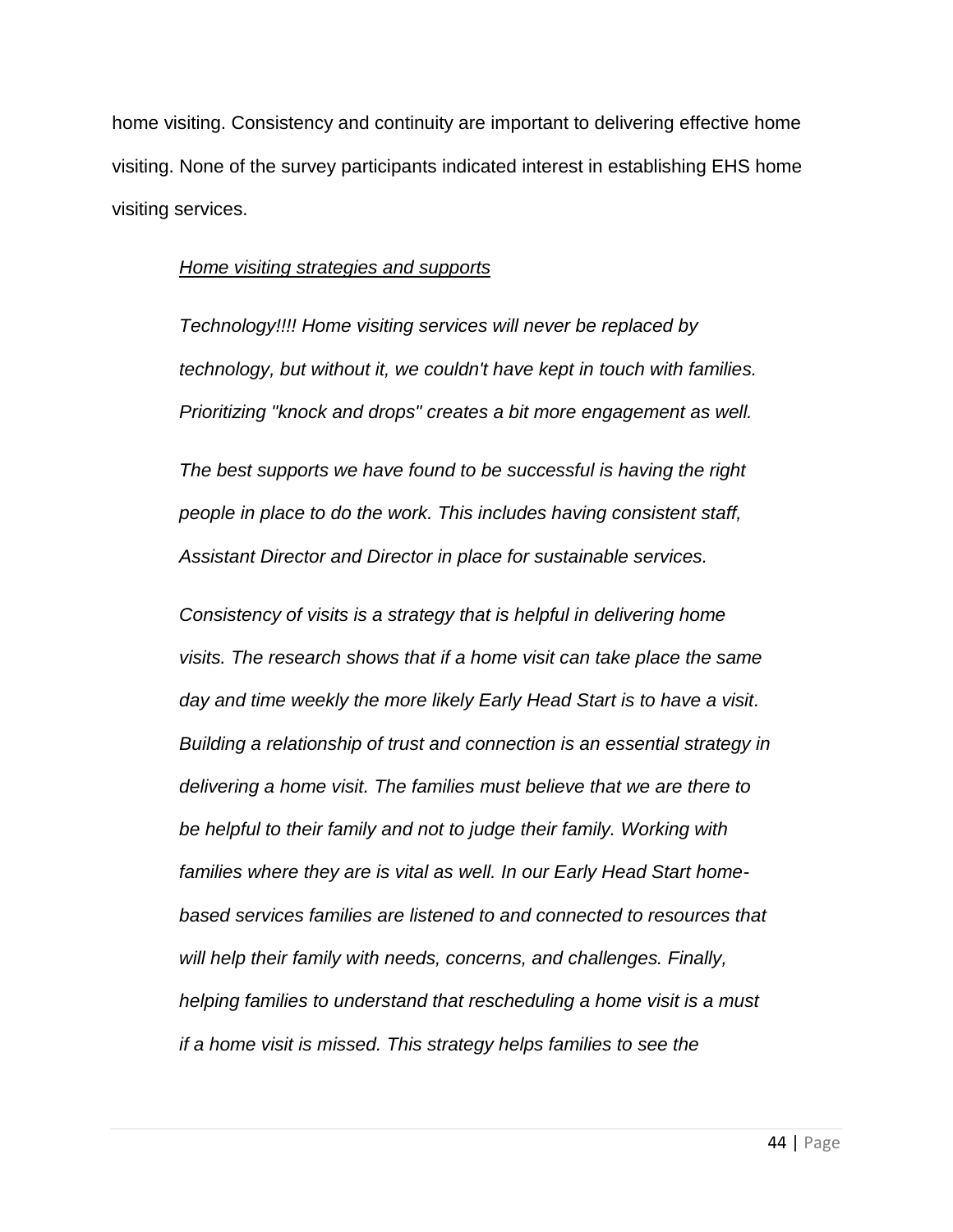*importance of consistent visits. Even with COVID, Early Head Start has been doing home-based home visits for this past year.*

*We utilized porch drop offs to deliver supplies and activities to families. Increase in telephone contact and other technology such as: texts, calls, and Facebook. Being a part of a community group of other agencies that offer home based services has helped us to collaborate and develop new ideas to utilize without families.*

#### *Home visiting priorities*

*Engagement! The pandemic has put a strain on staff and family engagement. This is a priority and a need to shift back to where we were 18+ months ago. Enrollment! Enrollment has also suffered. We are looking at hiring our final home visitor opening. Once we are fully staffed, we will hopefully enrollment will come along.*

*Keep all Home Visitor's safe and healthy. Make sure all of the home visitors feel confident with their knowledge base. Ensure all home visitors are trained in areas that will help them feel confident and enable them to teach the parents.*

*Our priorities for our home visiting services are consistency of visits, a research- based curriculum, keeping our Early Head Start children upto-date in their health, and helping to support families in their goals. We continue to pursue the Head Start Performance Standard of 46 home visits in a year for each family. We would like to advance our progress*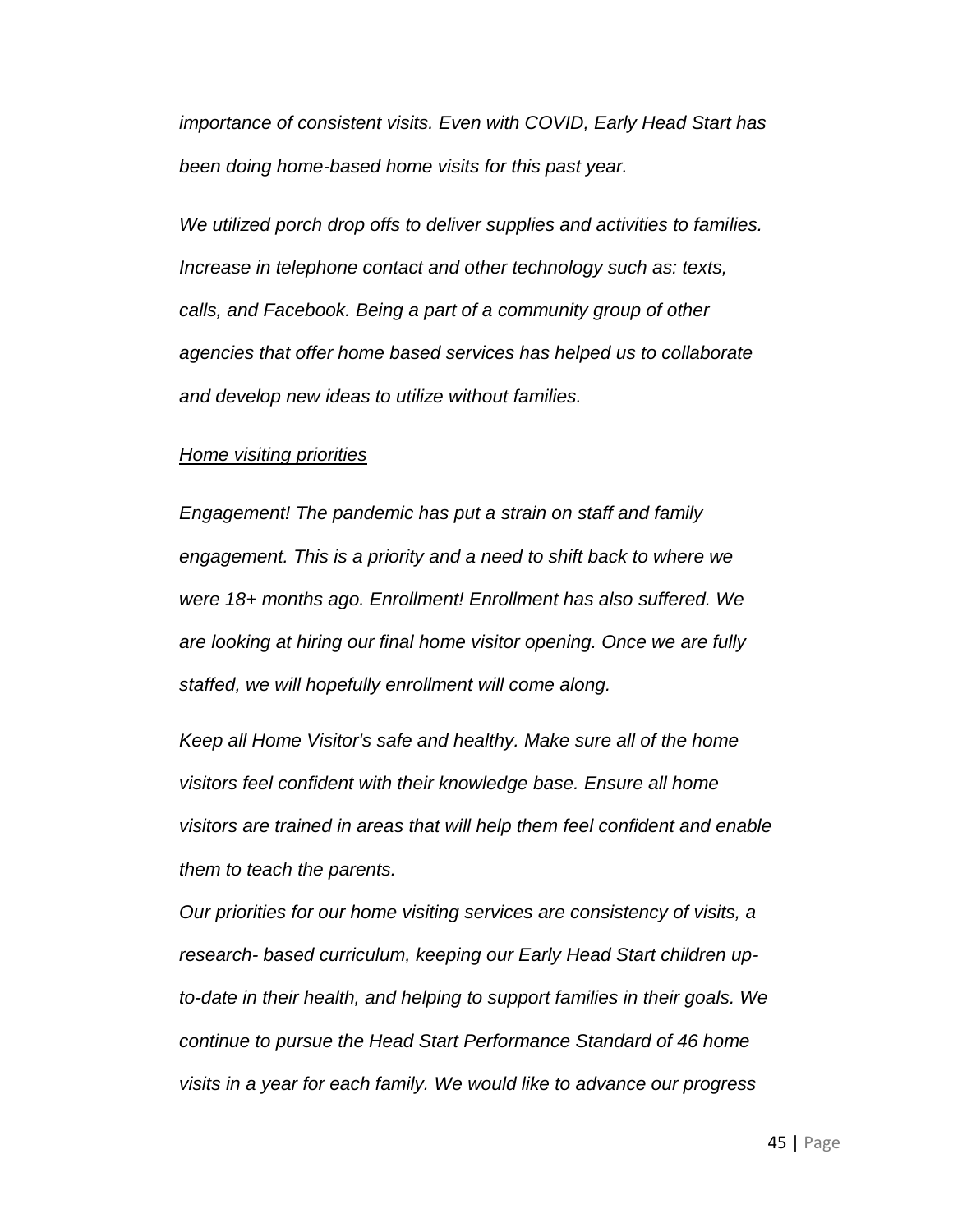*in our community partnerships by being creative and inventive. Finally, we would like to help families move forward in their dreams and objectives for their own families.*

*Moving back into being on site and in/around the home for the full length of time. We are remaining flexible with virtual and in person services based on the need and covid protocols. Safety is the number one priority for us. Another priority is acclimating new families to our program and why our services function in the capacity that they do. We also make sure our current families are reminded of what to expect from our services especially as the processes fluctuate during covid-19. Making sure that our Performance Standards are followed as guided by our National Office of Head Start with the length of the visit being an hour and a half.*

#### *Resources to strengthen home visiting services*

*Partnerships at the state level, as well as community partnerships to boost enrollment. We need support from the top, down. More mental health, audiological and dental resources would be incredibly helpful to strengthen our home visiting services. Continued offering of virtual trainings to support a better work/life balance for staff. We have had substantial turnover within our home visit and family service staff over the last year and a half. Training and orientation for new staff has been an emphasis and many of our new staff are not coming from an early childhood background. Trainings or*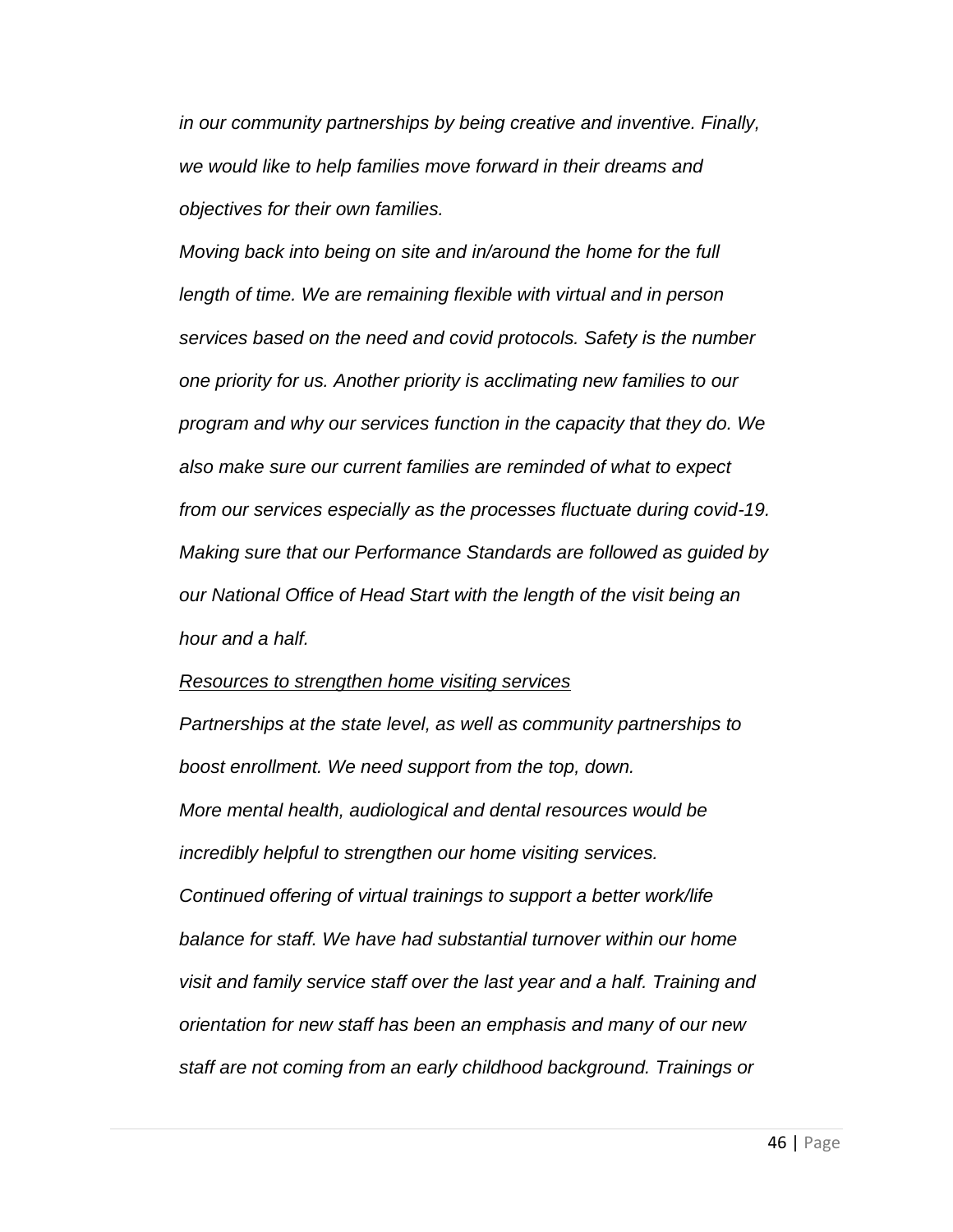*partnerships with a focus on early childhood development would be beneficial.*

*Being fully staffed would allow us to provide services to more children and families. Having support and encouragement from other agencies who are also struggling. Additional guidelines on what is going to be accepted in the next few months since there is a lot of uncertainty. Additional technology resources such as internet and mobile services for in the field use to make the process easier to manage. Helping provide families with internet resources to utilize for virtual activities as needed.*

**Collaborating with State School Systems (Kindergarten Transitions & Serving Children with Disabilities): What have been your successful strategies for creating and maintaining an MOU with your local school district(s)? What other partnership or resources would support better coordination with school districts and assist families with transitions?**

Respondents mentioned communication and clear Memorandums of Understanding (MOUs) as important to successful partnerships between HS/EHS programs and local school district(s). Resource needs to support coordination vary by community.

### *Strategies for successful collaboration with school districts*

*Connections at the local levels. However, that only goes as far as turnover. Creating Kindergarten Family Engagements, visiting the*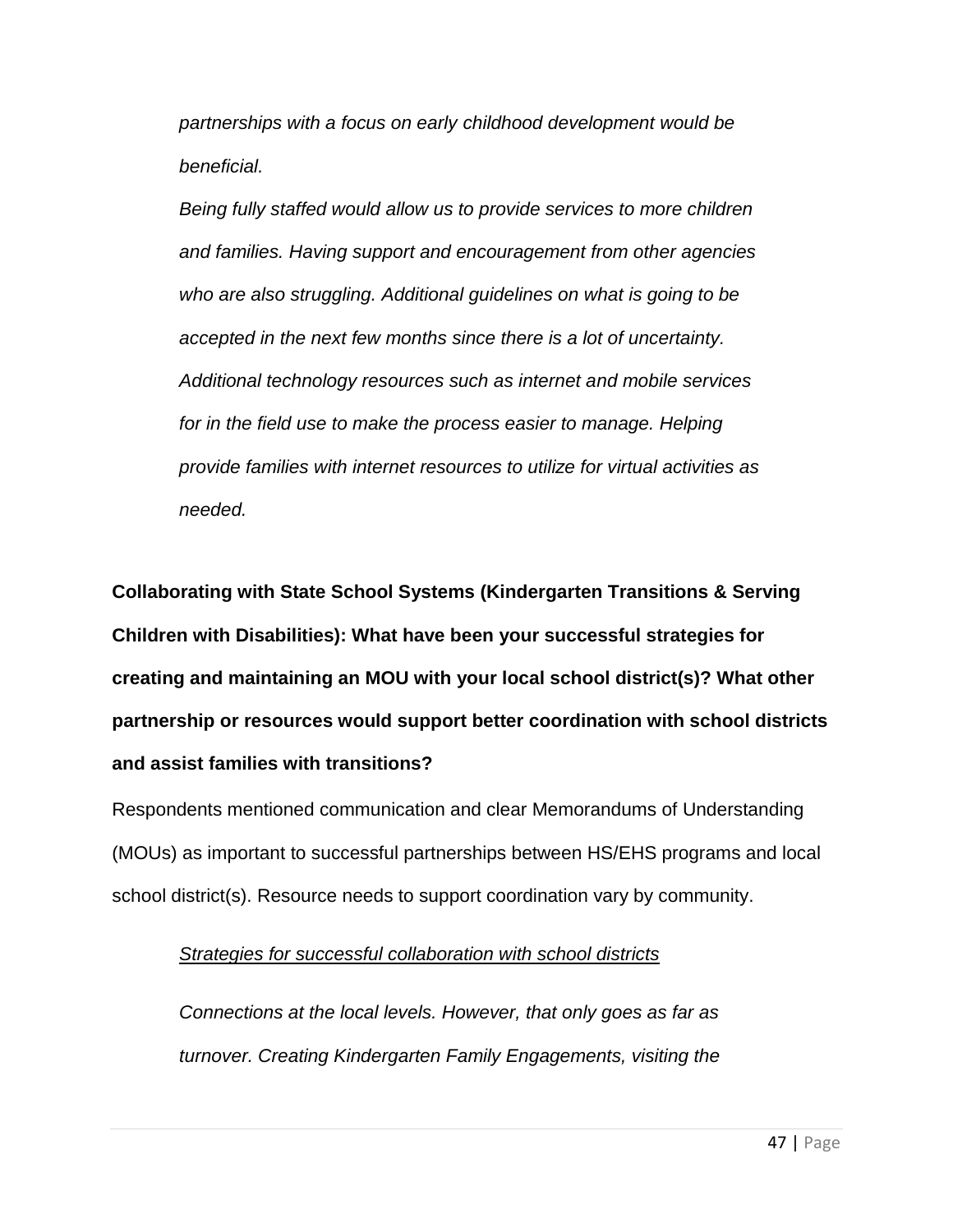*school on a field trip (if allowed), sending paperwork, etc. This is an area the state needs to improve on.*

*We try to keep in contact with our schools on a regular basis. This helps let them know we are invested and interested in our partnerships. We have classrooms in 4 of the 10 counties that we serve.*

*We have MOUs with each school district where we have classrooms in their town. These MOUs are a source used to outline what Head Start provides and what the school district provides. This process includes how to effectively transition children into kindergarten.*

*Our school district IS our grant recipient. We have established a Kindergarten Transition Task Force to strengthen early learning transitions.*

### *Resources to support better coordination*

*We are working on this now. It would be helpful to have a sample MOU for these relationships.*

*Creating partnership from the state office, all the way down. Possibly creating a person in charge of transitions at the public school level. Head Start knows and understands the importance, getting the receiving end to understand and make time is a struggle.*

*It would be beneficial to have professional training provided to the districts on the importance of Head Start. Some school districts are*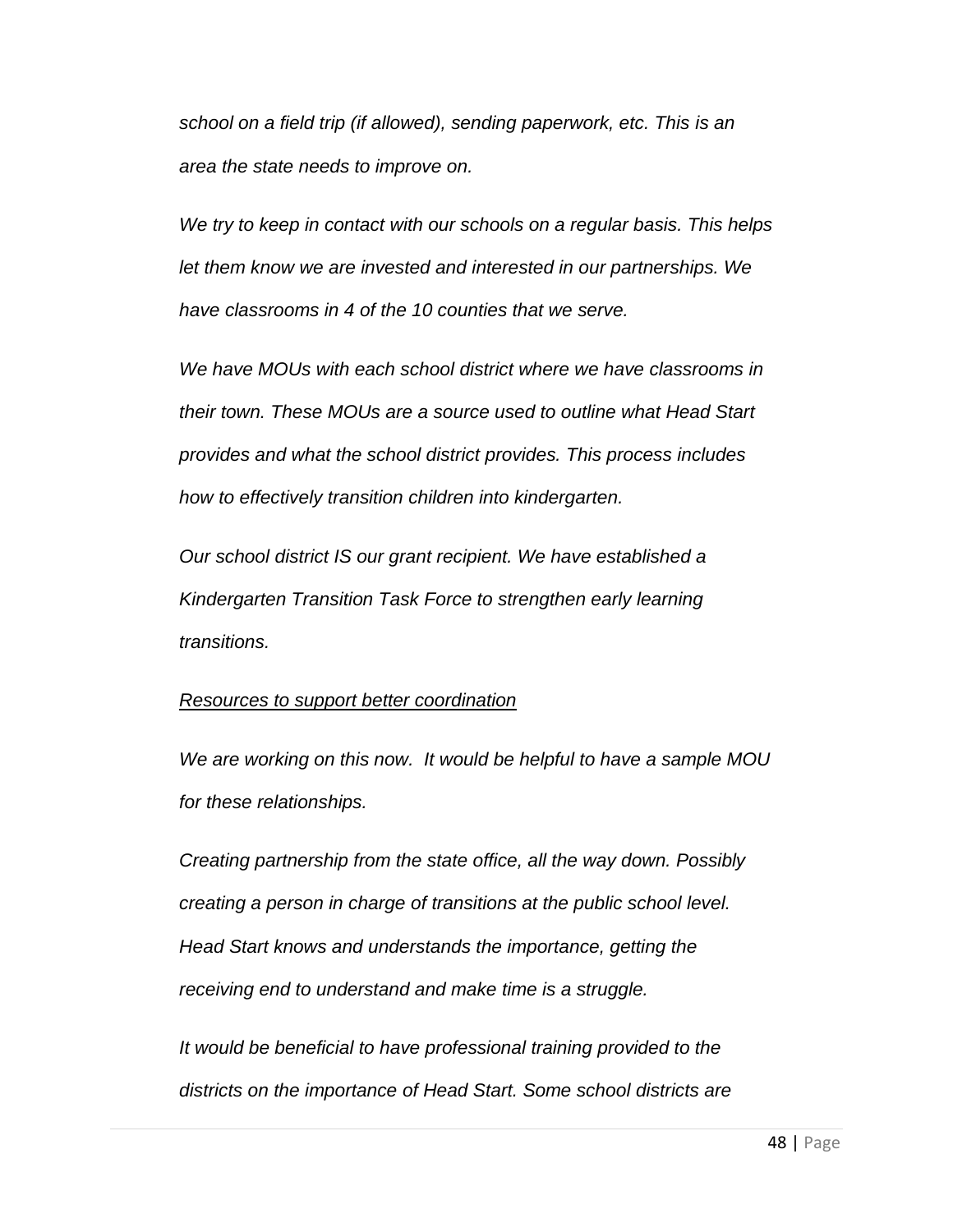*easier to work with than others. There are difficulties getting them to understand why we have the requirements we have in our programs.*

**Early Childhood Systems: What other areas of challenge and what would help your program make progress around this challenge? What accomplishment are you most proud of in the past year? What would you like your community to know about your program?**

The most frequently mentioned challenges by survey respondents related to COVID-19, staffing, and workforce issues, but other challenges were mentioned, such as enrollment eligibility and mental health services. HS/EHS programs across the state are proud of a variety of accomplishments, especially pivoting quickly during the pandemic to continue to provide HS/EHS services to children and families. Respondents provided a range of answers regarding what they would like their local communities to know about their HS/EHS programs, but the most common response reflected the impact(s) the program has with children and families in the community.

### *Challenges*

*Staffing at this time has been challenging. Wish we could get more subs. We had to lose a school bus due to not having enough drivers, which has been challenging.*

*The biggest challenge right now is COVID. The only way that is going to change is if it goes away. The other challenge we have is being able to provide services for the families that need it, but don't necessarily qualify for being income eligible. We have had a number of families that*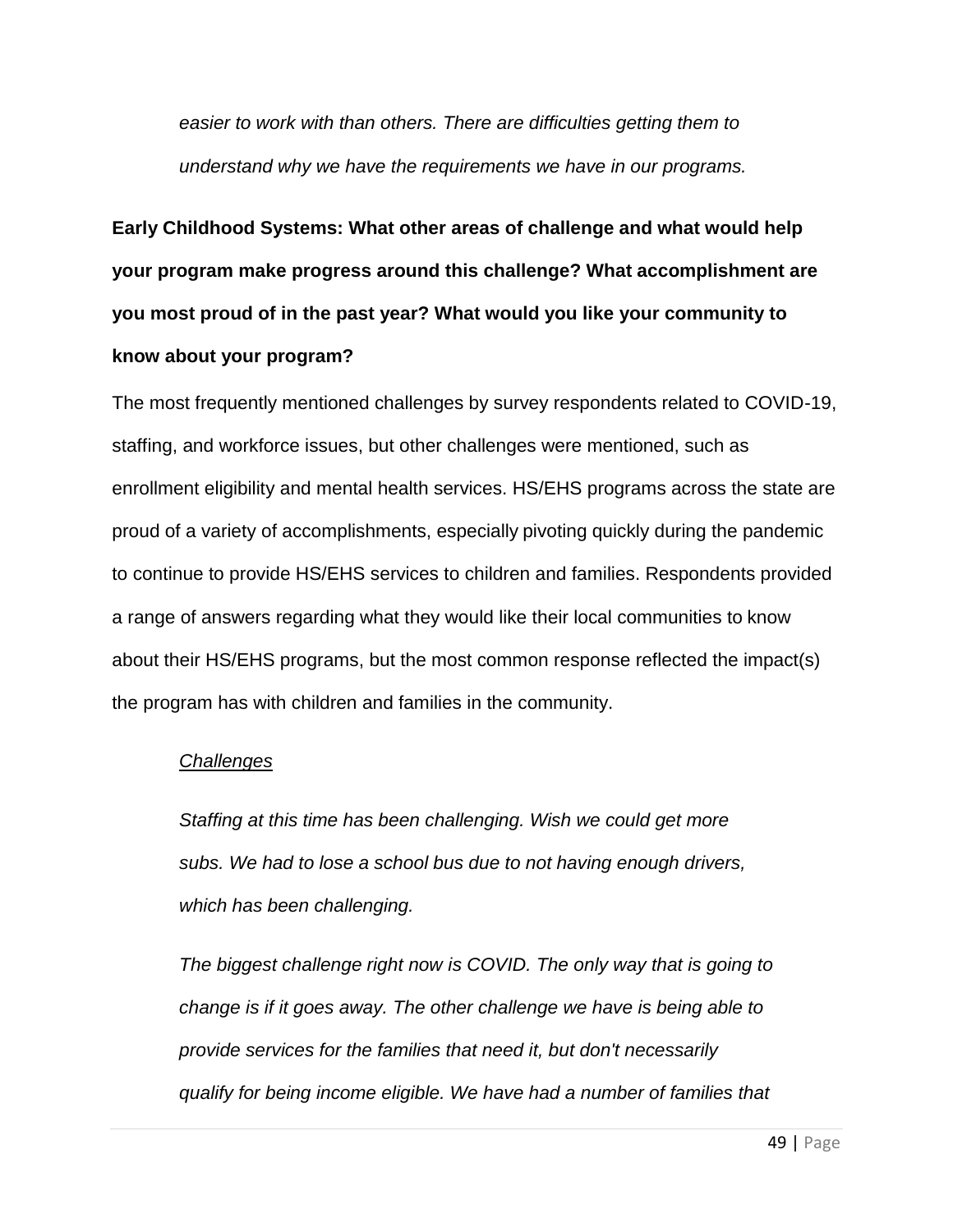*are unable to qualify for the program because they have a better paying job and their income has gone up. The federal poverty level is so low that it eliminated many families that need and want the services. For some it seems like they are being penalized because they are doing better.*

*We need more mental health providers who can see individual children and their families. Not just assist in classrooms.*

*Staffing and sub issues - The district has been holding fairs, placing position recruitment on social media, etc.*

*COVID-19, staffing, and the overall workforce issue that the entire country is facing.*

*Streamline background checks through a federal system. Early childhood workforce issues will be reduced when early learning is valued in the way that public K-12 systems are.*

### *Accomplishments*

*Keeping positive and supporting parents. Our staff are moving forward in getting CDA's and Professional Development opportunities.*

*We are almost fully staffed!!!!! Restructured our management level to better support staff and increase retention rates.*

*That we were able to provide remote services to students that were not able to attend in person.*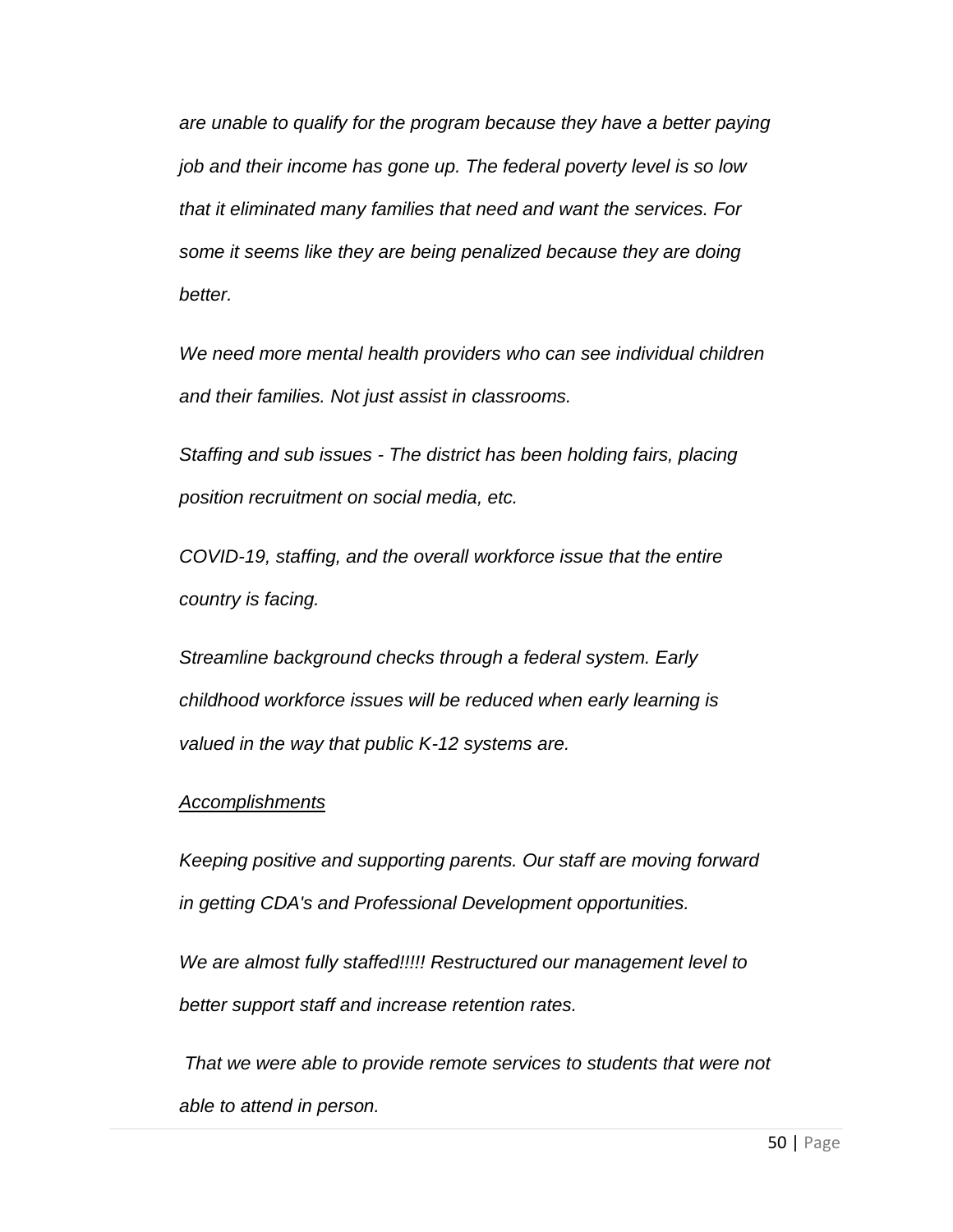*Through COVID, we only had to close for a short period of time. By mid-January, all of our staff were working back in the office and our classrooms were doing in person learning.*

*Continued to provide high quality education, improved communication with families as well as offering alternative ways for families to connect.*

*The strength of our system has been evident as we have navigated operations throughout a pandemic. We have invested a significant amount of time and energy in building a unified early learning system in our district.*

### *What programs would like the community to know*

*Our children are being served and progressing in Kindergarten Readiness skills. We are committed to face-to-face services and take safety very serious.*

*What we have to offer! The positive things that come out of our program. How families can qualify- NOT just income based.*

*We are an amazing program who works hard to give our students and families the best experience possible. All families are assigned a family advocate, which work closely with the families.*

*We have been in our communities for over 40 years. We are dedicated to helping families their goals and provide resources for healthy and*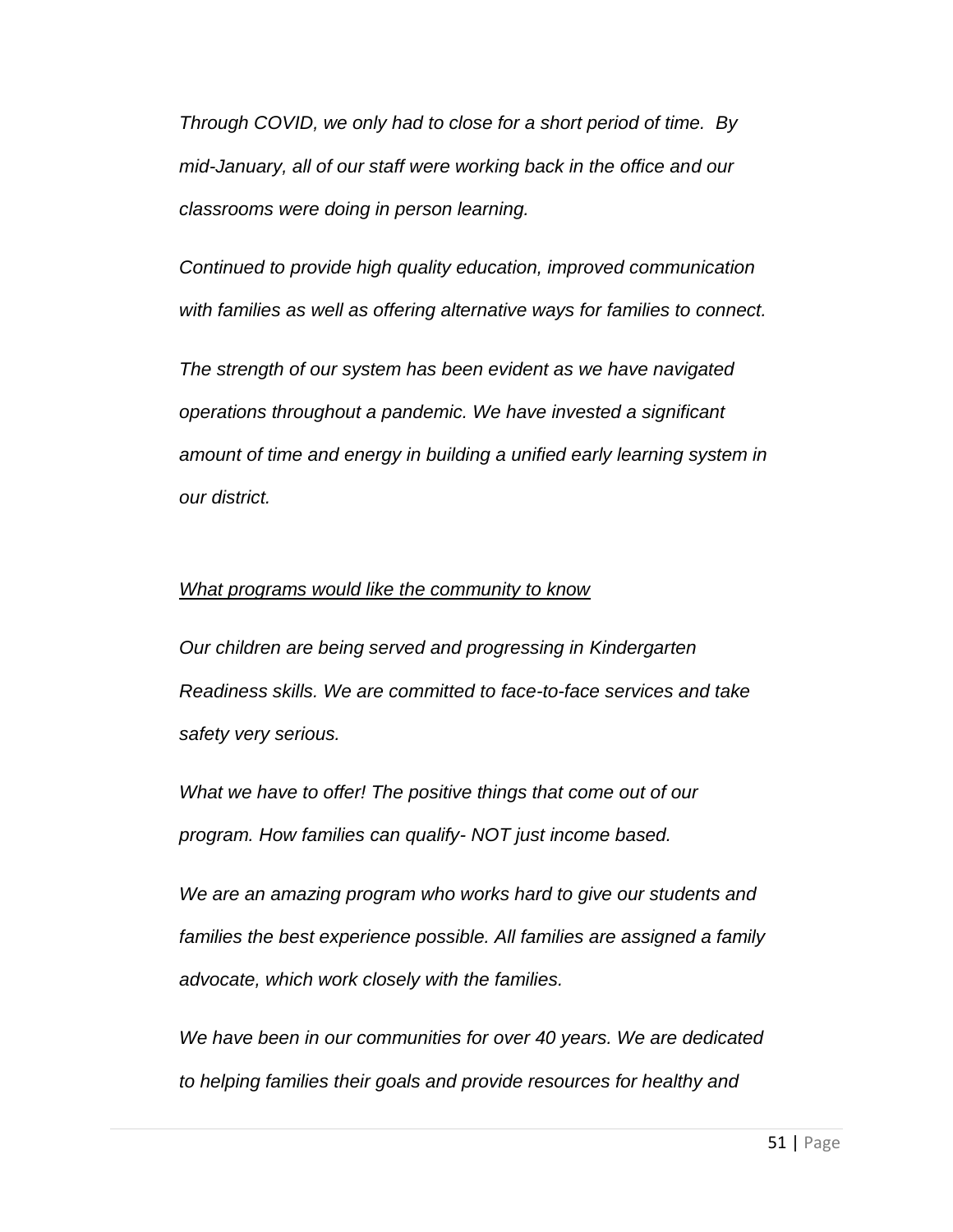*happy families with education at the center of everything so their children are ready for school by the time they go to Kindergarten.*

*We would like them to better understand the effects of trauma to young children so that they "get" the importance of quality early childhood. Communities need to understand the entire picture --- effects of poverty, brain development, experiences at young ages impact individuals forever, etc.*

*We work with not only the child, but the family to offer support and identify resources. For parents who work for our program, we also learn tools to help our own children. This program has a huge heart and we are working hard to strengthen our program and provide the best services that we can for our community. We work hand in hand with a lot of community agencies and make connections and build bridges to support our families.*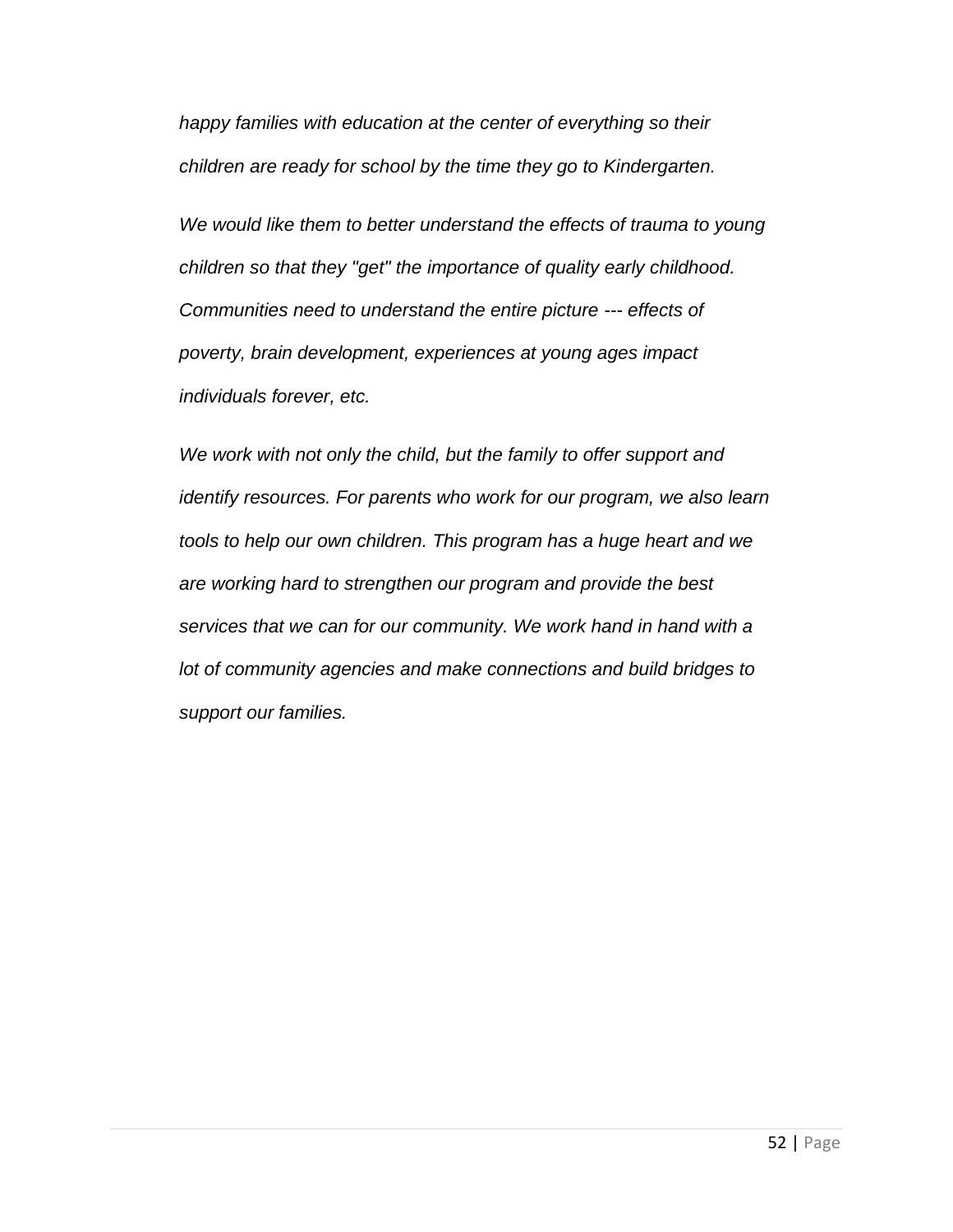### **Alignment with 2021-2026 Strategic Plan**

### **Strategic Plan Goals**

In 2020, the Kansas Head Start Collaboration Office (HSCO) utilized the data collected for the 2020 Needs Assessment to create its 2021-2026 Strategic plan in alignment with the HSCO priority areas set forth by the Federal Office of Head Start and the Region VII Office of Head Start. A variety of stakeholders provided input into the 2021-2026 Strategic Plan, including the Kansas Head Start Association (KHSA), Kansas Head Start (HS) and Early Head Start (EHS) program directors, state partners, and other early childhood stakeholders.

The 2021-2026 Strategic Plan includes six long range goals with short term objectives and process goals for each. These long-range goals respond to areas of interest and/or concerns identified by Kansas Head Start (HS) and Early Head Start (EHS) program directors during the 2020 Needs Assessment process.

- Long Range Goal #1: Ensure that Head Start is involved in the development of state policies, plans, processes, and decisions impacting Head Start.
- Long Range Goal #2: Enhance information sharing through data systems among Head Start Programs, partners, and state agencies to maximize resources and support

for Head Start and low-income children, families, and child care systems.

Long Range Goal #3: Head Start is actively involved in the review of the KS L2Q program/initiative to ensure that it meets the quality improvement needs of HS programs in Kansas.